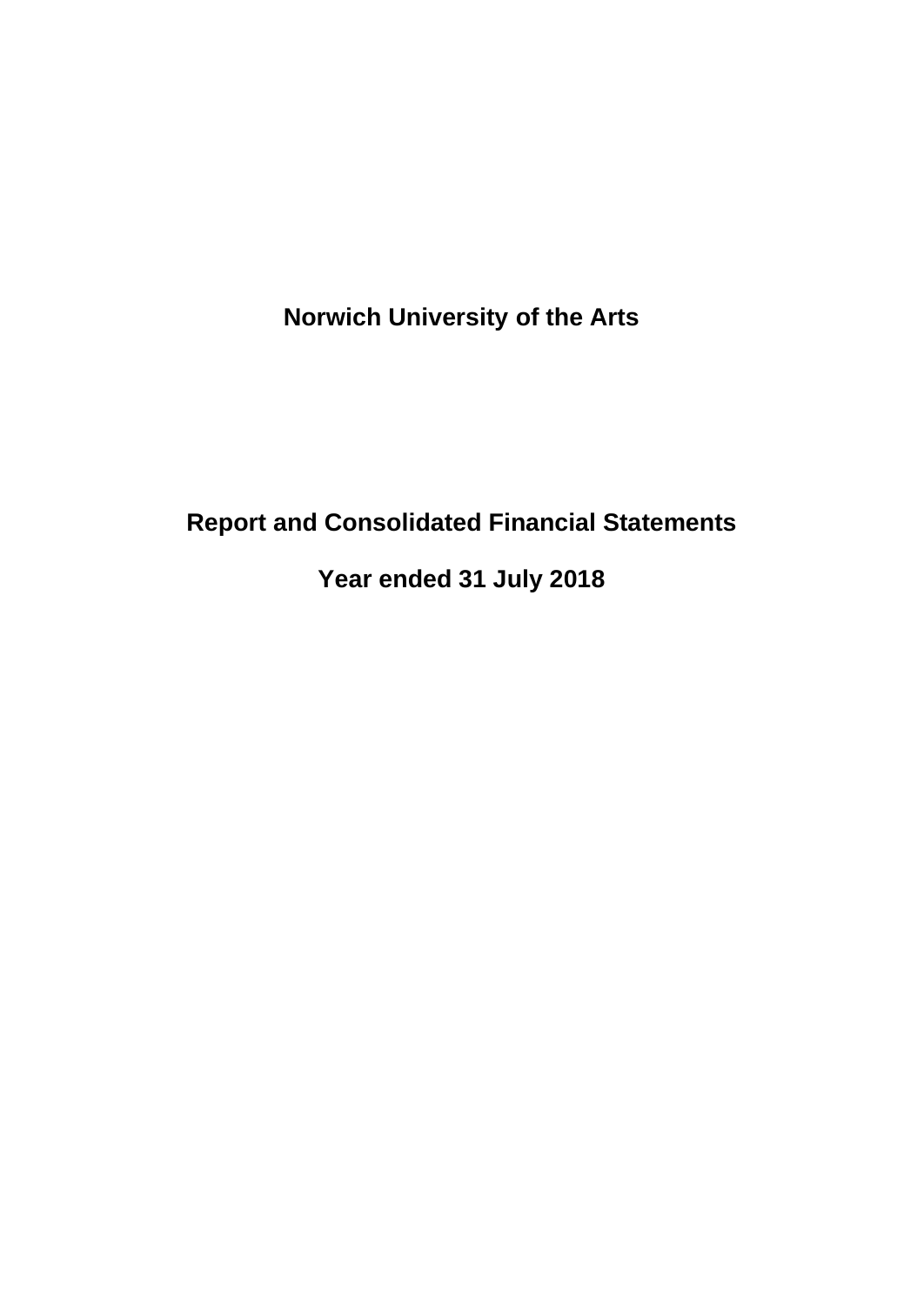## **Contents** Page **Page 2014**

| Independent Auditor's Report to the Governing Body of Norwich University of the Arts 17 |  |
|-----------------------------------------------------------------------------------------|--|
|                                                                                         |  |
|                                                                                         |  |
|                                                                                         |  |
|                                                                                         |  |
|                                                                                         |  |
|                                                                                         |  |
|                                                                                         |  |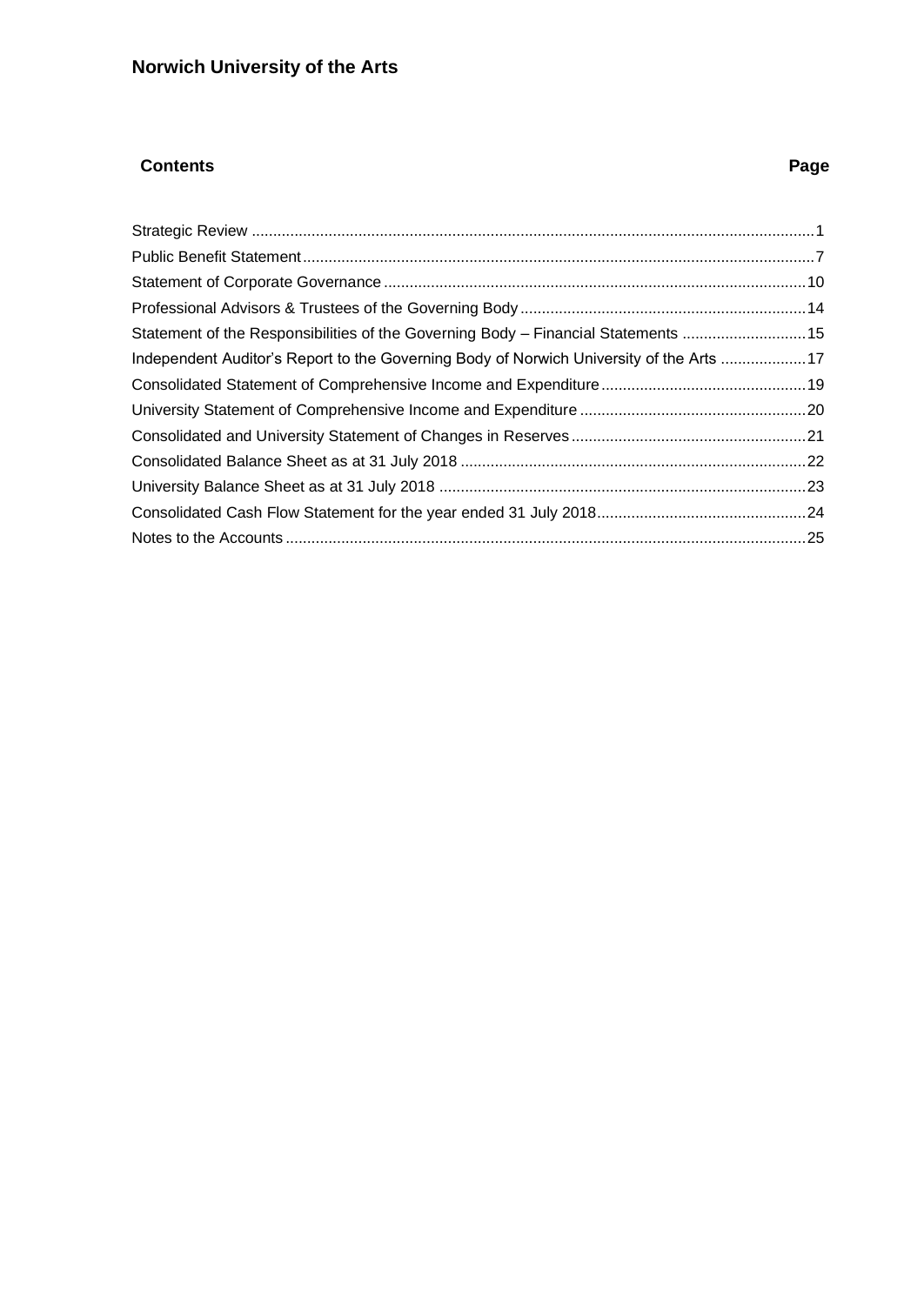## <span id="page-2-0"></span>**Strategic Review Year to 31 July 2018**

#### **Status and Context**

Norwich University of the Arts (NUA) is a specialist arts University providing a range of art, design, architecture and media courses at both undergraduate and postgraduate level from its city centre campus in the heart of Norwich.

The University is an independent specialist institution, sharing this status with a number of other Higher Education institutions in England and Scotland that specialise in arts, design and media.

#### **Our Vision and Core Values**

Our Vision is to be the best specialist university for Arts, Design and Media in Europe, producing graduates of the highest quality.

Central to our Vision are the following Core Values. We are committed to:

- 1. Achieving excellence in learning, teaching and the wider student experience, to give our students the best possible preparation for their future lives and careers.
- 2. The continuous development of our curriculum and our academic portfolio, to meet the changing needs of students, the creative and cultural sectors, and society.
- 3. Excellence in research, consultancy and other forms of professional and business engagement, to promote innovation, enterprise and the development of knowledge and skills.
- 4. The development of our staff, estate and physical resources, as the bedrock of a professional and supportive academic community, and with equality, diversity and environmental sustainability to the fore.
- 5. Growth and development of the University, to build the organisation's long-term sustainability and strengthen our impact.

We will fulfill our Vision through the Strategic Priorities detailed in our Strategic Plan, which covers the period 2014-19. These are:

- 1. Strengthening our Academic Community
- 2. Consolidating our Curriculum at all Levels
- 3. Stimulating New Creative Businesses
- 4. Establishing our International Profile
- 5. Building Partnerships and Collaborations

#### **Finance Strategy**

The Finance Strategy sets out the financial aims and objectives required to support the achievement of the overall Vision, Core Values and Strategic Priorities, taking into account the current financial position and the fundamental changes occurring in the sector.

The four overarching aims are:

- 1. To ensure continued financial sustainability;
- 2. To maintain effective and appropriate governance and internal controls;
- 3. To ensure that NUA's financial resources and assets are effectively managed;
- 4. To promote efficiency and value-for-money.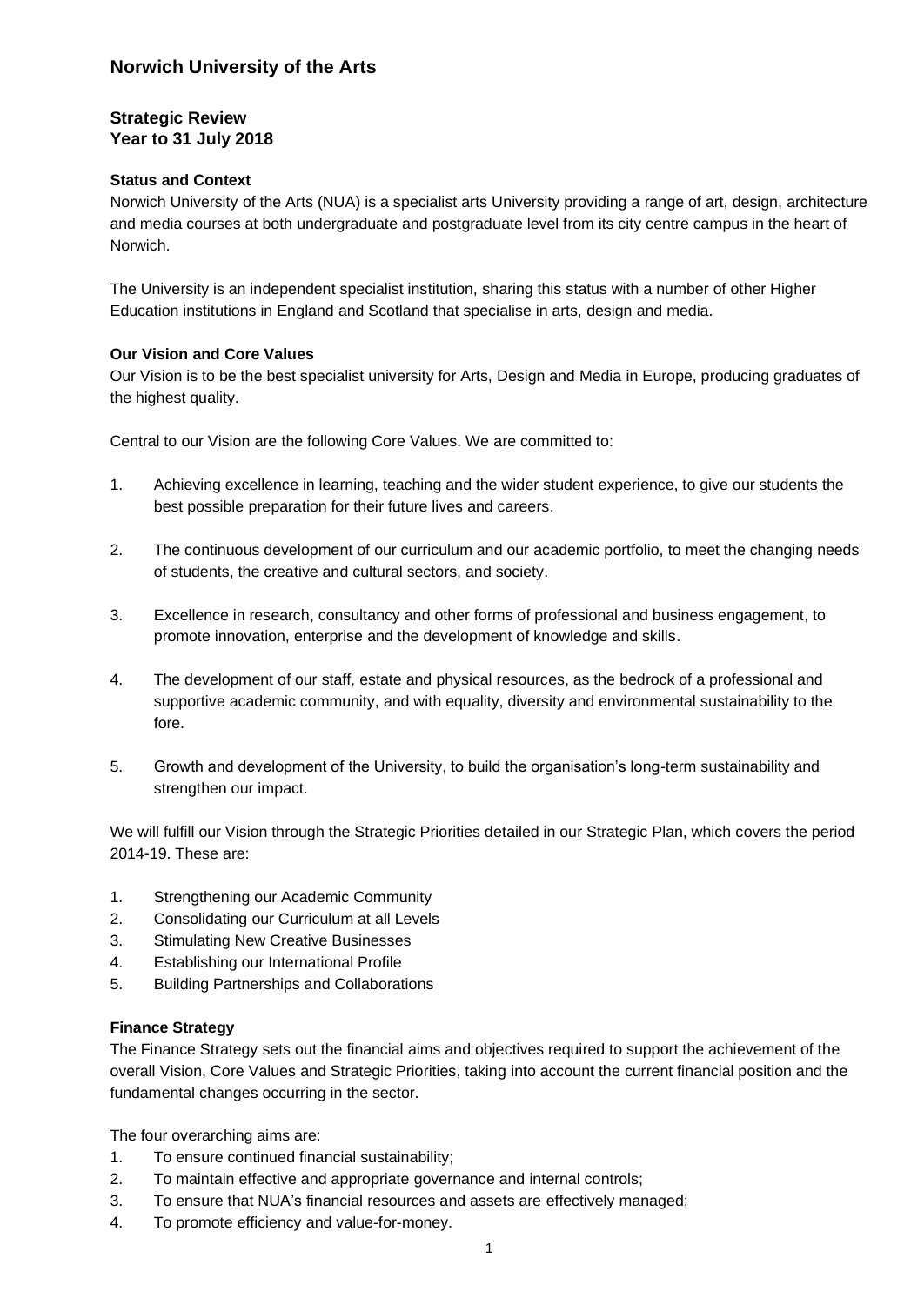#### **Progress and future outlook**

Progress towards achieving our Strategic Priorities and Finance Strategy aims is monitored against milestones, and we report on progress against these milestones to the Governing Body on a regular basis. Overall, our primary focus will continue to be on maintaining Home/EU undergraduate recruitment while developing our postgraduate and international student numbers and other income streams. In September 2018 we enrolled a record number of students, including entrants on our new foundation years in Photography and Illustration. We regularly review our portfolio of courses to ensure we respond to shifts in demand and continue to invest in our estate; during 2017/18 we brought into use another building for teaching to further enhance the student experience and at the start of 2018/19 we purchased a site close to our city centre campus which we plan to develop and bring into use during 2021.

#### **Review of Performance 2017/18**

We have achieved a surplus of £3,913k in the year which was lower than that achieved in 2016/17 (£5,946k). This is further explained below.

| Surplus for the year | 3,913    | 5,946     |
|----------------------|----------|-----------|
| Expenditure          | (19,208) | (16, 719) |
| Income               | 23,121   | 22,665    |
|                      | £'000    | £'000     |
|                      | 2018     | 2017      |

#### **Income**

The principal income categories over the past three years are summarised below:



The rise in Tuition fee income in 2017/18 of £0.7m reflected a small increase in overall student full-time equivalent (FTE) at undergraduate level, and higher average fee rates, with new Home/EU undergraduate students paying £9,250 (rather than £9,000) per year. The increase in our undergraduate FTE included entrants on our three new BSc awards in Games Development, Interaction Design and User Experience Design.

The increase in HEFCE / OfS grant income of £0.3m includes funding for access and outreach activities through our membership of the Network for East Anglian Collaborative Outreach (NEACO) consortium, which had its first full year of operation in 2017/18.

'All other income' fell by £0.5m. We ceased to receive rental income from the tenants of one of our buildings at the end of August 2017 following the surrender of the lease. This allowed us to bring the building into University use earlier than expected. Our student accommodation income was also less because the lease on one of our residences ended in July 2017; the saving on lease payments to the owners of this student accommodation offsets this reduction in income.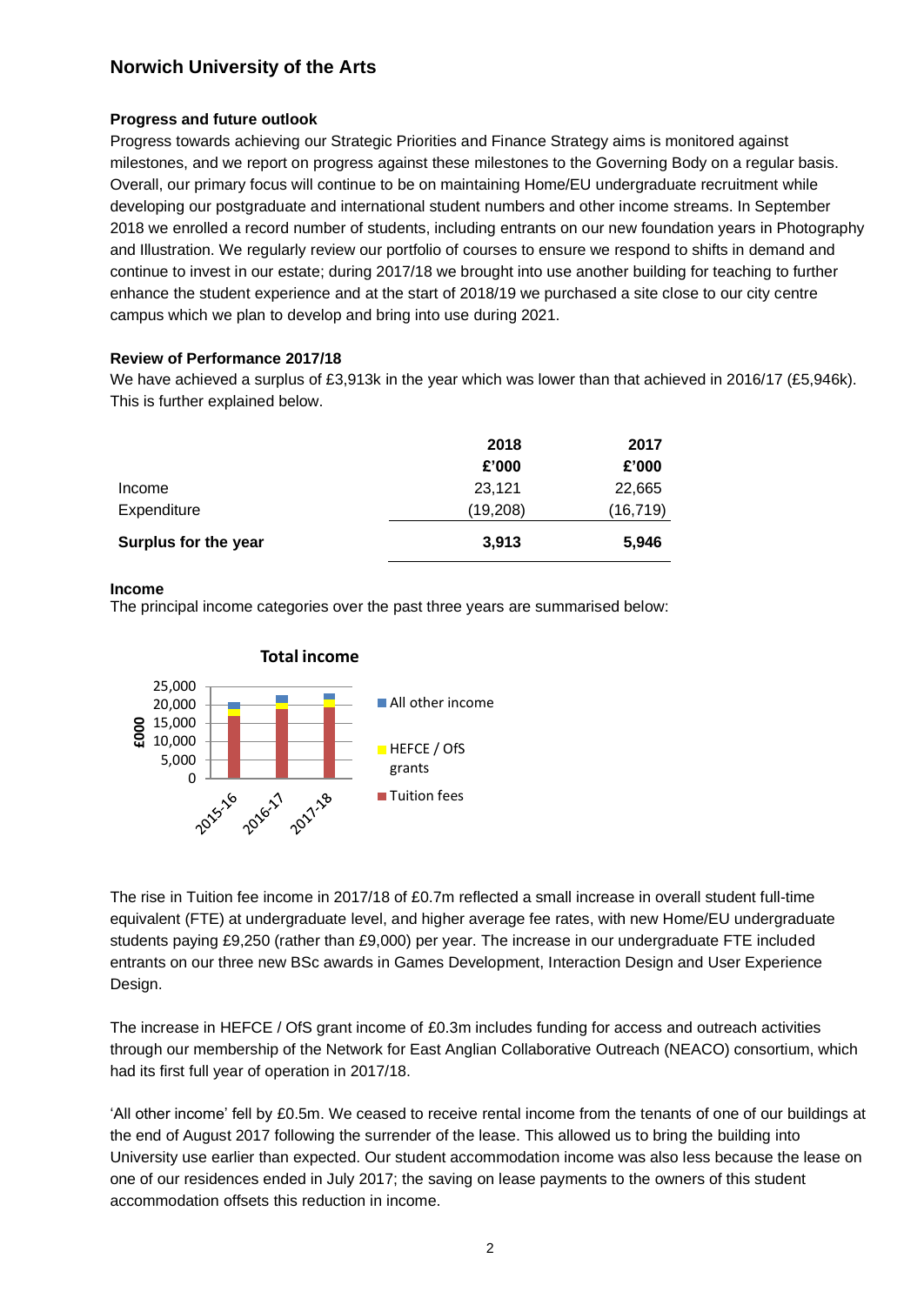#### **Expenditure**

The movements within expenditure over the past three years are summarised below:



Staff costs and non-staff costs both rose by 15% compared to 2016/17.

The increase in Staff costs of £1.4m reflected the addition of new academic and professional services posts. In addition, staff costs increased due to a 1.7% nationally agreed pay award, incremental grade point rises for those staff not at the top point within their grade, increased contributions to the Local Government Pension Scheme (LGPS) and a higher actuarial pension adjustment.

The rise in non-staff costs of £1.0m includes significant extra costs in bringing the new teaching building up to operational standards, and in fitting this out with additional IT equipment and furniture. There were some additional costs associated with our membership of the NEACO consortium as mentioned above, additional investment in IT equipment and licences, as well as higher depreciation and actuarial pension interest charge.

#### **Net assets as at 31 July 2018**

Our net assets increased by £5.8m from £30.6m at 31 July 2017 to £36.4m at 31 July 2018. This reflected our surplus of £3.9m and an actuarial gain on our LGPS valuation of £1.9m.



#### **Key Performance Indicators**

The surplus (as a percentage of income) achieved in 2017/18 of 17% was less than the percentage achieved in 2016/17 of 26% for the reasons described above. In later years, we are modelling expenditure increasing at a greater rate than income, leading to a forecast reduction in our surpluses, which is shown in the graph above. This reflects an increasingly more challenging recruitment environment and the assumption that the current Home/EU undergraduate fee cap of £9,250 will not increase before 2020/21 at the earliest. Our expected surplus percentage, however, still provides the level required for financial sustainability and in all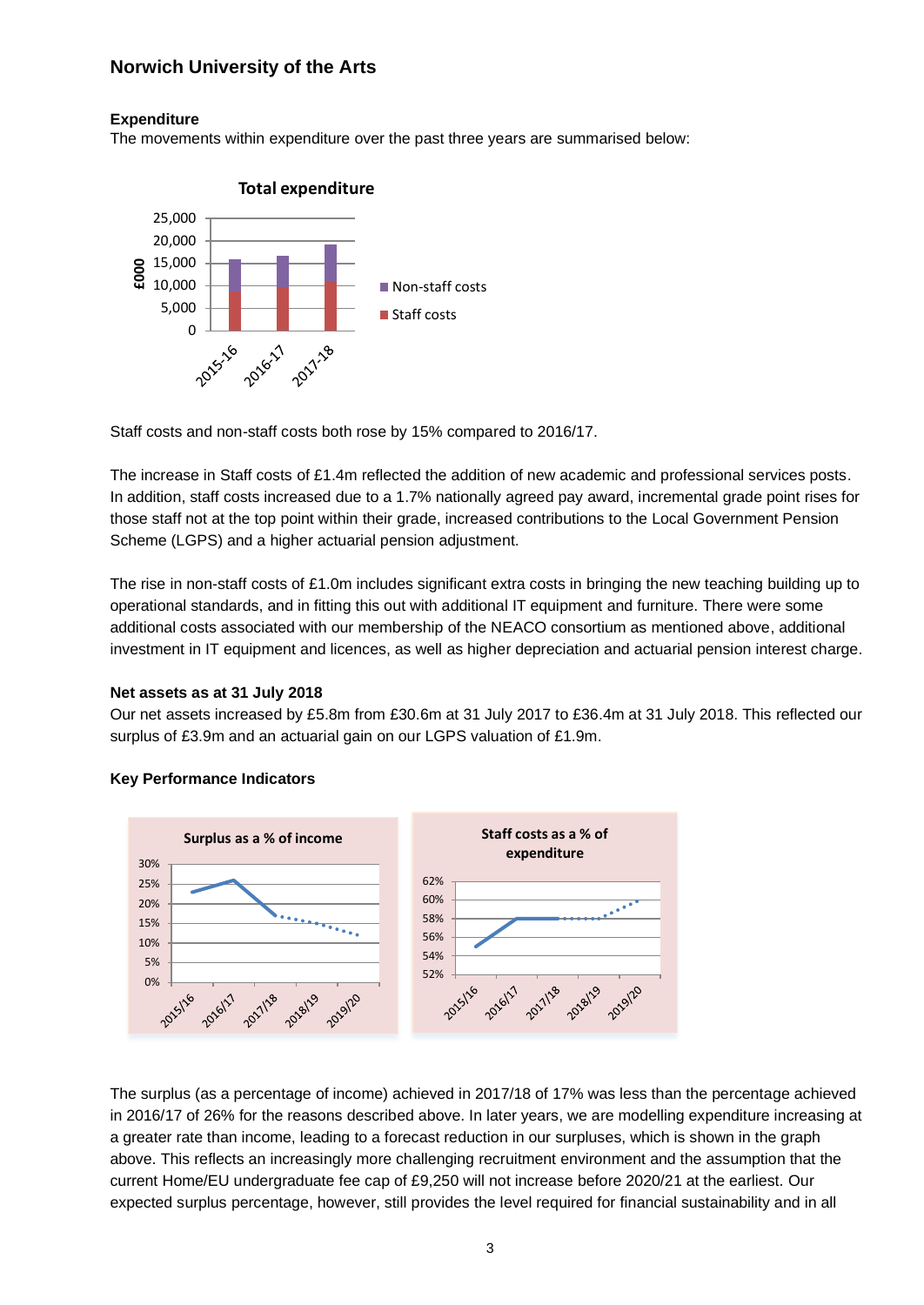years we are forecasting a surplus which would be above the current average for the sector (2016/17 3.6%). The percentage of our staff costs as a proportion of our total expenditure was 58% in 2017/18, the same percentage as in 2016/17. The percentage is modelled to continue around the same level in the next two years, which would be marginally above the current sector average (for 2016/17) of 54%.



The level of our Unrestricted Reserves as a percentage of our income has increased to 158%, because of the surplus achieved during the year and the reduction in our LGPS pension liability. We have forecast further increases in the next two years because of our modelled surpluses. All years compare favourably to the sector average (for 2016/17) of 105%.

Bank loans as a percentage of income remain low when compared to the 2016/17 sector average of 33%. We are paying off the current loan of £1.5m over 20 years and are not forecasting a requirement for any further loan financing at present.

In all of the past few years our current ratio has remained consistently above the sector average, which was 1.7 in 2016/17. The ratio was particularly high for 2016/17 and 2017/18 as we did not have any large capital projects underway over the year-end date of  $31<sup>st</sup>$  July, which meant that we had a relatively low creditor balance within Current Liabilities.

#### **Non-financial indicators**

|                                                | <b>NUA</b> | Sector average |
|------------------------------------------------|------------|----------------|
| <b>Teaching Excellence Framework rating</b>    | Gold       | N/A            |
| Overall satisfaction (National Student Survey) | 83%        | 84%            |
| Graduate employability (DLHE survey)           | 94%        | 94%            |
| Undergraduate student retention                | 93%        | 91%            |

NUA was awarded Gold in the Teaching Excellence Framework (TEF) in 2017, with the TEF Panel citing that NUA 'delivers consistently outstanding teaching, learning and outcomes for its students. The highest quality found in the UK'. Our overall satisfaction score in the 2018 National Student Survey was 83%, which was 1% higher than the previous year but sat just below the Ipsos MORI sector mean. The percentage of our 2017 graduates finding employment or going onto further study within six months of graduation was the same level as the HESA location-adjusted benchmark, while our retention rate of 93% was 2% above the HESA benchmark.

#### **Physical infrastructure and capital developments**

Our Estates Strategy for the period 2010-2020 sets out our aim to maintain an attractive, cohesive and financially sustainable environment to support the provision of high quality teaching, learning and research. We deliver this through an integrated approach to capital investment, maintenance and space utilisation. The specialist nature of our art, design, architecture and media courses require a high level of costly resource, with digital technology, in particular, fast changing and requiring considerable investment to remain at professional, industry standards.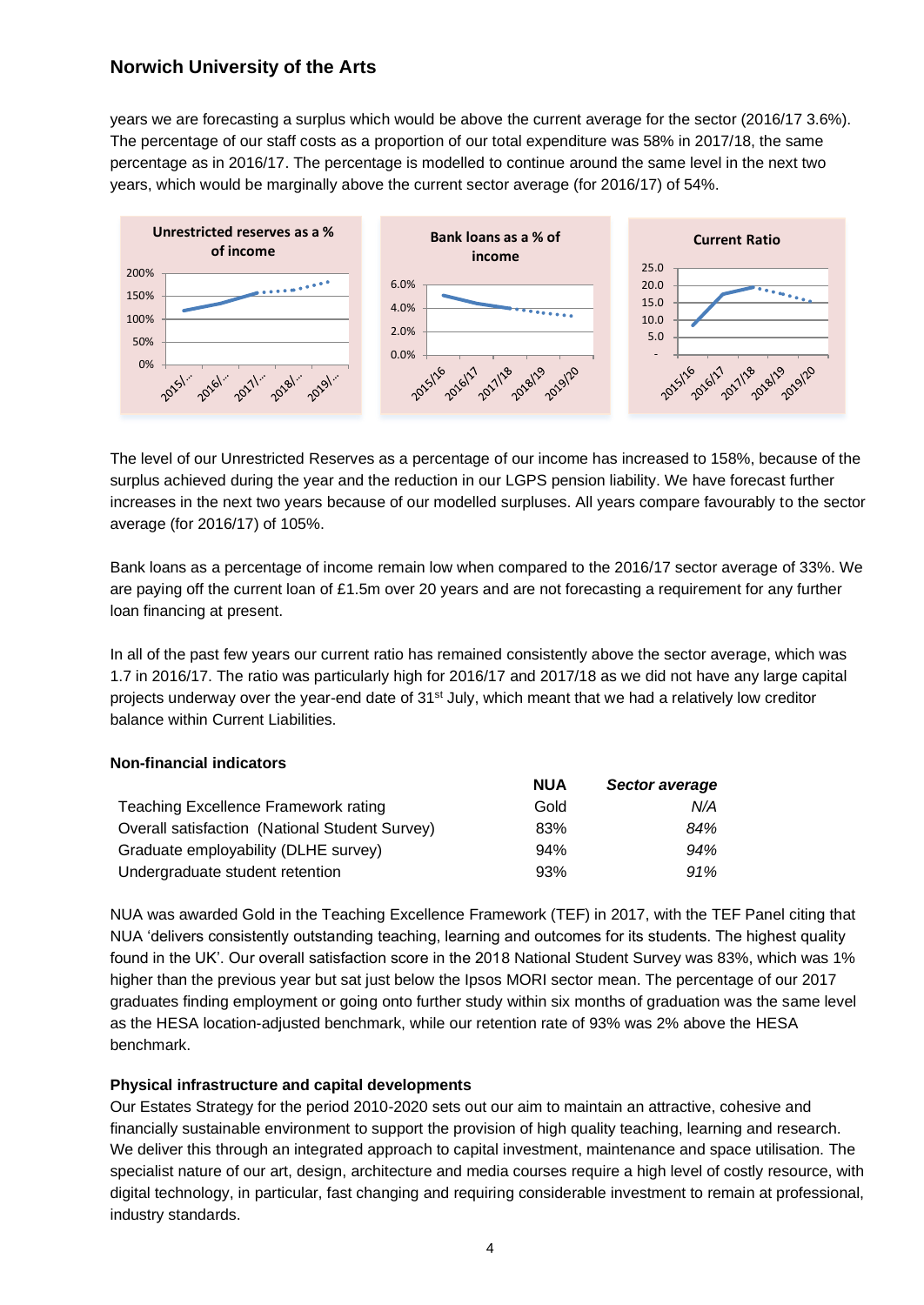Considerable growth in student numbers in the past few years means that in order to maintain a high-quality student experience we require more space. For this reason, during 2017/18 we were pleased to be able to bring another building into academic use following a tenant lease surrender.

#### **Events after the reporting period**

In September 2018, we purchased a new building close to our city centre campus for £3m, which we plan to develop and bring into use during 2021.

#### **Treasury management**

The University's Treasury Management Policy supports the establishment of appropriate cash resources, investment of surplus funds for best return and the management of investment risk.

Our Balance Sheet and the related Key Performance Indicators show that we have built up an acceptable level of liquid resources over recent years. We have a strong level of reserves and relatively modest bank borrowing when compared to the rest of the sector. As mentioned above, we consider that this level of liquid resources will be required in the near future to add further teaching accommodation to meet existing course space needs and in the longer term to provide some financial security during a period of uncertainty.

We do not anticipate liquidity issues over the next few years, despite the year end weighted payment profile of tuition fee income from the Student Loans Company, and we do not anticipate the need for any further bank borrowing. Nevertheless, our cash flows will continue to be closely monitored.

It is the University's policy to pay invoices promptly once they have been appropriately authorised - payment runs are scheduled every fortnight in order to achieve this.

#### **Risks**

Our approach to risk management is outlined in the Statement of Corporate Governance.

Our most significant financial risks relate to changes in government policy and threats to our long-term financial sustainability:

Firstly there is a risk that changes in government policy and other external factors result in a drop in real income. These factors include: fee rates not being permitted to increase in line with inflation, or even being significantly reduced, without a corresponding increase in teaching grant income; the curtailing of creative arts education in schools arising from budget cuts to school funding and the importance of the new Progress 8 performance indicator; the declining population of 18 year olds in the UK (until 2020); and the potential negative impact of Brexit on EU student and staffing numbers. We continue to engage within the sector and in external fora on such issues. More directly, however, by focusing on ensuring that our course offer continues to be innovative and of high quality, we can maintain strong demand for places and meet our recruitment targets. We introduced new BSc awards in 2017, and in 2018, we introduced new foundation year options for those studying Photography and Illustration. In recent years, external recognition of our high quality offer included the Gold we were awarded in the Teaching Excellence Framework (TEF) and being rated in the top 10 nationally for teaching quality in the Sunday Times Good University Guide 2018.

Secondly, there is a risk that we are not sustainable in the long-term if we fail to generate adequate surpluses to sustain reserves and meet required continued capital investment. With less capital funding available from the government, we must now generate sufficient surpluses to fund capital investment ourselves. Whilst working to sustain our income as detailed above, the likelihood of further real-terms reductions to tuition fees and government grant funding, along with other market pressures, means that there is a real risk that staff costs and other elements of our cost base increase by more than our income.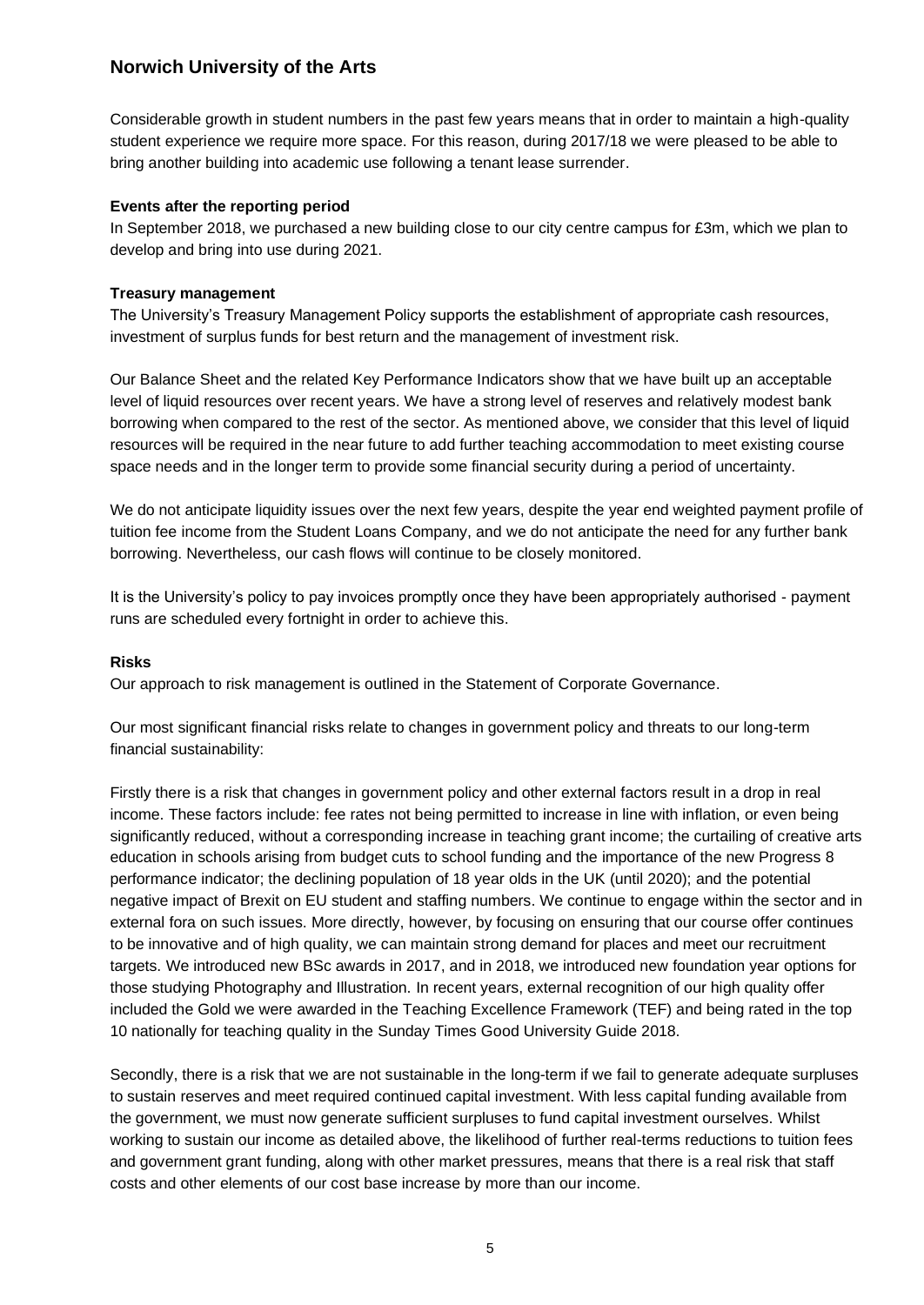We continue to monitor our staffing levels closely; however, some aspects of staffing costs, such as the nationally negotiated pay award and changes to employer pension contribution rates, are largely out with our control.

#### **Employee and Student Involvement**

The University places considerable value on the involvement of its employees and on good communication with them. Staff are encouraged to participate in formal and informal consultation at university and course level, often through the membership of formal committees.

A staff development budget provides for technical and development training for all staff.

Academic staff are encouraged to acquire professional recognition for their teaching by attaining fellowship status of the Higher Education Academy (HEA). This is done through two routes; more experienced staff are supported in their application to become an Associate Fellow, Fellow or Senior Fellow of the HEA, while those staff who are at an earlier stage of their career are encouraged to study for our in-house Postgraduate Certificate in Higher Education Art, Design, Architecture & Media (PGCert HE ADAM), which when completed also provides them with either Associate Fellowship or Fellowship status of the HEA.

Student involvement is encouraged via membership of student fora and the Student Representatives structure; there are regular meetings held with members of the Senior Management Team. The Students' Union President is a member of Senate and of the Governing Body.

#### **Health and Safety**

We take the health and safety of our students and staff very seriously. There were no incidents requiring RIDDOR reporting during the year.

Health and safety risks are mitigated with training and induction for staff and students, risk assessments for all buildings and activities, the provision of guidance on good practice and on-going review at management and senior management levels.

#### **Equality & Diversity**

The University is committed to promoting diversity and equality of opportunity for all staff and students. This commitment informs the University's Single Equality Scheme, the purpose of which is to ensure no unlawful discrimination and harassment, promote equality of opportunity, provide a working and learning environment founded on equality and dignity and to communicate and engage across the equality strands with the university community.

#### **Environmental sustainability**

The University is committed to ensuring that all our operations and activities are conducted with regard for the environment and with a view to reducing our impact on it. We seek to make the most effective and efficient use of resources, encouraging all University staff and students to develop sustainable practices.

Our aims are to:

- Reduce the environmental impact of the University
- Integrate environmental and sustainable principles into operational procedures and teaching and learning activities
- Monitor and regularly review our environmental performance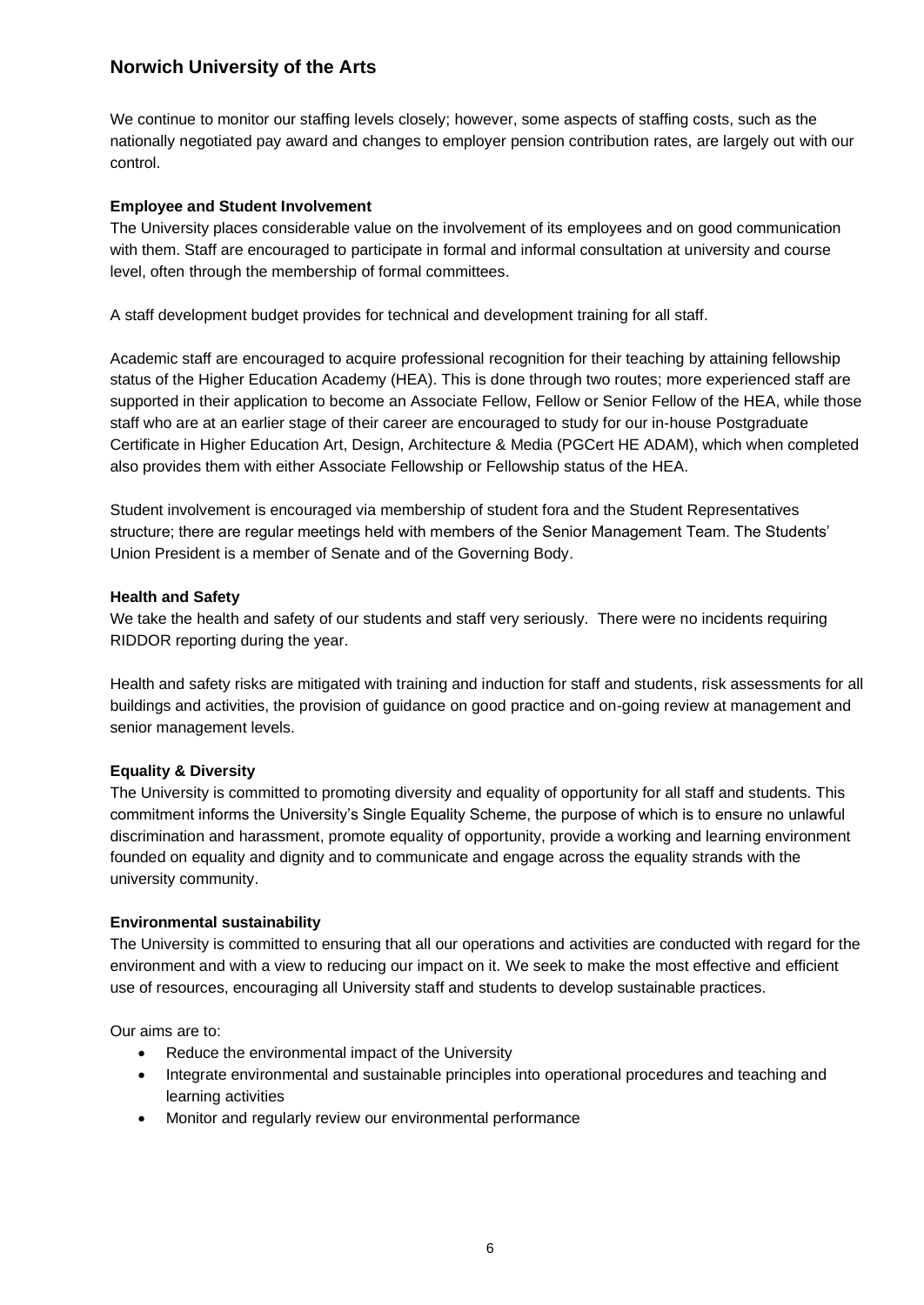### <span id="page-8-0"></span>**Public Benefit Statement**

Norwich University of the Arts is a Higher Education Corporation with Exempt Charitable status under the Charities Act 2011. In setting out this Public Benefit Statement and in exercising its powers or duties, the Governing Body has referred to the Charity Commission's guidance on public benefit and particularly to its supplementary public benefit guidance on the advancement of education, through promoting, sustaining and increasing individual and collective knowledge and understanding in the study, skills acquisition and expertise in creative art, design and media subject areas.

#### **Charitable Objects**

The University is a Higher Education Institution established under Section 121 of the Education Reform Act 1988, with powers to provide higher and further education and to carry out and publish results of research. Under the provisions of this Act, the University is governed by the Norwich University of the Arts Council (the Governing Body) which is responsible for the determination of the educational character and mission of the institution.

The aims and objectives of the University are set out in the Strategic Plan (available on the University's website).

#### **Beneficiaries**

The students of the University are the primary beneficiaries and the University is committed to the advancement of their education through the delivery of high quality courses that equip our students with specialist knowledge, skills, attributes and expertise to prepare them for employment in the creative industries, as professional practitioners, or for further study. Along with students, other beneficiaries include employers and businesses in the creative industries sector as well as school children and alumni of the University who are able to attend educational events organised by the University or use its academic facilities; the general public are also able to attend various events at the University such as the exhibitions in our EAST Gallery<sup>NUA</sup> and the end-of-year degree shows.

#### **Advancement of Teaching and Research**

The University delivered a range of undergraduate and taught postgraduate courses in art, design, architecture and media subjects during the year. Employability and business skills acquisition are integrated throughout the curriculum. The Ideas Factory<sup>NUA</sup> offers opportunities for students to engage with businesses, charities or other organisations in providing creative solutions for use in the real world. These live projects enable students to gain valuable experience of professional practice before they graduate.

The University also supported postgraduate research degree students during the year. These students undertake a research training programme to develop their generic and subject-based professional skills in areas such as publication, intellectual property and career planning.

#### **Fair access**

The University welcomes students from a diverse range of backgrounds and previous educational and professional experiences, with approximately 35% of students coming from low income backgrounds, and 27% disclosing a disability. We encourage applications from all those who wish to develop their creative practice in the context of the University. Applicants are assessed on their potential to succeed on their chosen course based on their portfolio of work and interview. Details of the application process and course requirements are published in our prospectus and can be accessed from the University website.

We aim to ensure that no talented student be prevented from applying to the University, or from completing the course while they are with us. This includes the provision of a generous bursary package, a financial support fund which provides grants and emergency loans for those students suffering financial hardship, and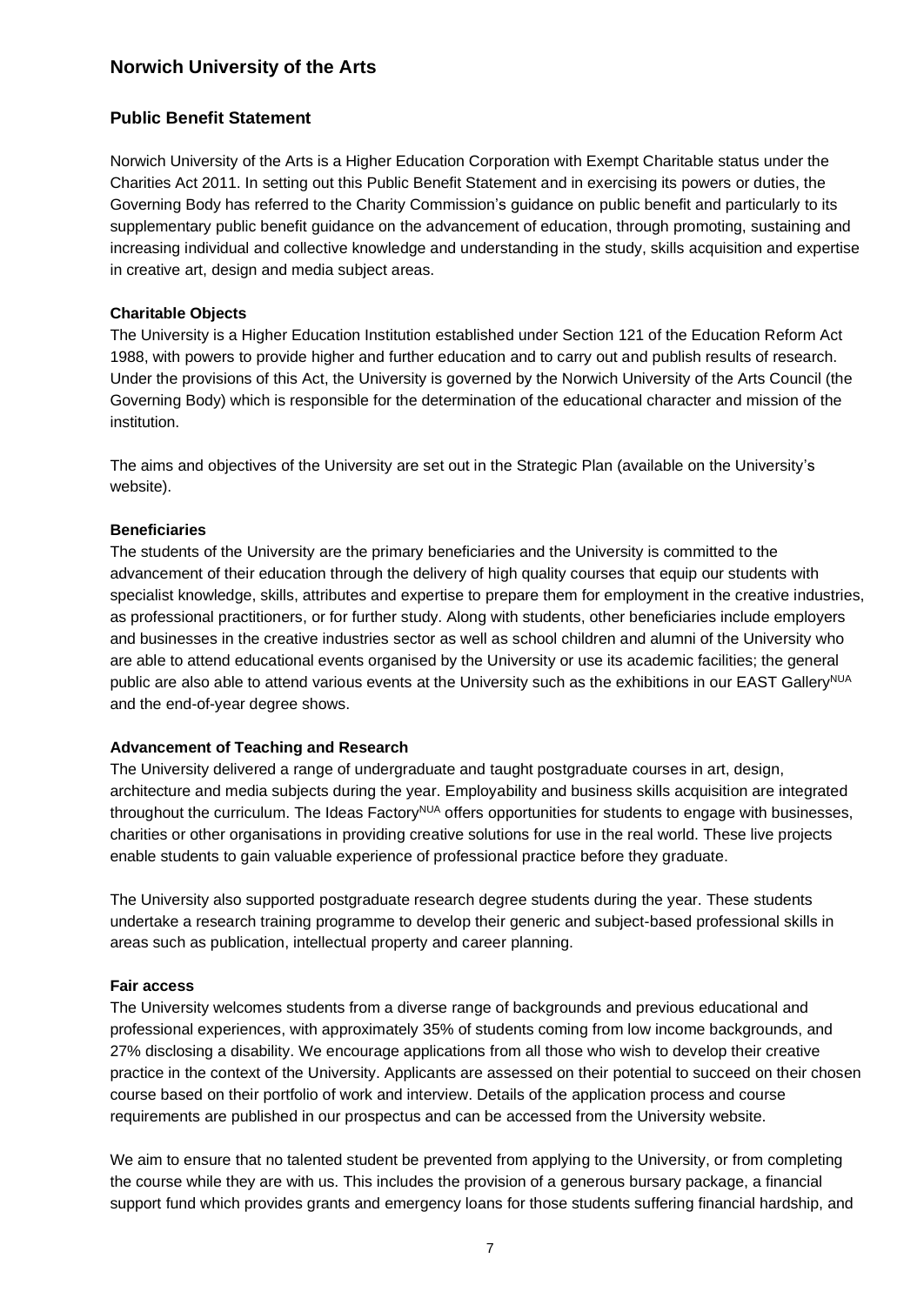the co-ordination of a number of widening access and student success activities, to enhance the progression and achievements of under-represented groups in Higher Education.

NUA is a member of the Network for East Anglian Collaborative Outreach (NEACO), working with East Anglia's four other Higher Educations Institutions and in close partnership with the region's Further Education Colleges and other stakeholders. NEACO is part of the national Network for Collaborative Outreach Programme (NCOP), which aims to double the proportion of young people from disadvantaged backgrounds in Higher Education (HE) by 2020, increase by 20% the number of students in HE from ethnic minority groups and address the under-representation of young men from disadvantaged backgrounds in HE. Projects work closely with schools and colleges in the region to identify and support students in Years 9-13 from disadvantaged areas.

#### **Wider Community**

A number of senior staff hold positions on the boards of regional and national organisations, particularly those in the creative and cultural sectors.

The ideasfactory<sup>NUA</sup> creative consultancy service has worked with a number of different organisations during the past year, notably BBC East, the Broads Landscape Authority, Norwich Society, Aviva and Statoil. The commissions, which we have undertaken across a diverse range of course areas, have been well received by external clients.

A number of companies have made use of university facilities as part of our Facilities Hire operation. The continued operation of the Ideas Factory Business Centre has attracted many commercial hires. The facility is widely used by creative industry groups from the region, by national groups such as Creative Industries Federation, and by creative industries meet-up groups such as Hot Source and the Norwich Marketing Meet-Up. The facility also includes our User Experience (UX) Lab, which enables the testing of digital design on multiple platforms. This lab has been used by SMEs in the region, as well as larger national organisations, and is the focus for work with schools to highlight the opportunities in creative tech careers.

The University's Vice-Chancellor chairs the Creative Industries Sector Group on behalf of the New Anglia Local Enterprise Partnership (LEP). This is a partnership between Norfolk & Suffolk for the development of the infrastructure to support the growth in digital creative businesses in the region and provide strategic direction for their development. A collaborative approach to sector-specific skills development has been the chief focus of the group as talent supply remains a key issue for businesses in creative industries.

The Ideas Factory Incubation programme offers specialist support to early stage creative businesses. Since opening, 68 graduate jobs have been created through the programme, across new businesses which span the digital creative sector. The growth of these businesses is supported with a range of sector-specific talks and activities, and by facilitating collaboration with current students.

East Gallery<sup>NUA</sup> at Norwich University of the Arts has a highly regarded reputation for its annual programme of exhibitions and events. It is at the heart of the cultural life of the University and the city, and attracts a wide national and international audience, hosting an exciting range of exhibitions of national and international standing.

We continue to host public engagement events and schools workshops alongside each of our exhibitions, giving opportunities for people of all ages to engage with our programme of high quality contemporary art.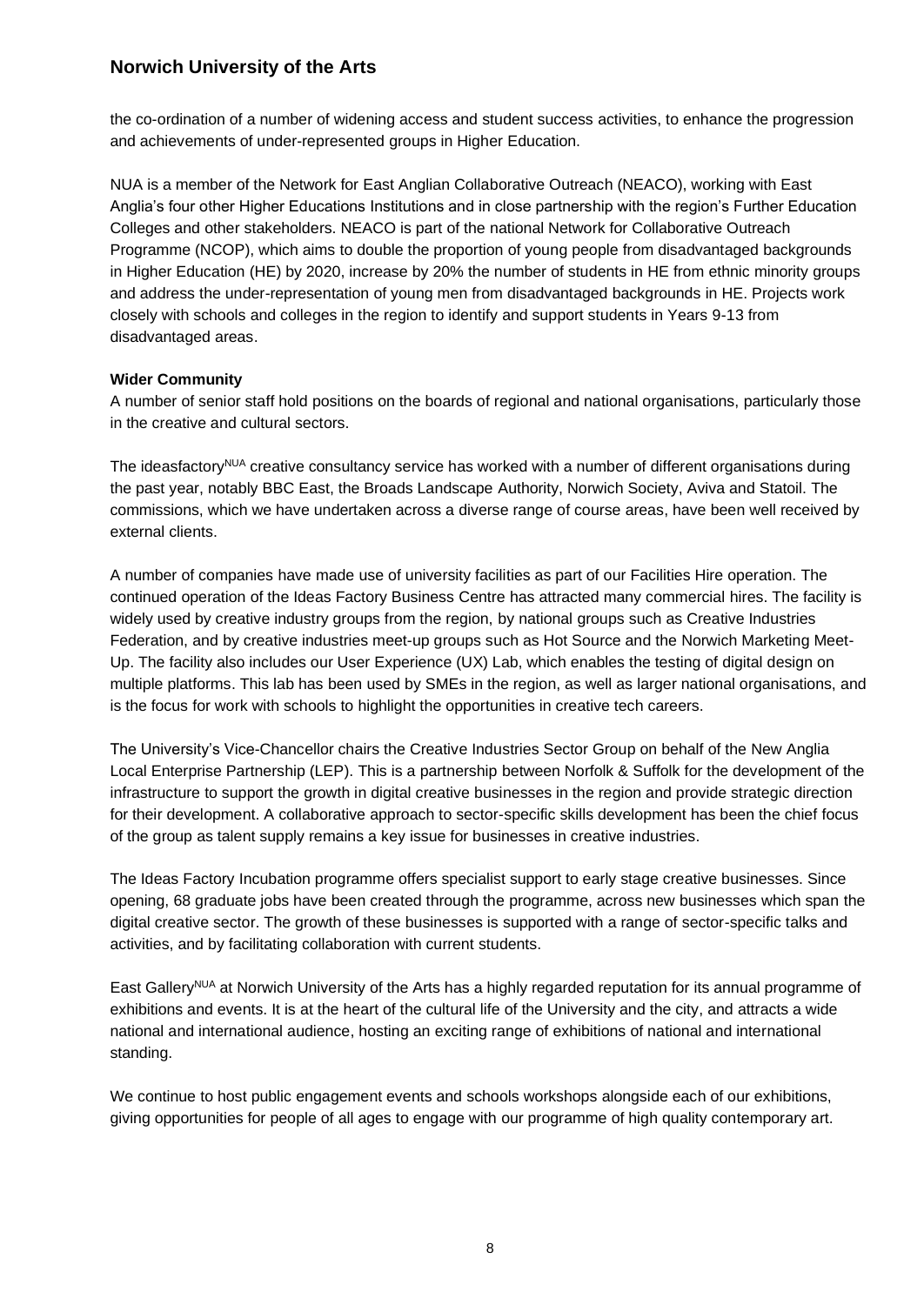#### **Fundraising**

The University keeps in regular contact with its alumni, and will sometimes ask for donations to support the charitable aims of the University. This fundraising activity is undertaken by university staff only, and is not subcontracted to professional fundraising companies. Fundraising staff receive appropriate training and are required to adhere to the highest ethical standards, as detailed in the University's fundraising code of practice, to ensure that no one is put under undue pressure to donate to the University, or is subject to an unreasonable intrusion of their privacy. The University has not received any complaints about its fundraising activities. Donation income remains at modest levels.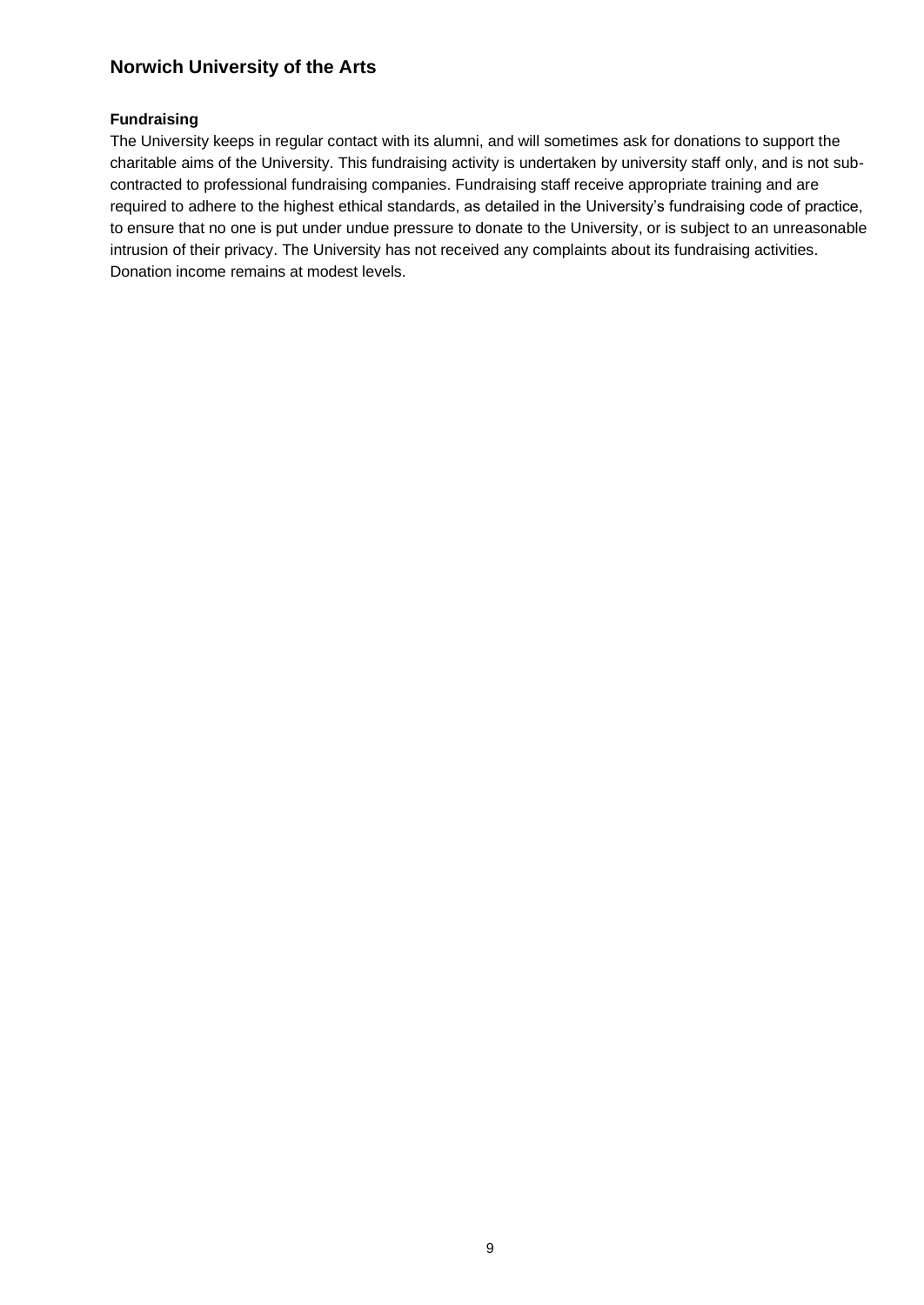#### <span id="page-11-0"></span>**Statement of Corporate Governance**

#### **Introduction**

This Statement of Corporate Governance relates to the year ending 31 July 2018, and the period up to the date of approval of the financial statements.

The University is an independent Higher Education Corporation established under the terms of the Education Reform Act 1988 and the Further and Higher Education Act 1992. Its objects, powers and framework of governance are set out in the Articles of Government, the current version of which was approved by the Privy Council in December 2012, when the University changed its name to Norwich University of the Arts.

The University endeavours to conduct its business in accordance with the seven Principles identified by the Nolan Committee on Standards in Public Life (selflessness, integrity, objectivity, accountability, openness, honesty and leadership).

The University complies with the Higher Education Code of Governance, as issued by the Committee of University Chairs. This compliance includes full disclosure of the Register of Interests of pecuniary, family or other personal interests of members of the Governing Body.

The University is committed to exhibiting best practice in all aspects of corporate governance. The University keeps its governance arrangements under regular review, including annual internal audit and periodic external reviews of effectiveness. The following summary is provided to enable readers of the Financial Statements of the Norwich University of the Arts to obtain a better understanding of the governance and legal structure of the institution.

#### **The Governing Body**

The Articles of Government require the University to have a Council (referred to as the Governing Body) and a Senate, each with clearly defined functions and responsibilities, to oversee and manage its activities.

The Governing Body is responsible for the finance, property and staffing of the institution. It is specifically required to determine the University's educational character and mission and to set its general strategic direction.

The principal responsibilities of the Governing Body are set out in its Statement of Primary Responsibilities as follows:

- 1. To determine the mission, educational character and strategic vision of the institution, the long-term academic and business plans and key performance indicators, and to ensure that these meet the interests of stakeholders.
- 2. To delegate authority to the head of the institution, as chief executive, for the academic, corporate, financial, estate and personnel management of the institution and to establish and keep under regular review the policies, procedures and limits within such management functions as shall be undertaken by and under the authority of the head of the institution.
- 3. To ensure the establishment and monitoring of systems of control and accountability, including financial and operational controls and risk assessment, and procedures for handling internal grievances and for managing conflicts of interest.
- 4. To ensure processes are in place to monitor and evaluate the performance and effectiveness of the institution against the plans and approved key performance indicators, which should be, where possible and appropriate, benchmarked against other comparable institutions.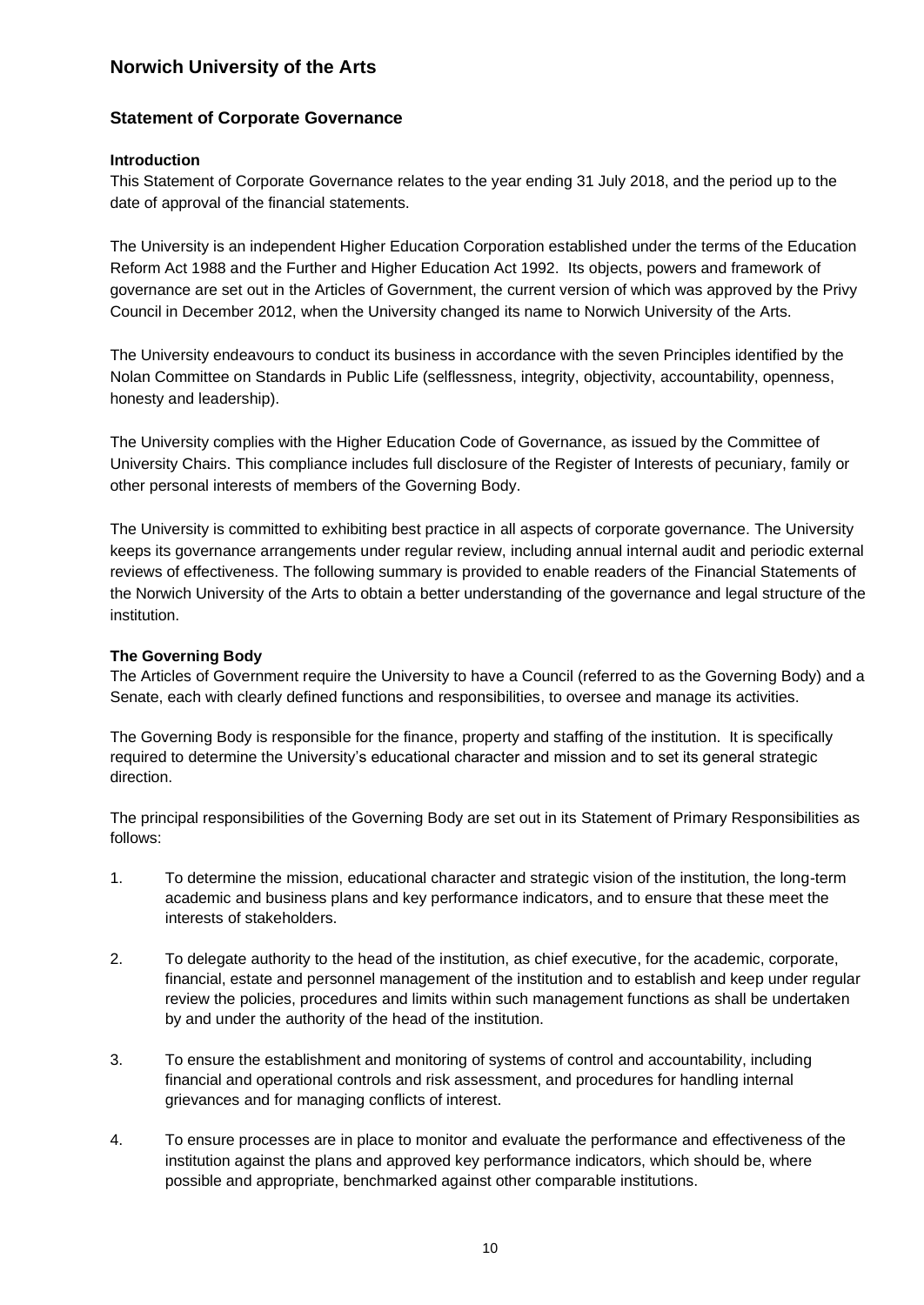- 5. To establish processes to monitor and evaluate the performance and effectiveness of the Governing Body itself.
- 6. To conduct its business in accordance with best practice in higher education corporate governance and with the principles of public life drawn up by the Committee on Standards in Public Life.
- 7. To safeguard the good name and values of the institution.
- 8. To appoint the head of the institution as chief executive, and to put in place suitable arrangements for monitoring his/her performance.
- 9. To appoint a Clerk to the Governing Body and to ensure that, if the person appointed has managerial responsibilities in the institution, there is an appropriate separation in the lines of accountability.
- 10. To be the employing authority for all staff in the institution with direct responsibility for Strategic Management Group appointments and to be responsible for establishing a human resources strategy upon which the University relies to inform HR practice and procedure.
- 11. To be the principal financial and business authority of the institution, to ensure that proper books of accounts are kept, to approve the annual budget and financial statements, and to have overall responsibility for the University's assets, property and estate.
- 12. To be the institution's legal authority and, as such, to ensure that systems are in place for meeting all the institution's legal obligations, including those arising from contracts and other legal commitments made in the institution's name.
- 13. To make such provision as it thinks fit for the general welfare of students, in consultation with Senate.
- 14. To act as trustee for any property, legacy, endowment, bequest or gift in support of the work and welfare of the institution.
- 15. To ensure that the institution's constitution is followed at all times and that appropriate advice is available to enable this to happen.

The Governing Body has a majority of independent members, chosen in line with strict criteria contained in the legislation. There is also provision for the appointment of co-opted members, some of whom may be members of the staff of the University, and provision for representatives of the staff and of the student body. No members of the Governing Body will receive any reimbursement for the work which they do for the Council.

Subject to the overall responsibility of the Governing Body, the Senate has oversight of the academic affairs of the University and is composed mainly of staff and students of the institution. It is particularly concerned with the maintenance of academic standards, the planning and management of academic policy and resource planning.

The Vice-Chancellor has a general responsibility to the Governing Body for the organisation, direction and management of the University. Under the terms of the formal Memorandum of Assurance & Accountability between the University and the Higher Education Funding Council (HEFCE) / Office for Students (OfS), the Head of the institution (the Vice-Chancellor) is its accountable officer, and in that capacity can be summoned to appear before the Public Accounts Committee of the House of Commons.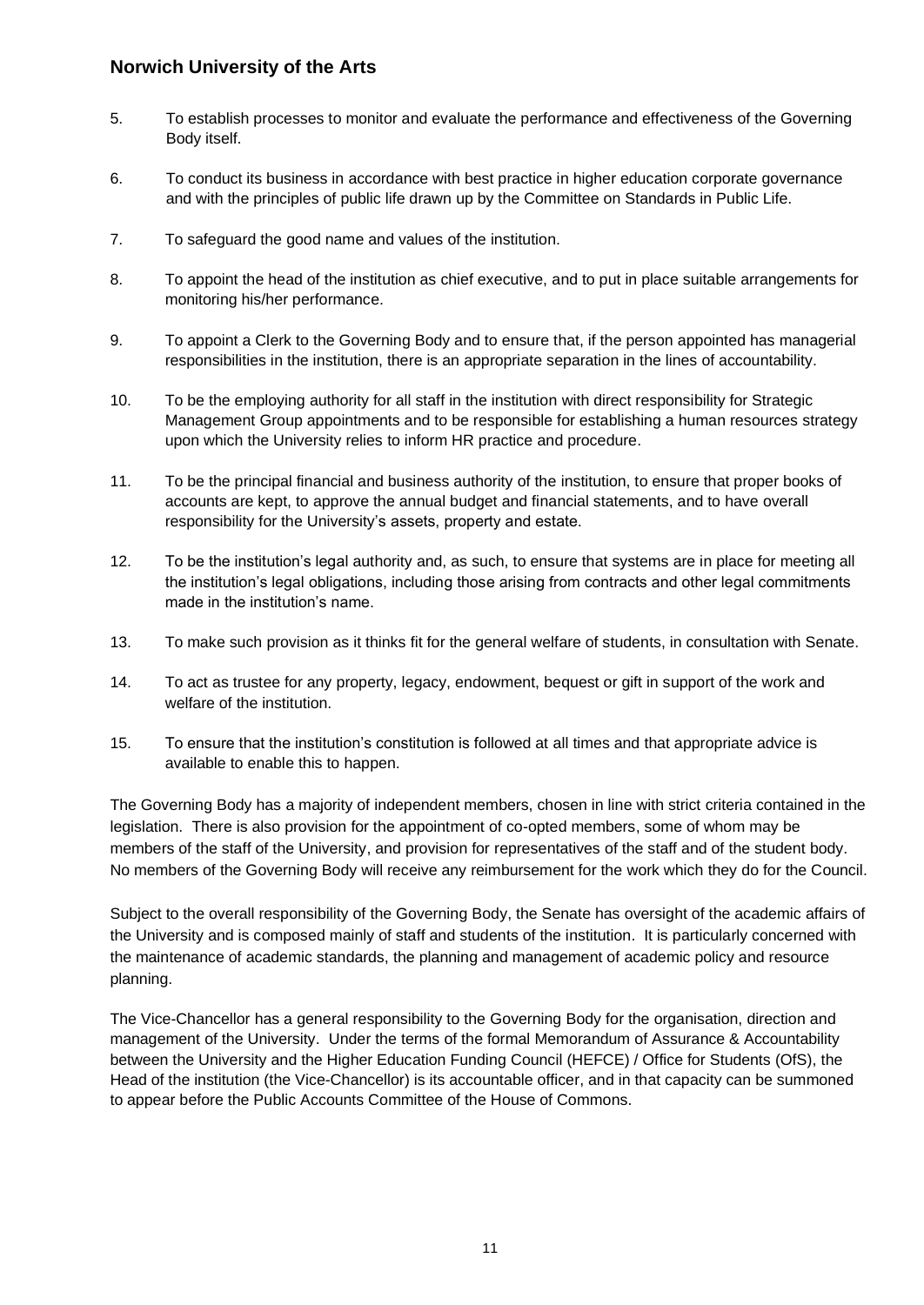Although the entire Governing Body meets four times each academic year much of its detailed work is initially handled by sub committees, in particular those described below. The minutes of the meetings of these Committees are formally reported to the Governing Body.

The Finance and Resources Committee meets at least three times a year. It recommends to the Governing Body the University's annual revenue and capital budgets, and monitors performance in relation to the approved budgets.

management's responses and implementation plans. It also receives and considers reports from HEFCE / The Audit Committee meets at least three times a year, with the University's internal auditors in attendance. In addition, external auditors normally attend at least two of those meetings. The Committee considers detailed reports together with recommendations for the improvement of the University's systems of internal control and OfS as they affect the University's business and monitors adherence to the regulatory requirements. Whilst senior executives attend meetings as necessary, they are not members of the Committee. The Committee meets the internal and external auditors on their own for independent discussions.

The Remuneration and Personnel Committee meets at least once each year. The Committee recommends to the Governing Body policies and procedures relating to the remuneration of staff and other pertinent matters including the consideration of strategic human resources strategy, employee relations matters affecting the University and equality and diversity. The Vice-Chancellor attends the Committee to make recommendations for the remuneration of the most senior staff. The Committee considers the remuneration of the Vice-Chancellor in a closed meeting of the Independent Members with no executive members present, and makes its recommendation to the governing Council of the University.

The Nominations Committee considers nominations for independent and co-opted vacancies in the Governing Body membership in accordance with the Instrument and Articles of Government. The Committee advises the Governing Body on the balance of membership and period of tenure in accordance with the needs of the University. The Committee makes recommendations to the Governing Body on the renewal of membership following the expiry of a term of office and for each variable membership category for the determination of numbers for the forthcoming year.

A significant proportion of the membership of these committees consists of independent and co-opted members of the Governing Body. The Chair is selected from the co-opted and independent members serving on the committees.

As chief executive, the Vice-Chancellor exercises considerable influence upon the development of institutional strategy, the identification and planning of new developments and the shaping of the institutional ethos. The members of the Strategic Management Group contribute in various ways to this aspect of the work, but the ultimate responsibility for what is done rests with the Vice-Chancellor.

The University maintains a Register of Interests of members of the Governing Body, which may be consulted by arrangement with the Clerk to the Governing Body. During the year, an external consultant acted as Clerk to the Governing Body, and in that capacity provided independent advice on matters of governance to all the Governing Body members.

#### **Internal Control**

The University's Governing Body is responsible for maintaining a sound system of internal control which supports the achievement of policies, aims and objectives, while safeguarding the public and other funds and assets for which it is responsible, in accordance with the responsibilities assigned to the Governing Body in the Articles of Government and the Memorandum of Assurance & Accountability with the HEFCE / OfS.

The system of internal control is designed to manage rather than eliminate the risk of failure to achieve policies, aims and objectives and can therefore only provide reasonable and not absolute assurance against material misstatement or loss. No significant internal control weaknesses or failures have arisen during the financial year and after the year end up to the point at which the financial statements were signed.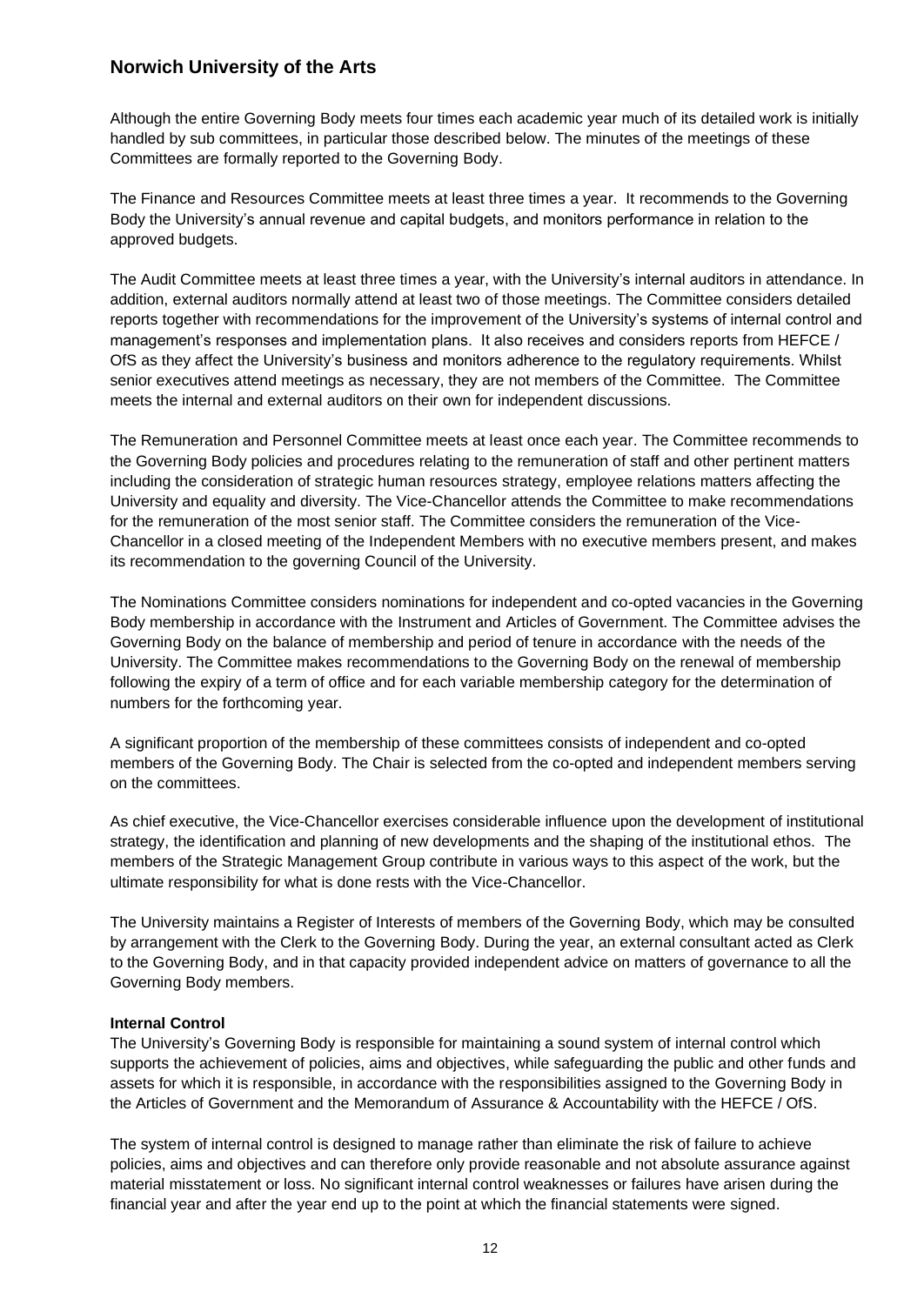#### **Risk Management**

The Governing Body is satisfied that there is an ongoing process for identifying, evaluating and managing the University's significant risks, including business, operational, compliance and financial ones. A risk management policy, approved by the Governing Body, has been in place for the year ended 31 July 2018 and up to the date of approval of the annual accounts. The policy identifies principal risk management responsibilities and establishes a risk management structure through which risks are identified, monitored, managed and mitigated.

This process is regularly reviewed by the Governing Body via the Audit Committee, and accords with the internal control guidance for directors in the UK Corporate Governance Code as deemed appropriate for higher education.

The Governing Body has ensured that its meeting calendar and agenda enable risk management and internal control to be considered on a regular basis during the year.

Risk management has been fully incorporated into the corporate planning and decision making processes of the University. The Strategic Management Group receives regular reports from area managers setting out key performance and risk indicators, and including progress reports on existing projects.

#### **Review of controls**

The University has retained internal auditors who operate to standards defined in the HEFCE / OfS Audit Code of Practice, and whose work was last reviewed for effectiveness by the HEFCE Assurance Review in October 2016. The internal auditors submit regular reports which include the head of internal audit's independent opinion on the adequacy and effectiveness of the system of internal control, together with recommendations for improvement.

The Governing Body's review of the effectiveness of the system of internal control is informed by the work of the internal auditors and the executive managers within the University who have responsibility for the development and maintenance of the internal control framework, and by comments made by the external auditors in their management letter and other reports.

#### **Charitable and Taxation Status**

Norwich University of the Arts is an exempt charity within the meaning of Schedule 3 of the Charities Act 2011 and is not liable to Corporation Tax.

NUA Business Limited is subject to Corporation tax in the same way as any commercial organisation.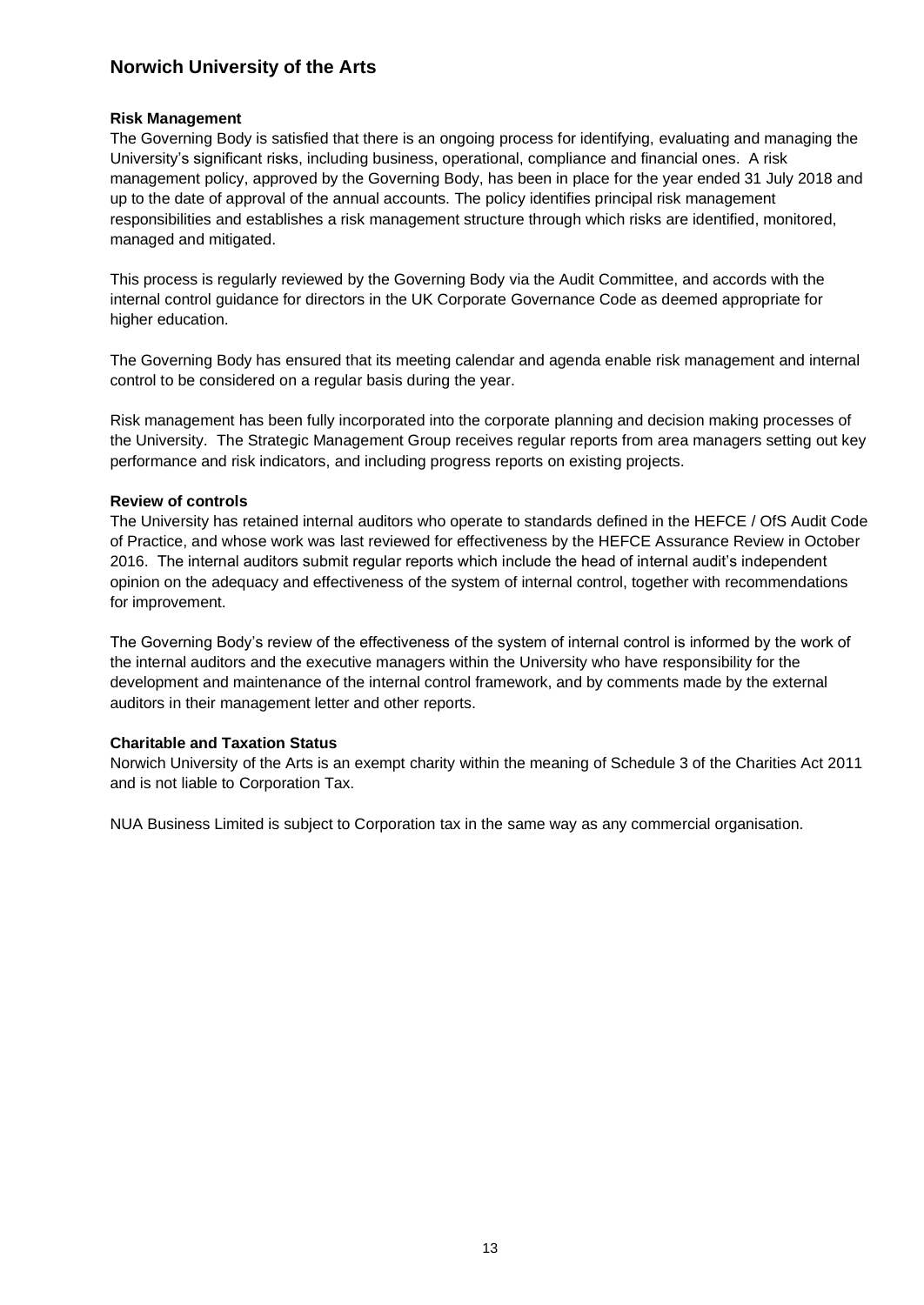### **Professional Advisors & Trustees of the Governing Body**

#### **Professional Advisors**

- External Auditors **KPMG** Internal Auditors **RSM** Bankers Lloyds Solicitors **Howes Percival**
- Leathes Prior **Birketts**

#### **Trustees**

The trustees who served on the Governing Body from 1 August 2017 to the date that the financial statements were formally approval are provided. The dates for those trustees who did not serve for the entire period are also provided.

Mr G Brewerton (to 30 September 2018) Ms C Coleman (from 6 October 2017) Professor Lady R Cooper (from 1 October 2018) Mr R Ellis (to 6 October 2017) Mr A Grimbly Mr J Hobbs (to 30 September 2018) Mr M Jeffries Ms N Jenkins (to 31 December 2017) Ms A Johns Professor J Last (Vice-Chancellor) Ms X Levantis (Students' Union President) (to 31 July 2018) Ms H Linsdell (Students' Union President) (from 1 August 2018) Mr A McMenemy (Chair from 1 October 2018) Ms N Nannar Mr P Norton Mr J Smith (from 1 October 2018) Dr W Thomson (from 1 October 2017) Mr I Watson (from 6 October 2017) Professor M Wayman (to 30 September 2018 - Chair to 30 September 2018) Professor A Westwood (to 30 September 2017) Mr T Wood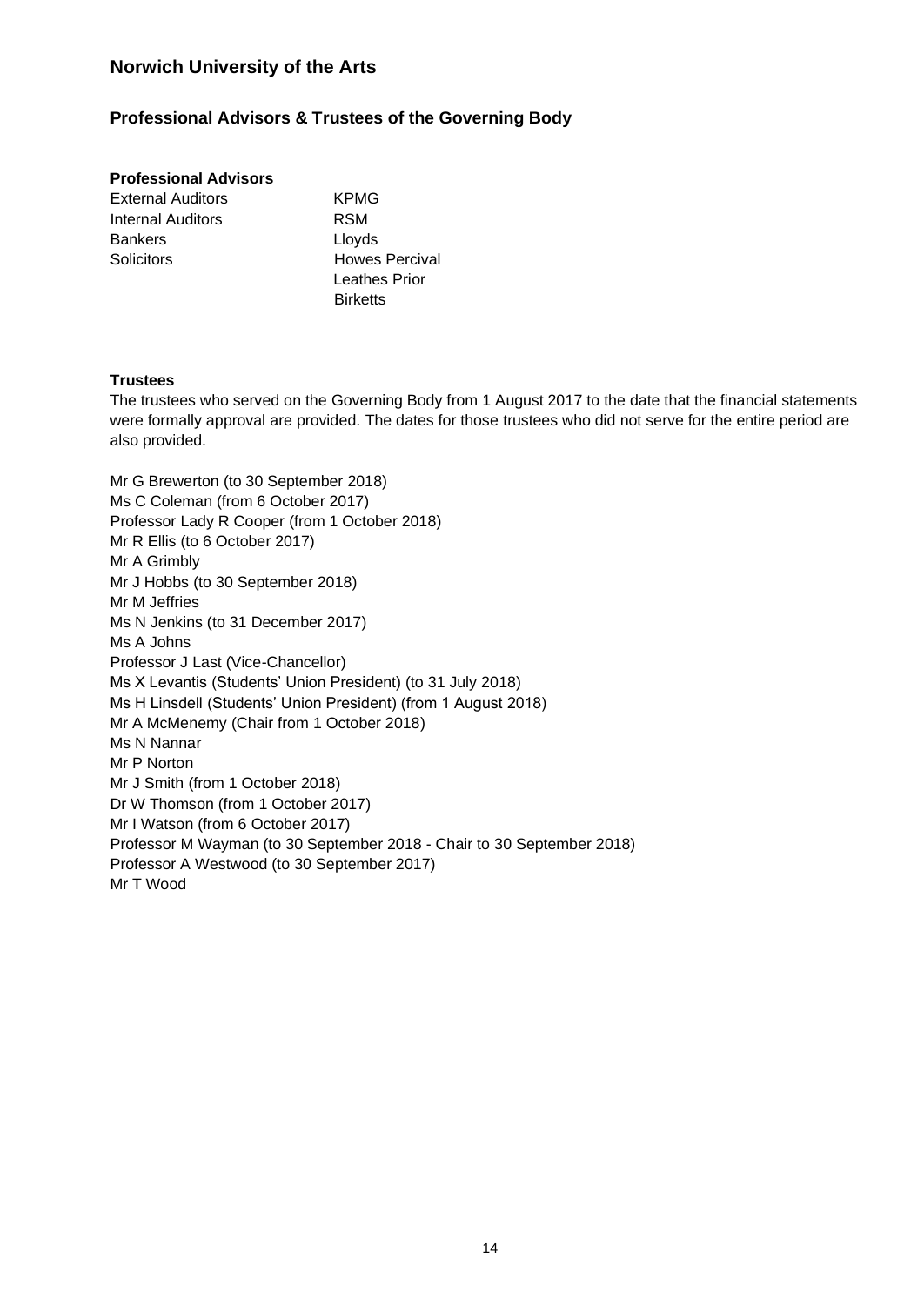#### <span id="page-16-0"></span>**Statement of the Responsibilities of the Governing Body – Financial Statements**

In accordance with the University's Articles of Government, the Governing Body is responsible for the administration and management of the University's affairs, including ensuring an effective system of internal control, and is required to present audited financial statements for each financial year.

The Governing Body is responsible for keeping proper accounting records which disclose with reasonable accuracy at any time the financial position of the University and enable it to ensure that the financial statements are prepared in accordance with the Statement of Recommended Practice 2015 – 'Accounting for Further and Higher Education' and other relevant accounting standards. In addition, within the terms and conditions of a Memorandum of Assurance & Accountability agreed between the Higher Education Funding Council for England (HEFCE) / Office for Students (OfS) and the Governing Body, the Governing Body, through its accountable officer, is required to prepare financial statements for each financial year which give a true and fair view of the state of affairs of the University and of the surplus or deficit and cash flows for that year.

The financial statements are published on Norwich University of the Arts website,<www.nua.ac.uk>, in accordance with UK legislation governing the preparation and dissemination of financial statements. The Governing Body is responsible for the maintenance and integrity of the information included on the University's website. Legislation in the UK governing the preparation and dissemination of financial statements may differ from legislation in other jurisdictions.

In preparing the financial statements, the Governing Body has ensured that:

- suitable accounting policies are selected and applied consistently;
- judgements and estimates are made that are reasonable and prudent;
- applicable accounting standards have been followed, subject to any material departures disclosed and explained in the financial statements;
- financial statements are prepared on the going concern basis unless it is inappropriate to presume that the University will continue in operation. The Governing Body is satisfied that it has adequate resources to continue in operation for the foreseeable future: for this reason the going concern basis continues to be adopted in the preparation of the financial statements.

The Governing Body has taken reasonable steps to:

- ensure that funds from the HEFCE / OfS are used only for the purposes for which they have been given and in accordance with the Memorandum of Assurance & Accountability and any other conditions which the HEFCE / OfS may from time to time prescribe;
- ensure that there are appropriate financial and management controls in place to safeguard public funds and funds from other sources;
- safeguard the assets of the University and prevent and detect fraud and other irregularities;
- secure the economical, efficient and effective management of the University's resources and expenditure.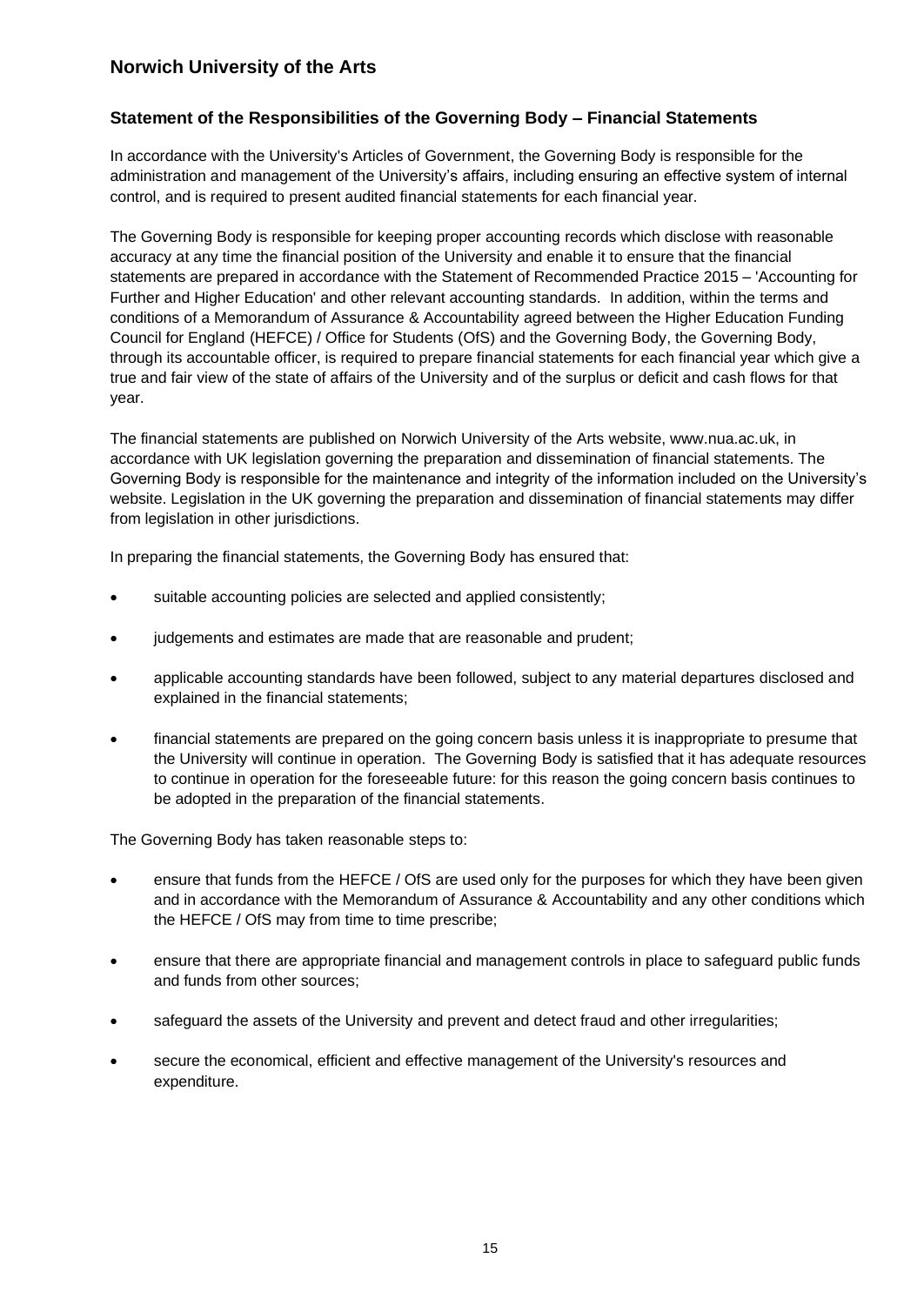The key elements of the University's system of internal financial control, which is designed to discharge the responsibilities set out above, include the following:

- clear definitions of the responsibilities of, and the authority delegated to, senior staff of academic and professional services areas;
- a comprehensive medium and short-term planning process, supplemented by detailed annual income, expenditure, capital and cash flow budgets;
- termly reviews of financial results involving variance reporting and updates of forecast outturns;
- clearly defined and formalised requirements for approval and control of expenditure, with investment decisions involving capital or revenue expenditure being subject to formal detailed appraisal and review according to approval levels set by the Governing Body;
- comprehensive Financial Regulations, detailing financial controls and procedures, approved by the Finance and Resources Committee;
- a professional Internal Audit team whose annual programme is approved by the Audit Committee and whose head provides the Governing Body with a report on internal audit activity within the University and an opinion on the adequacy and effectiveness of the University's system of internal control, including internal financial control.

Any system of internal financial control can, however, only provide reasonable, but not absolute, assurance against material misstatement or loss.

Mr A McMenemy **Chair** 

Date: 16 November 2018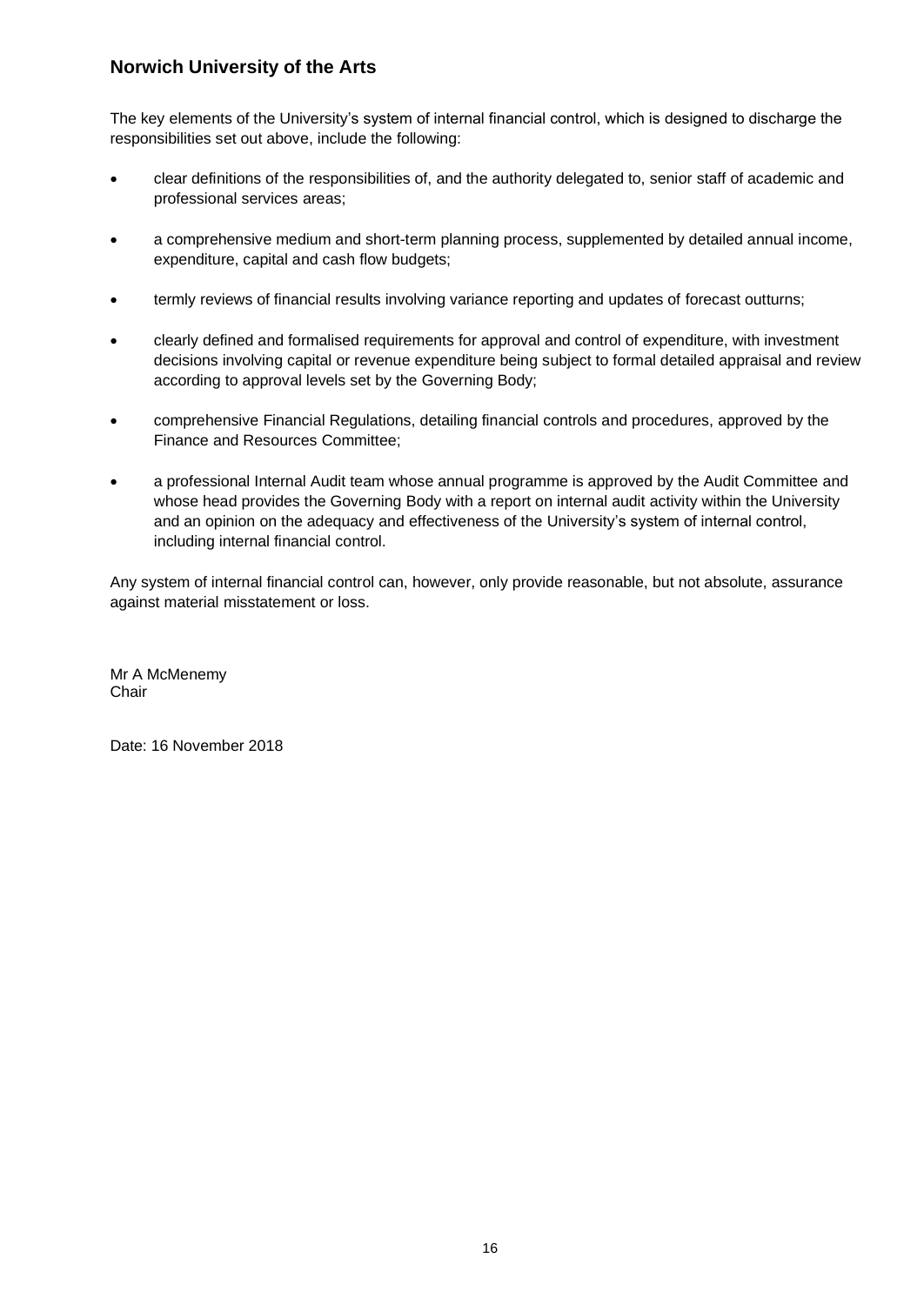## <span id="page-18-0"></span>**Independent Auditor's Report to the Governing Body of Norwich University of the Arts**

#### **REPORT ON THE AUDIT OF THE FINANCIAL STATEMENTS**

#### **Opinion**

 We have audited the financial statements of Norwich University of the Arts ("the University") for the year ended 31 July 2018 which comprise the Consolidated Statement of Comprehensive Income and Expenditure, the University Statement of Comprehensive Income and Expenditure, the Consolidated and University Statement of Changes in Reserves, the Consolidated Balance Sheet, the University Balance Sheet, the Consolidated Cash Flow Statement, the Accounting Policies and related notes.

In our opinion the financial statements:

- give a true and fair view of the state of the Group's and the University's affairs as at 31 July 2018, and of the Group's and the University's income and expenditure, gains and losses and changes in reserves, and of the Group's cash flows, for the year then ended;
- have been properly prepared in accordance with UK accounting standards, including FRS 102 The Financial Reporting Standard applicable in the UK and Republic of Ireland, and with the 2015 Statement of Recommended Practice – Accounting for Further and Higher Education; and
- meet the requirements of the Accounts Direction dated 19 June 2018 issued by the Office for Students

#### **Basis for opinion**

 We conducted our audit in accordance with International Standards on Auditing (UK) ("ISAs (UK)") and applicable law. Our responsibilities are described below. We have fulfilled our ethical responsibilities under, and are independent of the group in accordance with, UK ethical requirements including the FRC Ethical Standard. We believe that the audit evidence we have obtained is a sufficient and appropriate basis for our opinion.

#### **Going concern**

We are required to report to you if we have concluded that the use of the going concern basis of accounting is inappropriate or there is an undisclosed material uncertainty that may cast significant doubt over the use of that basis for a period of at least twelve months from the date of approval of the financial statements. We have nothing to report in these respects.

#### **Other information**

The Governing Body is responsible for the other information, which comprises the Strategic Review and the Statement of Corporate Governance. Our opinion on the financial statements does not cover the other information and, accordingly, we do not express an audit opinion or any form of assurance conclusion thereon.

Our responsibility is to read the other information and, in doing so, consider whether, based on our financial statements audit work, the information therein is materially misstated or inconsistent with the financial statements or our audit knowledge. Based solely on that work, we have not identified material misstatements in the other information.

#### **Governing Body responsibilities**

 misstatement, whether due to fraud or error; assessing the group and parent University's ability to continue as As explained more fully in their statement set out on page 15, the Governing Body is responsible for: the preparation of the financial statements and for being satisfied that they give a true and fair view; such internal control as it determines is necessary to enable the preparation of financial statements that are free from material a going concern, disclosing, as applicable, matters related to going concern; and using the going concern basis of accounting unless it either intends to liquidate the group or the parent University or to cease operations, or has no realistic alternative but to do so.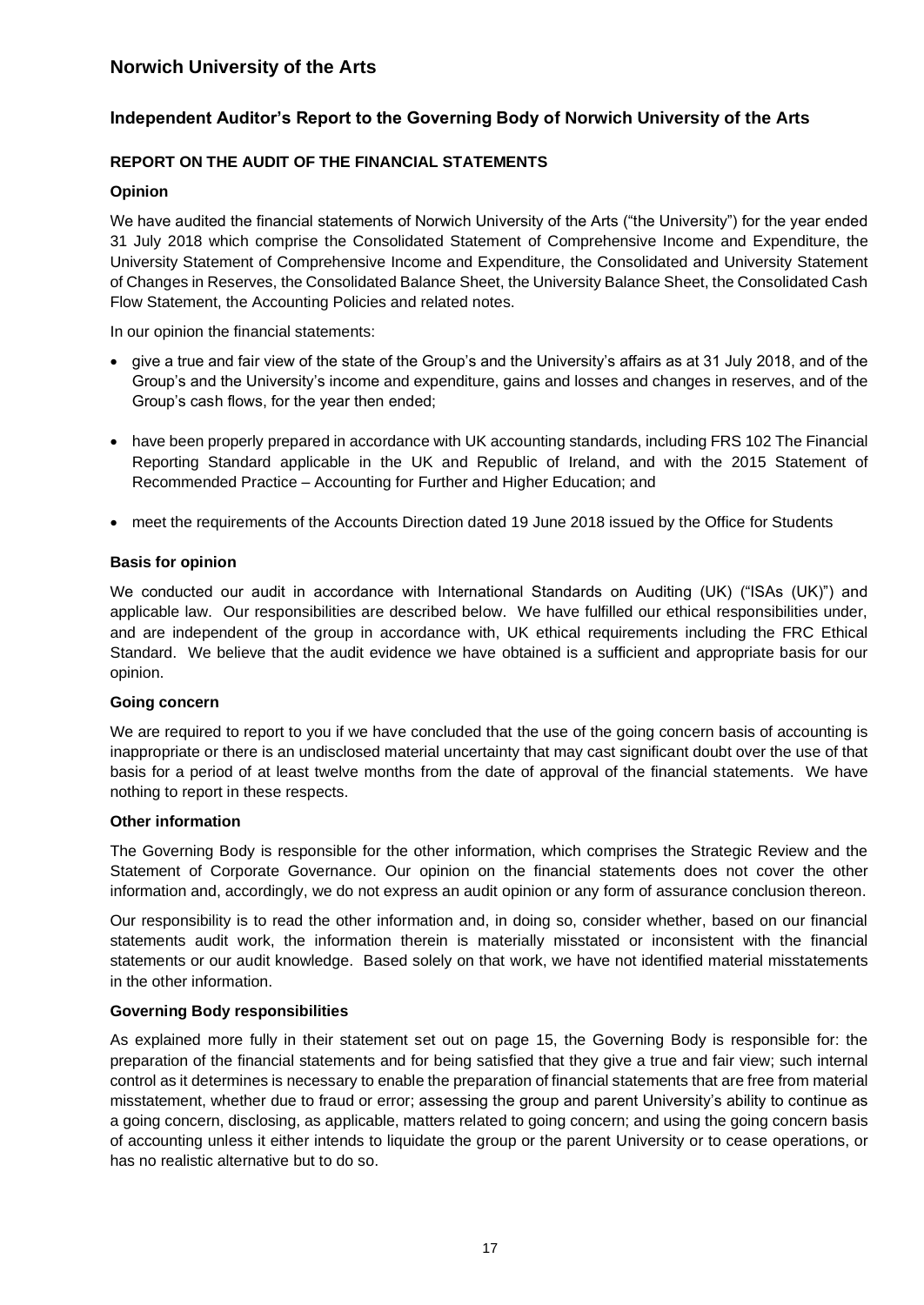#### **Auditor's responsibilities**

 from material misstatement, whether due to fraud or error, and to issue our opinion in an auditor's report. Our objectives are to obtain reasonable assurance about whether the financial statements as a whole are free Reasonable assurance is a high level of assurance, but does not guarantee that an audit conducted in accordance with ISAs (UK) will always detect a material misstatement when it exists. Misstatements can arise from fraud or error and are considered material if, individually or in aggregate, they could reasonably be expected to influence the economic decisions of users taken on the basis of the financial statements.

A fuller description of our responsibilities is provided on the FRC's website at [www.frc.org.uk/auditorsresponsibilities.](http://www.frc.org.uk/auditorsresponsibilities)

#### **REPORT ON OTHER LEGAL AND REGULATORY REQUIREMENTS**

We are required to report on the following matters under the Office for Students and Research England Audit Codes of Practice issued under the Further and Higher Education Act 1992.

In our opinion, in all material respects:

- funds from whatever source administered by the Group or the University for specific purposes have been properly applied to those purposes and managed in accordance with relevant legislation;
- income has been applied in accordance with the University's articles of government;
- funds provided by the Office for Students and Research England have been applied in accordance with the terms and conditions attached to them; and
- funds provided by HEFCE have been applied in accordance with the Memorandum of Assurance and Accountability and any other terms and conditions attached to them.

#### **THE PURPOSE OF OUR AUDIT WORK AND TO WHOM WE OWE OUR RESPONSIBILITIES**

This report is made solely to the Governing Body, in accordance with paragraph 13(2) of the University's Articles of Government and section 124B of the Education Reform Act 1988. Our audit work has been undertaken so that we might state to the Governing Body those matters we are required to state to them in an auditor's report and for no other purpose. To the fullest extent permitted by law, we do not accept or assume responsibility to anyone other than the University and the Governing Body for our audit work, for this report, or for the opinions we have formed.

**Stephanie Beavis for and on behalf of KPMG LLP, Statutory Auditor**  *Chartered Accountants*  Dragonfly House 2 Gilders Way Norwich NR3 1UB

Date: 16 November 2018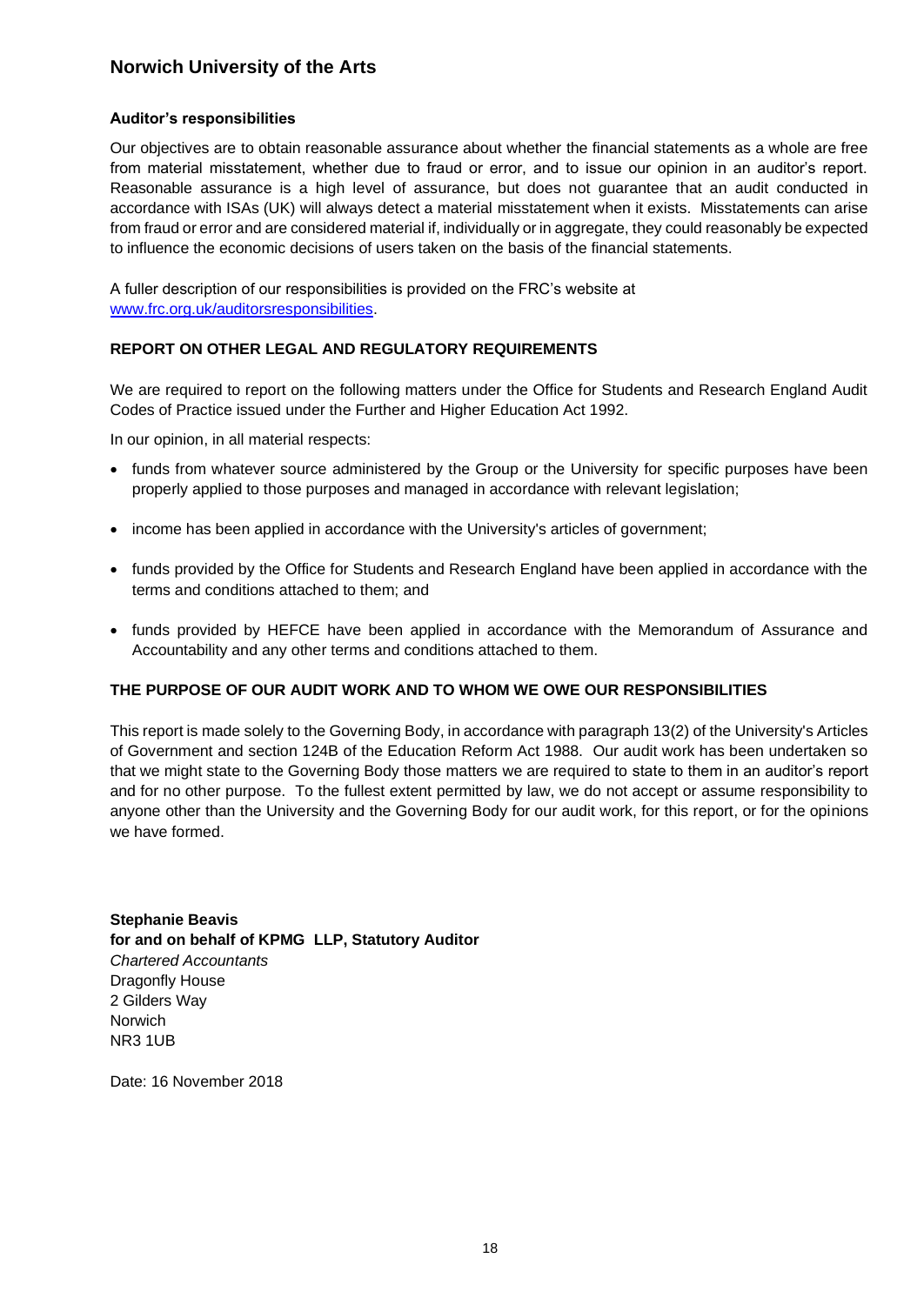## <span id="page-20-0"></span>**Consolidated Statement of Comprehensive Income and Expenditure Year ended 31 July 2018**

|                                                     | <b>Notes</b>   | Year ended<br>31 July 2018<br>£'000 | Year ended<br>31 July 2017<br>£'000 |
|-----------------------------------------------------|----------------|-------------------------------------|-------------------------------------|
| <b>INCOME</b>                                       |                |                                     |                                     |
| Tuition fees and education contracts                | 2              | 19,508                              | 18,841                              |
| Funding body grants                                 | 3              | 2,075                               | 1,813                               |
| Research grants and contracts                       | 4              | 77                                  | 68                                  |
| Other income                                        | 5              | 1,175                               | 1,495                               |
| Investment income                                   | 6              | 163                                 | 428                                 |
| Donations and endowments                            | $\overline{7}$ | 123                                 | 20                                  |
| <b>Total Income</b>                                 |                | 23,121                              | 22,665                              |
| <b>EXPENDITURE</b>                                  |                |                                     |                                     |
| Staff costs                                         | 9              | 11,153                              | 9,737                               |
| Other operating expenses                            | 11             | 6,599                               | 5,644                               |
| Depreciation                                        | 13             | 1,162                               | 1,113                               |
| Interest and other finance costs                    | 8              | 265                                 | 225                                 |
| <b>Total Expenditure</b>                            |                | 19,179                              | 16,719                              |
| Surplus before other gains and losses               |                | 3,942                               | 5,946                               |
| Loss on disposal of fixed assets                    |                | (29)                                |                                     |
| Surplus before tax                                  |                | 3,913                               | 5,946                               |
| <b>Taxation</b>                                     | 12             |                                     |                                     |
| Surplus for the year                                |                | 3,913                               | 5,946                               |
| Actuarial gain/(loss) in respect of pension schemes | 24.2           | 1,939                               | (112)                               |
| Total Comprehensive income for the year             |                | 5,852                               | 5,834                               |
| <b>Represented by:</b>                              |                |                                     |                                     |
| Unrestricted Comprehensive income for the year      |                | 5,852                               | 5,834                               |
|                                                     |                | 5,852                               | 5,834                               |

The income and expenditure of the Group relates wholly to continuing operations. The notes on pages 25 – 46 form part of these financial statements.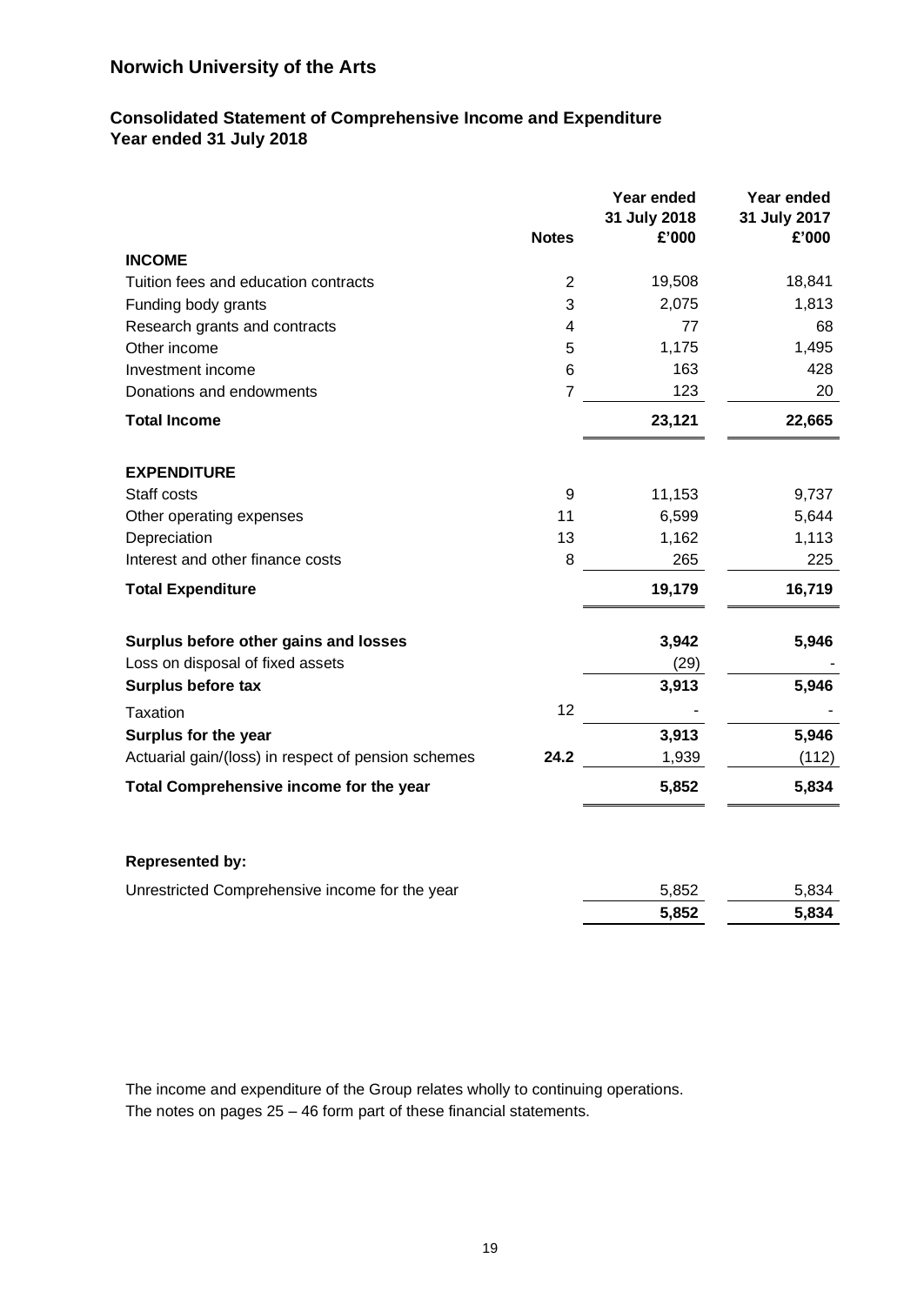## <span id="page-21-0"></span>**University Statement of Comprehensive Income and Expenditure Year ended 31 July 2018**

|                                                     |                | Year ended<br>31 July 2018 | Year ended<br>31 July 2017 |
|-----------------------------------------------------|----------------|----------------------------|----------------------------|
| <b>INCOME</b>                                       | <b>Notes</b>   | £'000                      | £'000                      |
| Tuition fees and education contracts                | $\overline{2}$ | 19,508                     | 18,841                     |
| Funding body grants                                 | 3              | 2,075                      | 1,813                      |
| Research grants and contracts                       | 4              | 77                         | 68                         |
| Other income                                        | 5              | 1,167                      | 1,490                      |
| Investment income                                   | 6              | 163                        | 428                        |
| Donations and endowments                            | $\overline{7}$ | 123                        | 20                         |
| <b>Total Income</b>                                 |                | 23,113                     | 22,660                     |
| <b>EXPENDITURE</b>                                  |                |                            |                            |
| Staff costs                                         | 9              | 11,153                     | 9,737                      |
| Other operating expenses                            | 11             | 6,591                      | 5,786                      |
| Depreciation                                        | 13             | 1,162                      | 1,113                      |
| Interest and other finance costs                    | 8              | 265                        | 225                        |
| <b>Total Expenditure</b>                            |                | 19,171                     | 16,861                     |
| Surplus before other gains and losses               |                | 3,942                      | 5,799                      |
| Loss on disposal of fixed assets                    |                | (29)                       |                            |
| Surplus before tax                                  |                | 3,913                      | 5,799                      |
| <b>Taxation</b>                                     | 12             |                            |                            |
| Surplus for the year                                |                | 3,913                      | 5,799                      |
| Actuarial gain/(loss) in respect of pension schemes | 24.2           | 1,939                      | (112)                      |
| Total Comprehensive income for the year             |                | 5,852                      | 5,687                      |
|                                                     |                |                            |                            |
| <b>Represented by:</b>                              |                |                            |                            |
| Unrestricted Comprehensive income for the year      |                | 5,852                      | 5,687                      |
|                                                     |                | 5,852                      | 5,687                      |

The income and expenditure of the University relates wholly to continuing operations. The notes on pages 25 – 46 form part of these financial statements.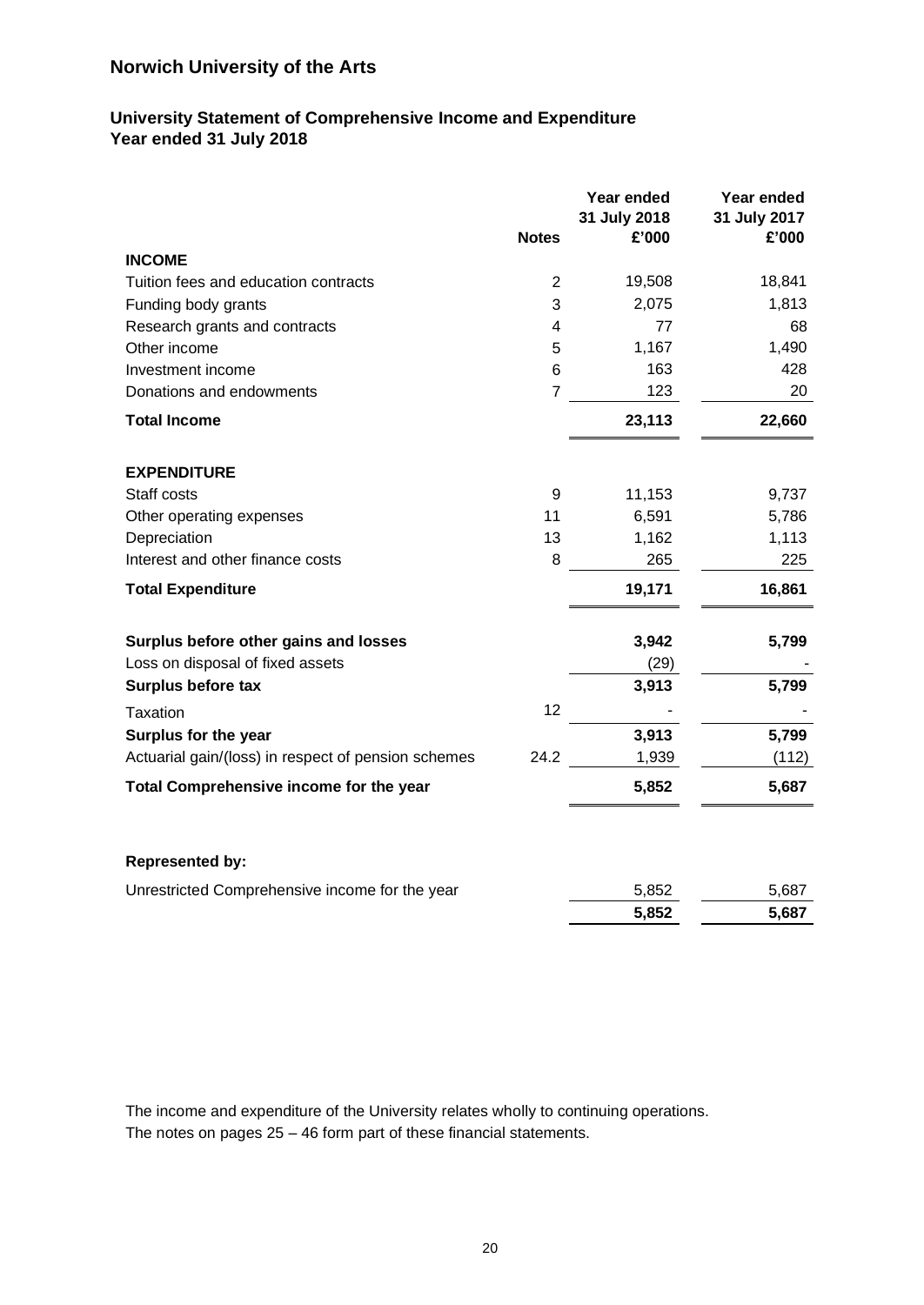## **Consolidated and University Statement of Changes in Reserves**

## **Group**

|                                                                             | Income and expenditure account | <b>Revaluation</b>           |                         |                       |
|-----------------------------------------------------------------------------|--------------------------------|------------------------------|-------------------------|-----------------------|
|                                                                             | <b>Endowments</b><br>£'000     | <b>Unrestricted</b><br>£'000 | <b>Reserve</b><br>£'000 | <b>Total</b><br>£'000 |
| <b>Balance at 1 August 2016</b>                                             | 20                             | 20,673                       | 4,047                   | 24,740                |
| Surplus from the income and<br>expenditure account                          |                                | 5,946                        |                         | 5,946                 |
| Other comprehensive income                                                  |                                | (112)                        |                         | (112)                 |
| Transfers between revaluation reserve<br>and income and expenditure account |                                | 117                          | (117)                   |                       |
| <b>Balance at 1 August 2017</b>                                             | 20                             | 26,624                       | 3,930                   | 30,574                |
| Surplus from the income and expenditure<br>account                          |                                | 3,913                        |                         | 3,913                 |
| Other comprehensive income                                                  |                                | 1,939                        |                         | 1,939                 |
| Transfers between revaluation reserve<br>and income and expenditure account |                                | 117                          | (117)                   |                       |
| Total comprehensive income for the<br>year                                  |                                | 5,969                        | (117)                   | 5,852                 |
| Balance at 31 July 2018                                                     | 20                             | 32,593                       | 3,813                   | 36,426                |

## **University**

|                                                                             | Income and expenditure account | <b>Revaluation</b>  |                |              |  |
|-----------------------------------------------------------------------------|--------------------------------|---------------------|----------------|--------------|--|
|                                                                             | <b>Endowments</b>              | <b>Unrestricted</b> | <b>Reserve</b> | <b>Total</b> |  |
|                                                                             | £'000                          | £'000               | £'000          | £'000        |  |
| <b>Balance at 1 August 2016</b>                                             | 20                             | 20,781              | 4,047          | 24,848       |  |
| Surplus from the income and                                                 |                                | 5,799               |                | 5,799        |  |
| expenditure account                                                         |                                |                     |                |              |  |
| Other comprehensive income                                                  |                                | (112)               |                | (112)        |  |
| Release of restricted funds                                                 |                                |                     |                |              |  |
| Transfers between revaluation reserve                                       |                                |                     |                |              |  |
| and income and expenditure account                                          |                                | 117                 | (117)          |              |  |
| <b>Balance at 1 August 2017</b>                                             | 20                             | 26,585              | 3,930          | 30,535       |  |
| Surplus from the income and expenditure<br>account                          |                                | 3,913               |                | 3,913        |  |
| Other comprehensive income                                                  |                                | 1,939               |                | 1,939        |  |
| Release of restricted funds                                                 |                                |                     |                |              |  |
| Transfers between revaluation reserve<br>and income and expenditure account |                                | 117                 | (117)          |              |  |
| Total comprehensive income for the<br>year                                  |                                | 5,969               | (117)          | 5,852        |  |
| Balance at 31 July 2018                                                     | 20                             | 32,554              | 3,813          | 36,387       |  |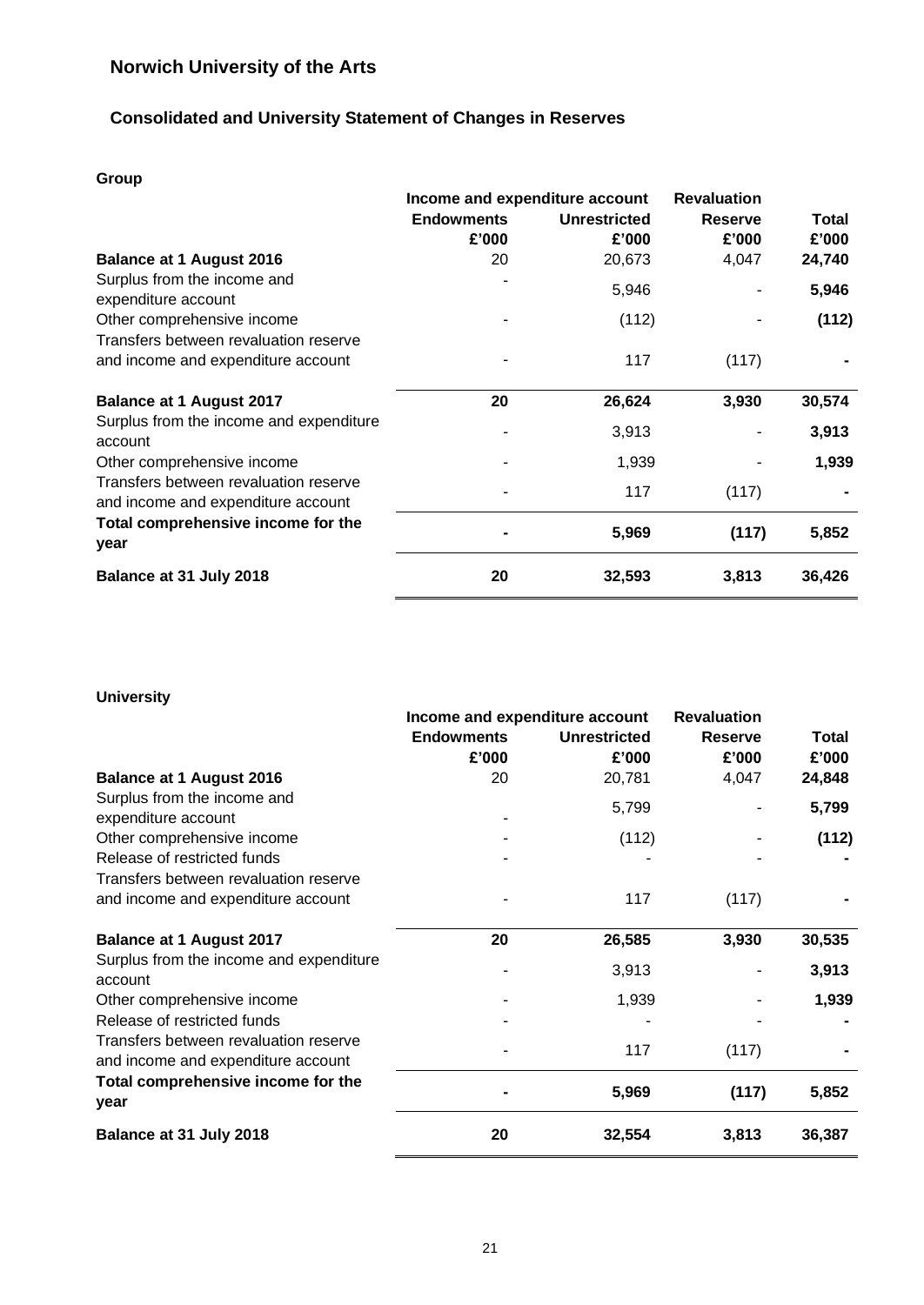## **Consolidated Balance Sheet as at 31 July 2018**

|                                                                             | <b>Notes</b> | Year ended<br>31 July 2018<br>£'000 | Year ended<br>31 July 2017<br>£'000 |
|-----------------------------------------------------------------------------|--------------|-------------------------------------|-------------------------------------|
| <b>Non-Current assets</b>                                                   |              |                                     |                                     |
| <b>Fixed assets</b>                                                         | 13           | 20,336                              | 18,363                              |
| <b>Investment Property</b>                                                  | 14           |                                     | 2,830                               |
|                                                                             |              | 20,336                              | 21,193                              |
| <b>Current assets</b>                                                       |              |                                     |                                     |
| <b>Stocks</b>                                                               |              | 48                                  | 52                                  |
| Trade and other receivables                                                 | 15           | 703                                 | 567                                 |
| Short term investments                                                      | 16           | 18,026                              | 13,010                              |
| Cash at bank and in hand                                                    | 23           | 9,424                               | 8,743                               |
|                                                                             |              | 28,201                              | 22,372                              |
| Creditors: amounts falling due within one year                              | 17           | (1, 448)                            | (1,281)                             |
| <b>Net current assets</b>                                                   |              | 26,753                              | 21,091                              |
| <b>Total assets less current liabilities</b>                                |              | 47,089                              | 42,284                              |
| Creditors: amounts falling due after one year<br><b>Provisions</b>          | 18           | (4,021)                             | (4,054)                             |
| Pension provision                                                           | 24           | (6, 533)                            | (7, 549)                            |
| Other provisions                                                            | 19           | (109)                               | (107)                               |
| <b>TOTAL NET ASSETS</b>                                                     |              | 36,426                              | 30,574                              |
| <b>Restricted Reserves</b>                                                  |              |                                     |                                     |
| Income and expenditure reserve - endowments<br><b>Unrestricted Reserves</b> | 20           | 20                                  | 20                                  |
| Income and expenditure reserve - unrestricted                               |              | 32,593                              | 26,624                              |
| <b>Revaluation reserve</b>                                                  |              | 3,813                               | 3,930                               |
| <b>TOTAL FUNDS</b>                                                          |              | 36,426                              | 30,574                              |

The Financial Statements on pages 19 - 46 were approved by the Council on 16 November 2018 and were signed on its behalf by:

| A McMenemy Chair |                                 |
|------------------|---------------------------------|
|                  | Prof. J Last Vice-Chancellor    |
|                  | A Robson Deputy Vice-Chancellor |

The notes on pages 25 to 46 form part of these financial statements.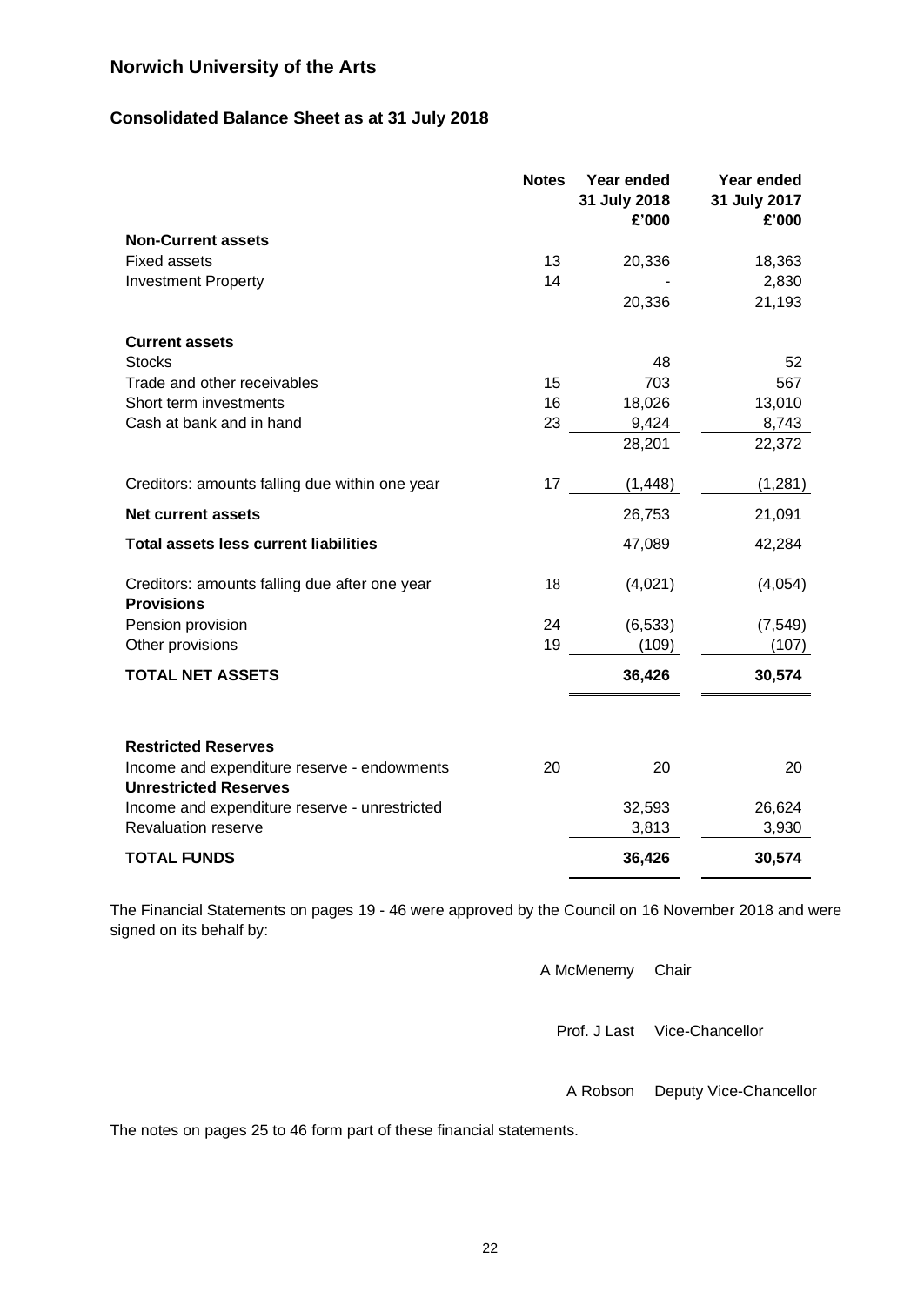## **University Balance Sheet as at 31 July 2018**

|                                                                             | <b>Notes</b> | Year ended<br>31 July 2018<br>£'000 | Year ended<br>31 July 2017<br>£'000 |
|-----------------------------------------------------------------------------|--------------|-------------------------------------|-------------------------------------|
| <b>Non-current assets</b>                                                   |              |                                     |                                     |
| <b>Fixed assets</b>                                                         | 13           | 20,336                              | 18,363                              |
| <b>Investment Property</b>                                                  | 14           |                                     | 2,830                               |
| <b>Investment in Subsidiaries</b>                                           | 14           |                                     |                                     |
|                                                                             |              | 20,336                              | 21,193                              |
| <b>Current assets</b>                                                       |              |                                     |                                     |
| <b>Stocks</b>                                                               |              | 48                                  | 52                                  |
| Trade and other receivables                                                 | 15           | 709                                 | 573                                 |
| Short term investments                                                      | 16           | 18,026                              | 13,010                              |
| Cash at bank and in hand                                                    |              | 9,375                               | 8,694                               |
|                                                                             |              | 28,158                              | 22,329                              |
| Creditors: amounts falling due within one year                              | 17           | (1, 444)                            | (1, 277)                            |
| <b>Net current assets</b>                                                   |              | 26,714                              | 21,052                              |
| <b>Total assets less current liabilities</b>                                |              | 47,050                              | 42,245                              |
| Creditors: amounts falling due after one year<br><b>Provisions</b>          | 18           | (4,021)                             | (4,054)                             |
| Pension provision                                                           | 24           | (6, 533)                            | (7, 549)                            |
| Other provisions                                                            | 19           | (109)                               | (107)                               |
| <b>TOTAL NET ASSETS</b>                                                     |              | 36,387                              | 30,535                              |
| <b>Restricted Reserves</b>                                                  |              |                                     |                                     |
| Income and expenditure reserve - endowments<br><b>Unrestricted Reserves</b> | 20           | 20                                  | 20                                  |
| Income and expenditure reserve - unrestricted                               |              | 32,554                              | 26,585                              |
| <b>Revaluation reserve</b>                                                  |              | 3,813                               | 3,930                               |
| <b>TOTAL FUNDS</b>                                                          |              | 36,387                              | 30,535                              |

The Financial Statements on pages 19 - 46 were approved by the Council on 16 November 2018 and were signed on its behalf by:

> A McMenemy Chair Prof. J Last Vice-Chancellor A Robson Deputy Vice-Chancellor

The notes on pages 25 to 46 form part of these financial statements.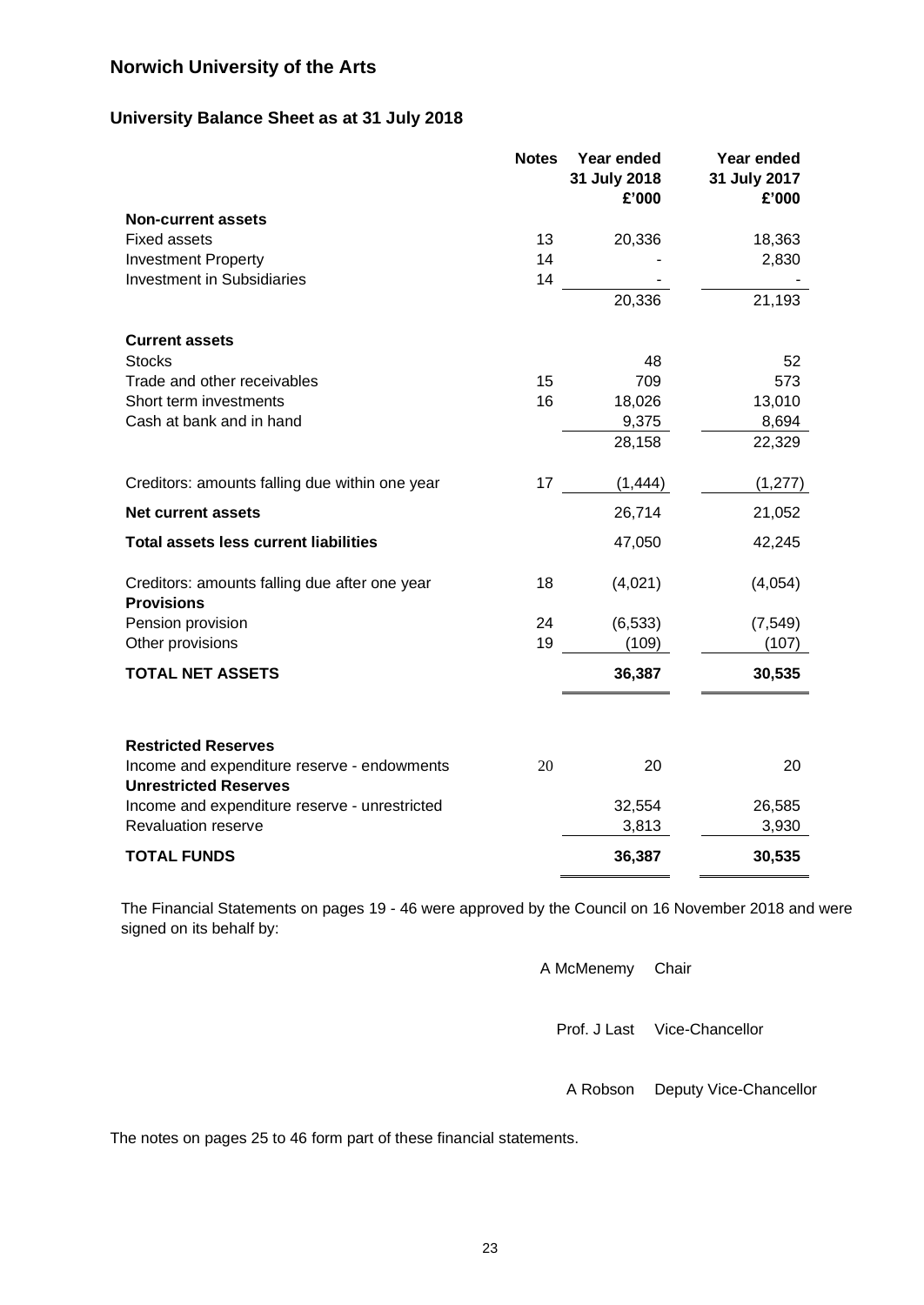## **Consolidated Cash Flow Statement for the year ended 31 July 2018**

|                                                           | <b>Notes</b> | Year ended<br>31 July 2018<br>£'000 | Year ended<br>31 July 2017<br>£'000 |
|-----------------------------------------------------------|--------------|-------------------------------------|-------------------------------------|
| Cash flow from operating activities                       |              |                                     |                                     |
| Surplus for the year                                      |              | 3,913                               | 5,946                               |
| <b>Adjustments for</b>                                    |              |                                     |                                     |
| Depreciation                                              | 13           | 1,162                               | 1,113                               |
| Decrease / (increase) in stock                            |              | 4                                   | (5)                                 |
| (Increase) / decrease in debtors                          | 15           | (191)                               | 207                                 |
| Increase / (decrease) in creditors                        | 17           | 150                                 | (583)                               |
| Increase / (decrease) in restructuring provision          | 19           | 2                                   | (5)                                 |
| Net charge on pension scheme                              |              | 923                                 | 500                                 |
| Adjustment for investing or financing activities          |              |                                     |                                     |
| Investment income                                         |              | (163)                               | (428)                               |
| Interest payable                                          |              | 51                                  | 55                                  |
| Deferred capital grants released to income                |              | (237)                               | (221)                               |
| Loss on disposal of fixed assets                          |              | 29                                  | 39                                  |
| Net cash flow from operating activities                   |              | 5,643                               | 6,618                               |
| Cash flows from investing activities                      |              |                                     |                                     |
| Investment income                                         |              | 218                                 | 405                                 |
| Payments made to acquire fixed assets                     |              | (326)                               | (297)                               |
| Deferred capital grants received/applied                  |              | 284                                 | 187                                 |
| New deposits                                              |              | (5,016)                             | (2,989)                             |
|                                                           |              | (4, 840)                            | (2,694)                             |
| <b>Cash flows from financing activities</b>               |              |                                     |                                     |
| Interest paid                                             |              | (52)                                | (55)                                |
| Repayments of amounts borrowed                            |              | (70)                                | (68)                                |
|                                                           |              | (122)                               | (123)                               |
| Increase in cash and cash equivalents in the year         |              | 681                                 | 3,801                               |
| Cash and cash equivalents at the beginning of the<br>year | 23           | 8,743                               | 4,942                               |
| Cash and cash equivalents at the end of the year          | 23           | 9,424                               | 8.743                               |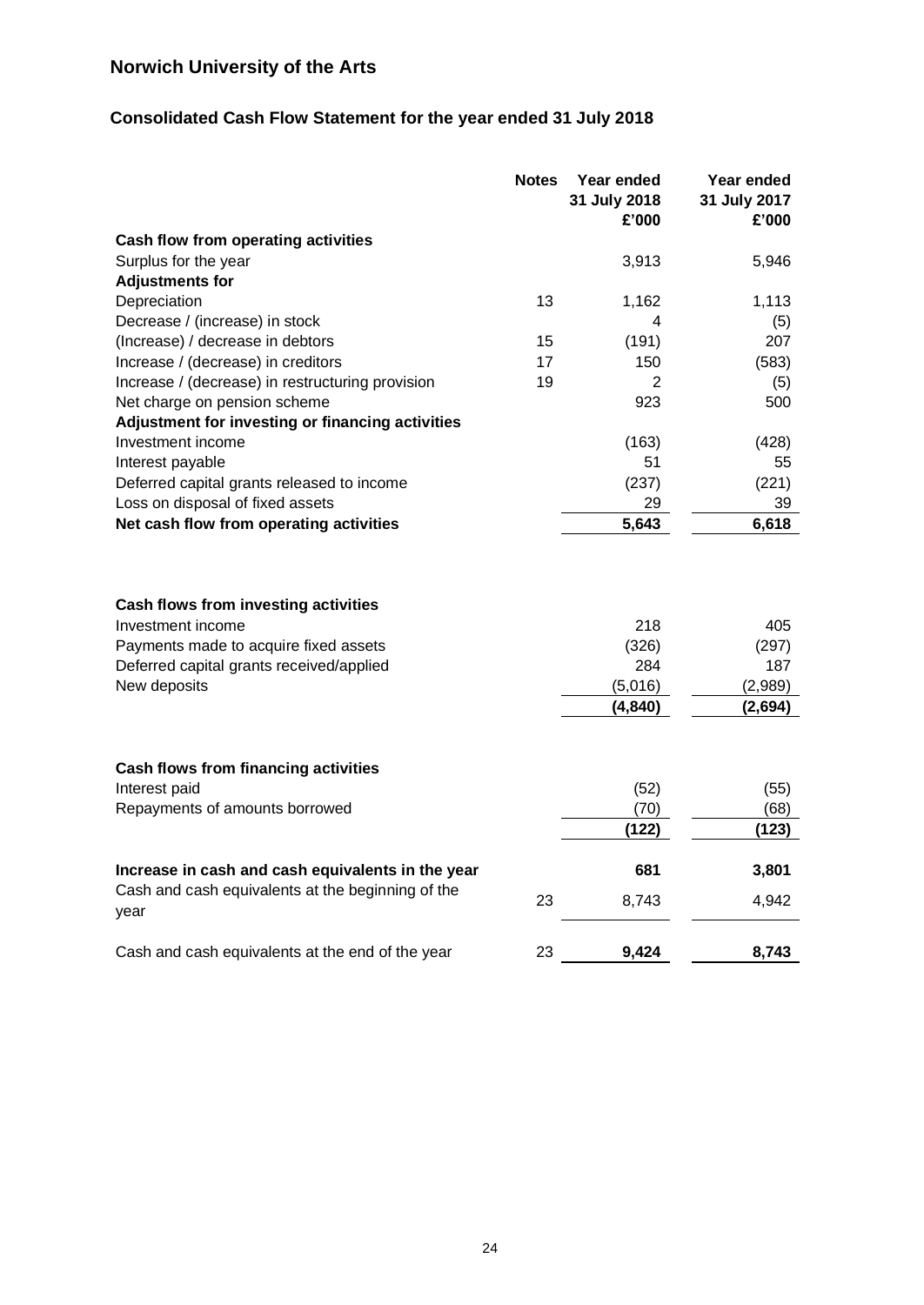#### <span id="page-26-0"></span>**Notes to the Accounts**

#### <span id="page-26-1"></span>**1. Accounting policies**

#### **Going Concern**

The Governors assess whether the use of going concern is appropriate, i.e. whether there are any material uncertainties related to events or conditions that may cast significant doubt on the ability of Norwich University of the Arts to continue as a going concern. The Governors make this assessment in respect of a period of at least 12 months from the date of approval of the financial statements. The Governors have a reasonable expectation that the University has adequate resources to continue in operational existence for the foreseeable future and believe that the University is well placed to manage its activities successfully and is able to meet its liabilities as and when they fall due. Thus they continue to adopt the going concern basis of accounting in preparing annual financial statements.

#### **Basis of preparation**

These financial statements have been prepared in accordance with the 2015 Statement of Recommended Practice (SORP): 'Accounting for Further and Higher Education' and in accordance with Financial Reporting Standards (FRS) 102. The University is a public benefit entity and therefore has applied the relevant public benefit requirement of FRS 102. The financial statements are prepared in accordance with the historical cost convention (modified by the revaluation of certain fixed assets). The financial statements have been prepared in British Pounds, which is the functional currency of the University.

#### **Basis of consolidation**

The consolidated financial statements include the University and its subsidiary company, NUA Business Limited. All financial statements are made up to 31 July 2018. Intra-group transactions and balances are eliminated fully on consolidation.

The consolidated financial statements do not include the results of the University's Students' Union as it is a separate entity over which the University has no significant control or influence.

#### **Recognition of income**

Tuition fees represent student fees received and receivable attributable to the current accounting period. Bursaries and scholarships are accounted for gross as expenditure and not deducted from income.

Government revenue grants include Higher Education Funding Council/Office for Students/Research England grants and research grants are recognised in income over the periods in which the University recognises the related costs for which the grant is intended to compensate. Where part of a government grant is deferred it is recognised as deferred income within creditors and allocated between creditors due within one year and due after more than one year as appropriate.

Grants (including research grants) from non-government sources are recognised in income when the University is entitled to the income and performance related conditions have been met. Income received in advance of performance related conditions being met is recognised as deferred income within creditors on the balance sheet and released to income as the conditions are met.

Income from research grants and contracts is included to the extent of the expenditure incurred during the year, together with any related contributions towards overhead costs.

Endowment and Investment income is credited to the income and expenditure account on a receivable basis. Income from restricted endowments not expended in accordance with the restrictions of the endowment is transferred to Restricted Reserves, Income and expenditure reserve - endowments.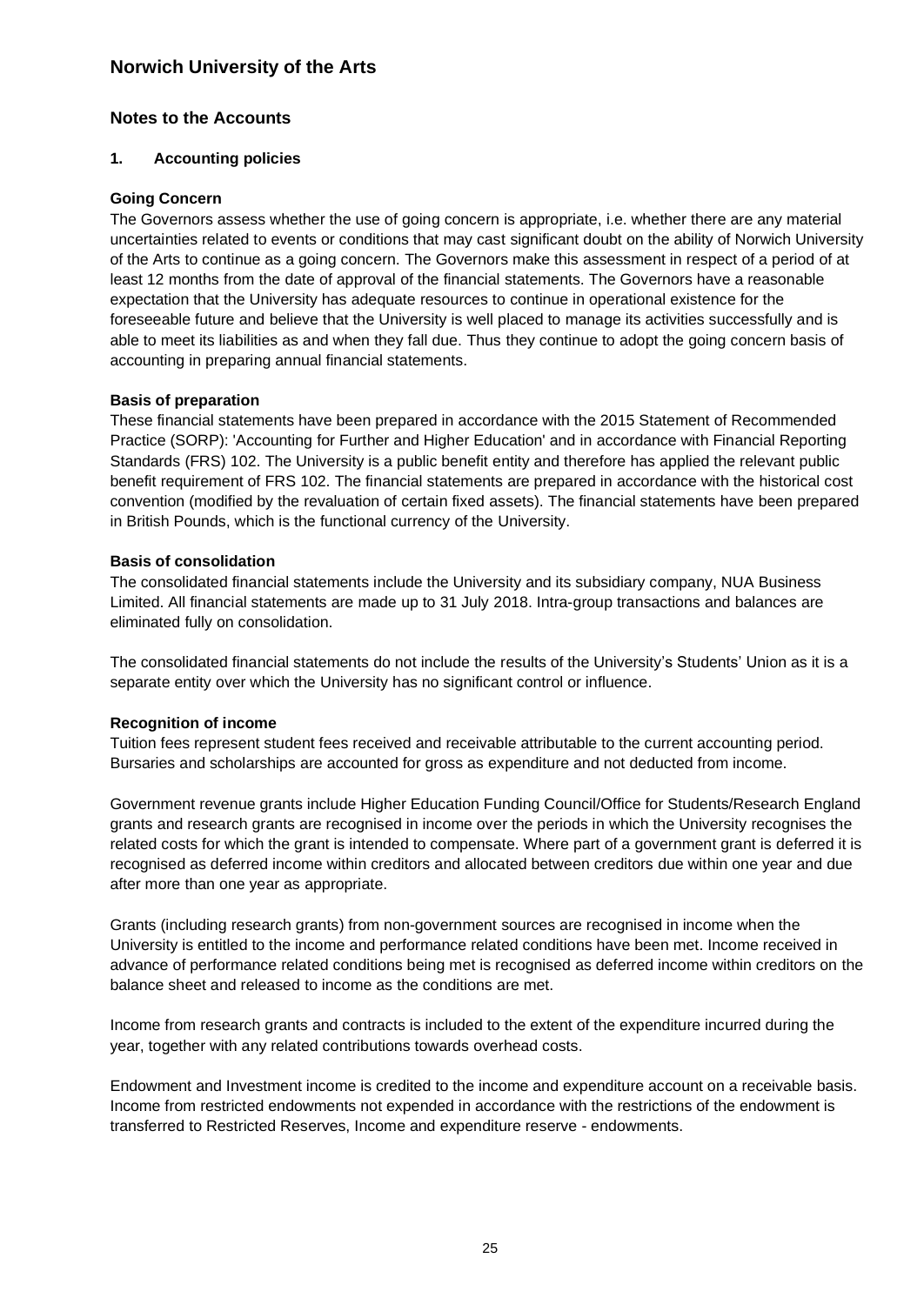#### **1. Accounting policies continued**

#### **Capital grants**

Government capital grants are recognised in income over the expected useful life of the asset. Other capital grants are recognised in income when the University is entitled to the funds subject to any performance related conditions being met.

#### **Donations and Endowments**

#### Unrestricted donations

Donations with no restrictions are recognised in income when the University is entitled to the funds.

#### Endowment funds

Where charitable donations are to be retained for the benefit of the institution as specified by the donors, these are accounted for as endowments. There are three main types:

- 1) Unrestricted permanent endowments the donor has specified that the fund is to be permanently invested to generate an income stream for the general benefit of the institution
- 2) Restricted expendable endowments the donor has specified a particular objective other than the purchase or construction of tangible fixed assets, and the institution can convert the donated sum into income
- 3) Restricted permanent endowments the donor has specified that the fund is to be permanently invested to generate an income stream to be applied to a particular objective

#### **Pension schemes**

Retirement benefits to employees of the University are provided by the Local Government Pension Scheme (LGPS) and the Teachers Pensions Scheme (TPS). Both of these schemes are defined benefit schemes. Defined benefit schemes are post-employment benefit plans other than defined contribution schemes. Under defined benefit schemes, the University's obligation is to provide the agreed benefits to current and former employees, and actuarial risk (that benefits will cost more or less than expected) and investment risk (that returns on assets set aside to fund the benefits will differ from expectations) are borne, in substance, by the University. The Group should recognise a liability for its obligations under defined benefit schemes net of scheme assets. This net defined benefit liability is measured as the estimated amount of benefit that employees have earned in return for their service in the current and prior periods, discounted to determine its present value, less the fair value (at bid price) of scheme assets. The calculation is performed by a qualified actuary using the projected unit credit method. Where the calculation results in a net asset, recognition of the asset is limited to the extent to which the University is able to recover the surplus either through reduced contributions in the future or through refunds from the plan.

Contributions to the both the TPS and LGPS schemes are charged to the income and expenditure account so as to spread the cost of pensions over employees' working lives with the University in such a way that the pension cost is a substantially level percentage of current and future pensionable payroll. The contributions are determined by qualified actuaries.

The TPS is an unfunded scheme and members contribute on a 'pay as you go' basis, so the Group does not recognise a net defined benefit liability on its Balance sheet for this scheme.

The LGPS is a funded scheme and the Group does recognise a net defined benefit liability on its Balance sheet for this scheme. The pension cost is assessed every three years in accordance with the advice of an independent qualified actuary using the projected unit method, the last valuation having been in March 2016.

Further information on the TPS and LGPS can be found in note [24](#page-40-1) to the financial statements.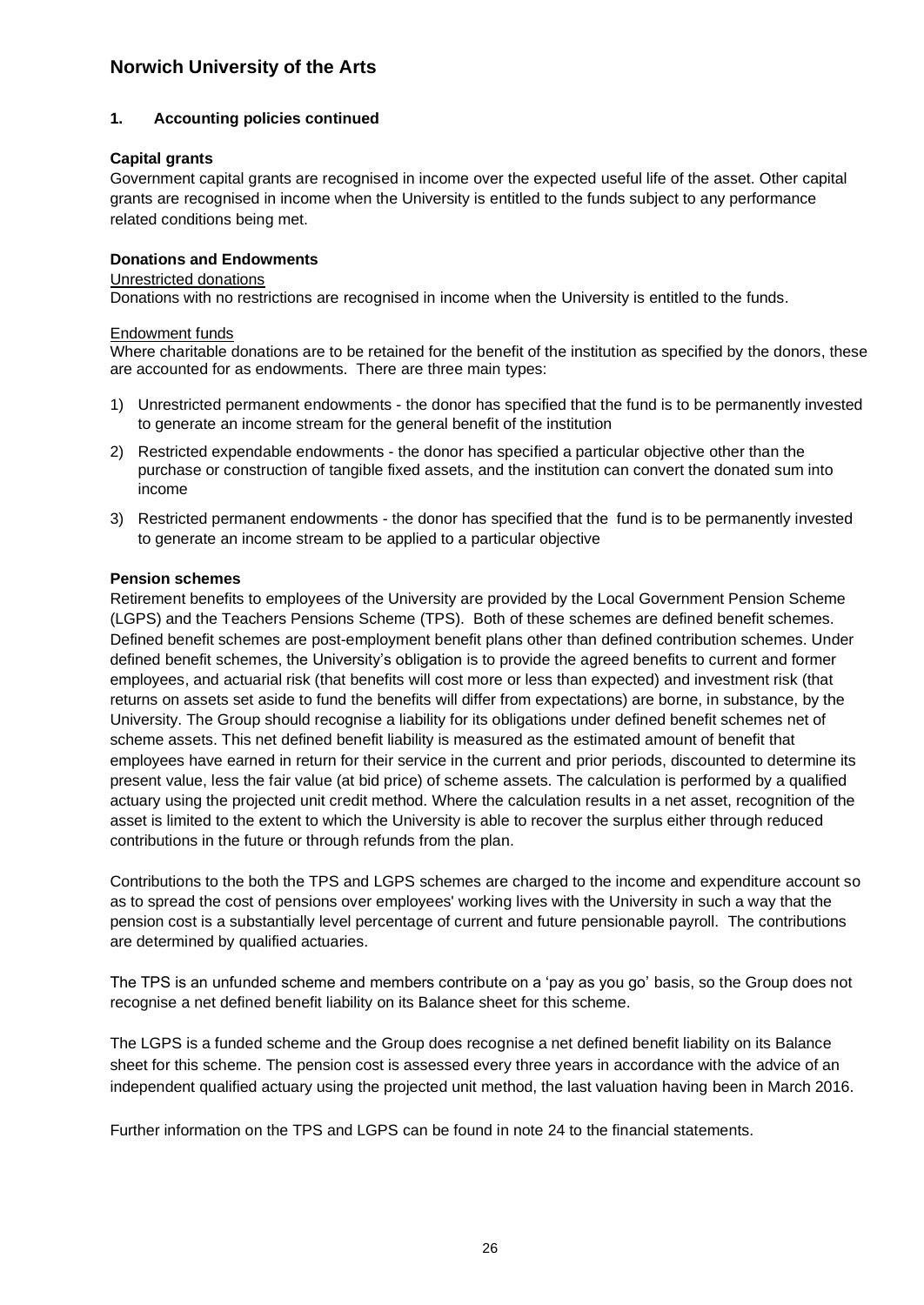#### **1. Accounting policies continued**

#### **Fixed assets**

#### a) Land and buildings

All land and buildings owned at 31 July 1998 were revalued at that date by a firm of independent chartered surveyors. Premises on the main Norwich site, inherited from the local education authority, are valued at depreciated replacement cost. Other premises acquired before 31 July 1998 were valued at open market value. Any buildings purchased after that date have been included at cost.

Where parts of a fixed asset have different useful lives, they are accounted for as separate items of fixed assets.

Freehold land is not depreciated. Freehold and leasehold buildings at 31 July 1998 are depreciated in accordance with specific advice given by professional chartered surveyors. The average annual rate of depreciation currently applied to buildings is 3.8%. Enhancement to buildings is depreciated on a straight line basis over estimated life as follows:

| Freehold buildings                    | 40 years                                          |
|---------------------------------------|---------------------------------------------------|
| Enhancements to buildings (Freehold)  | 20 years                                          |
| Enhancements to buildings (Leasehold) | the lesser of 20 years or remaining period of the |
|                                       | lease                                             |

Any impairment in value caused by a clear consumption of economic benefits are charged to the income and expenditure account as are any other impairments of revalued fixed assets to the extent that they are not covered by surpluses arising on prior valuations.

#### b) Fixtures, Fittings and Equipment

Fixtures, fittings and equipment costing less than £1,000 per item or group of items are written off to the income and expenditure account in the period of acquisition. Other equipment with an expected life of more than one year is capitalised at cost. Book values at implementation of FRS15 Tangible Fixed Assets have been retained in accordance with the transitional rules set out therein, and will not be updated for any future valuations.

Fixtures, fittings and equipment are depreciated on a straight line basis over their useful economic life as follows:

| Cabling/ducting, boilers               | 15 years |
|----------------------------------------|----------|
| Computer (IT) equipment                | 3 years  |
| Other fixtures, fittings and equipment | 5 years  |

#### c) Motor Vehicles

Motor vehicles are capitalised and depreciated on a straight line basis over their useful economic life. This is considered to be 4 years.

#### d) Assets in the course of construction

Assets in the course of construction are accounted for at cost based on the value of architects' certificates and other direct costs incurred to 31 July. They are not depreciated until they are brought into use.

#### **Maintenance of premises**

The University has a rolling maintenance programme which is reviewed on an annual basis. The cost of all maintenance is charged to the income and expenditure account as incurred. Expenditure which extends the useful life of an asset or enhances an asset is capitalised.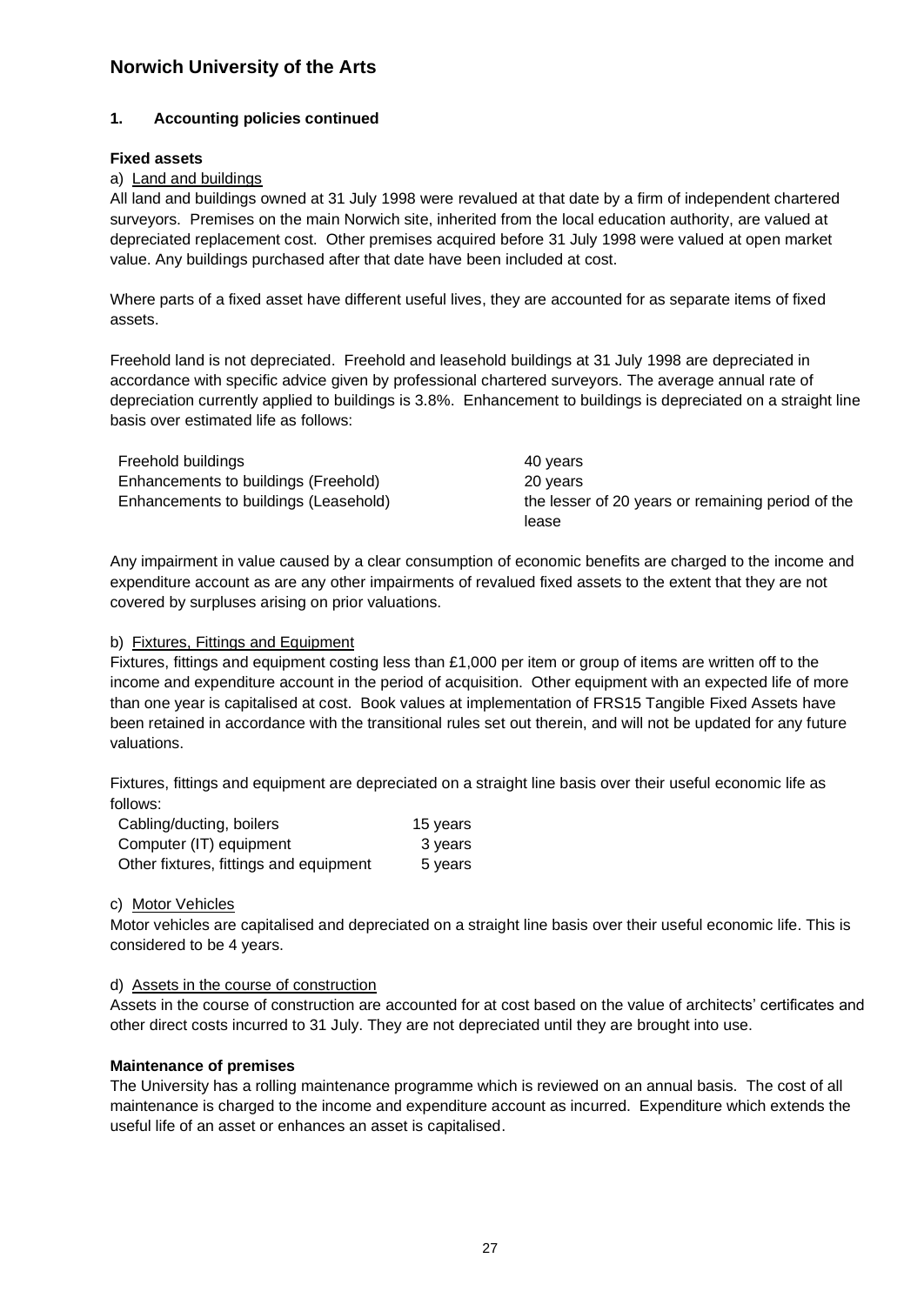#### **1. Accounting policies continued**

#### **Employment benefits**

Short term employment benefits such as salaries and compensated absences are recognised as an expense in the year in which the employees render service to the University. Any unused benefits are accrued and measured as the additional amount the University expects to pay as a result of the unused entitlement.

#### **Investments**

Investment properties are land and buildings held for rental income or capital appreciation rather than for use in delivering services. Investment properties are measured initially at cost and subsequently at fair value with movements recognised in the surplus or deficit. Investment properties are not depreciated but are revalued annually according to market conditions as at 31 July each year.

Fixed asset investments which are not listed on a recognised stock exchange are carried at market value. Current asset investments are carried at the lower of cost and net realisable value.

#### **Finance leases**

Leases in which the University assumes substantially all the risks and rewards of ownership of the leased asset are classified as finance leases. Leased assets acquired by way of finance lease and the corresponding lease liabilities are initially recognised at an amount equal to the lower of their fair value and the present value of the minimum lease payments at inception of the lease.

Minimum lease payments are apportioned between the finance charge and the reduction of the outstanding liability. The finance charge is allocated to each period during the lease term so as to produce a constant periodic rate of interest on the remaining balance of the liability.

#### **Operating leases**

Costs in respect of operating leases are charged on a straight-line basis over the lease term. Any lease premiums or incentives are spread over the minimum lease term.

#### **Service concession arrangements**

Fixed assets held under service concession arrangements are recognised on the Balance Sheet at the present value of the minimum lease payments when the assets are bought into use with a corresponding financial liability.

Payments under the service concession arrangement are allocated between service costs, finance charges and financial liability repayments to reduce the financial liability to nil over the life of the arrangement.

#### **Stocks**

Stocks are valued at the lower of cost and net realisable value. Where necessary, provision is made for obsolete or slow-moving items. Consumable items are charged directly to the income and expenditure account.

#### **Foreign currency translation**

Monetary assets denominated in foreign currencies are translated at the rates of exchange ruling at the end of the financial period.

#### **Taxation status**

The University is an exempt charity within the meaning of schedule 3 of the Charities Act 2011 and is considered to pass the tests set out in Paragraph 1 Schedule 6 Finance Act 2010 and therefore it meets the definition of a charitable company for UK corporation tax purposes. Accordingly, the University is potentially exempt from taxation in respect of income or capital gains received within categories covered by section 287 CTA2009 and sections 471, and 478-488 CTA 2010 (formerly s505 of ICTA 1988) or section 256 of the Taxation of Chargeable Gains Act 1992, to the extent that such income or gains are applied to exclusively charitable purposes.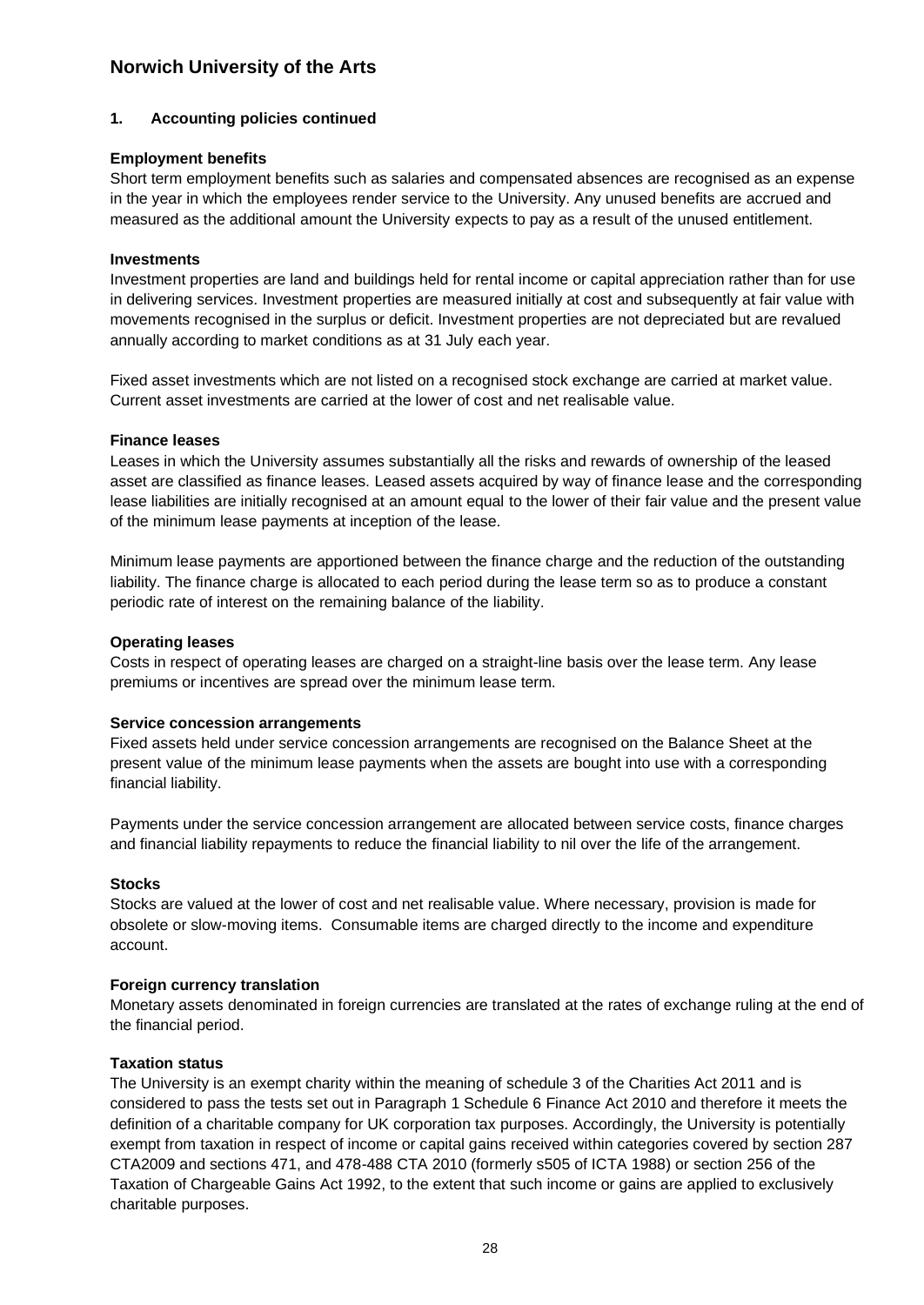#### **1. Accounting policies continued**

The University is partially exempt in respect of Value Added Tax, as its main activity is the supply of education which is an exempt supply for the purposes of VAT. Accordingly, it can only recover a minor element of VAT charged on its inputs. Irrecoverable VAT on supplies and services received is included in the related costs in the financial statements. It is also added to the cost of tangible fixed assets as appropriate.

NUA Business Limited is subject to corporation tax and VAT in the same way as any commercial organisation.

Deferred taxation is accounted for at expected tax rates on all timing differences arising from the inclusion of items of income and expenditure in taxation computations in periods different from those in which they are included in the financial statements. Deferred tax assets are only recognised when it is more likely than not that the asset will be recoverable in the foreseeable future out of suitable taxable profits from which the underlying timing differences can be deducted. Deferred tax is not discounted.

#### **Provisions**

Provisions are recognised when the University has a present and legal or constructive obligation as a result of a past event, it is probable that a transfer of economic benefit will be required to settle the obligation and a reliable estimate can be made of the amount of the obligation.

#### **Related party transactions**

In accordance with the exemption available in section 33.1A, details of intra group transactions are not disclosed where the subsidiary is 100% owned.

#### **Cash and cash equivalents**

Cash includes cash in hand, deposits repayable on demand and overdrafts. Deposits are repayable on demand if they are in practice available within 24 hours without penalty.

Cash equivalents are short term, highly liquid investments that are readily convertible to known amounts of cash with insignificant risk of change in value.

#### **Reserves**

Reserves are classified as restricted or unrestricted. Restricted endowment reserves include balances which, through endowment to the University, are held as a permanently restricted fund which the University must hold in perpetuity. Other restricted reserves include balances where the donor has designated a specific purpose and therefore the University is restricted in the use of these funds.

#### **Judgements in applying accounting policies and key sources of estimation uncertainty**

In preparing these financial statements, management have made the following judgements:

- Determined whether leases entered into by the University either as a lessor or a lessee are operating or finance leases. These decisions depend on an assessment of whether the risks and rewards of ownership have been transferred from the lessor to the lessee on a lease by lease basis.
- • Determined whether there are indicators of impairment of the group's tangible assets. Factors taken into consideration in reaching such a decision include the economic viability and expected future financial performance of the asset and where it is a component of a larger cash-generating unit, the viability and expected future performance of that unit.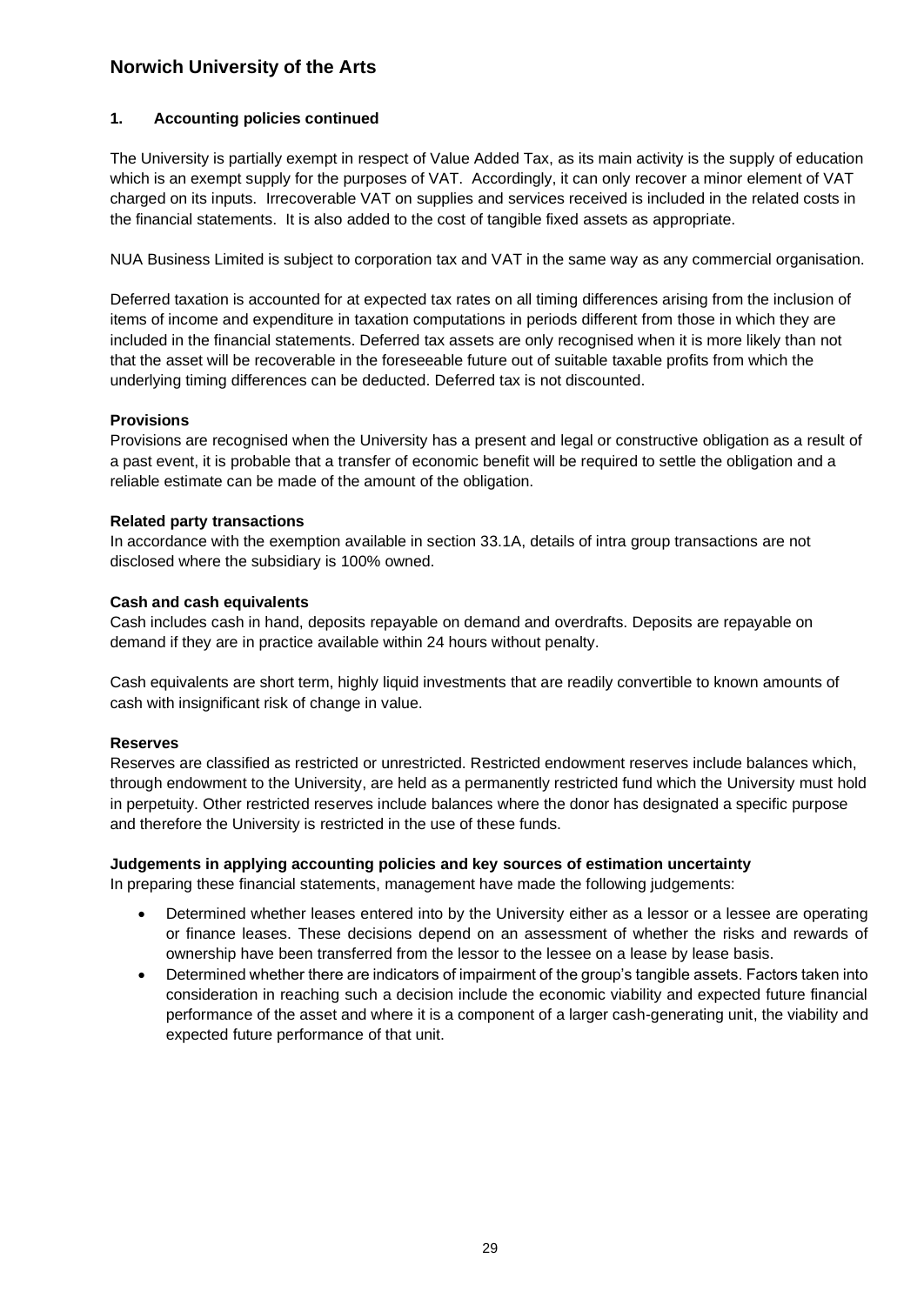#### **1. Accounting policies continued**

#### **Other key sources of estimation uncertainty**

#### *Tangible fixed assets*

Tangible fixed assets, other than investment properties, are depreciated over their useful lives taking into account residual values, where appropriate. The actual lives of the assets and residual values are assessed annually and may vary depending on a number of factors. In re-assessing asset lives, factors such as technological innovation and maintenance programmes are taken into account. Residual value assessments consider issues such as future market conditions, the remaining life of the asset and projected disposal values.

#### *Local Government Pension Scheme*

The present value of the Local Government Pension Scheme defined benefit liability depends on a number of factors that are determined on an actuarial basis using a variety of assumptions. The assumptions used in determining the net cost (income) for pensions include the discount rate. Any changes in these assumptions, which are disclosed in note 24, will impact the carrying amount of the pension liability. Furthermore a roll forward approach which projects results from the latest full actuarial valuation performed at 31 March 2016 has been used by the actuary in valuing the pensions liability at 31 July 2018. Any differences between the figures derived from the roll forward approach and a full actuarial valuation would impact on the carrying amount of the pension liability.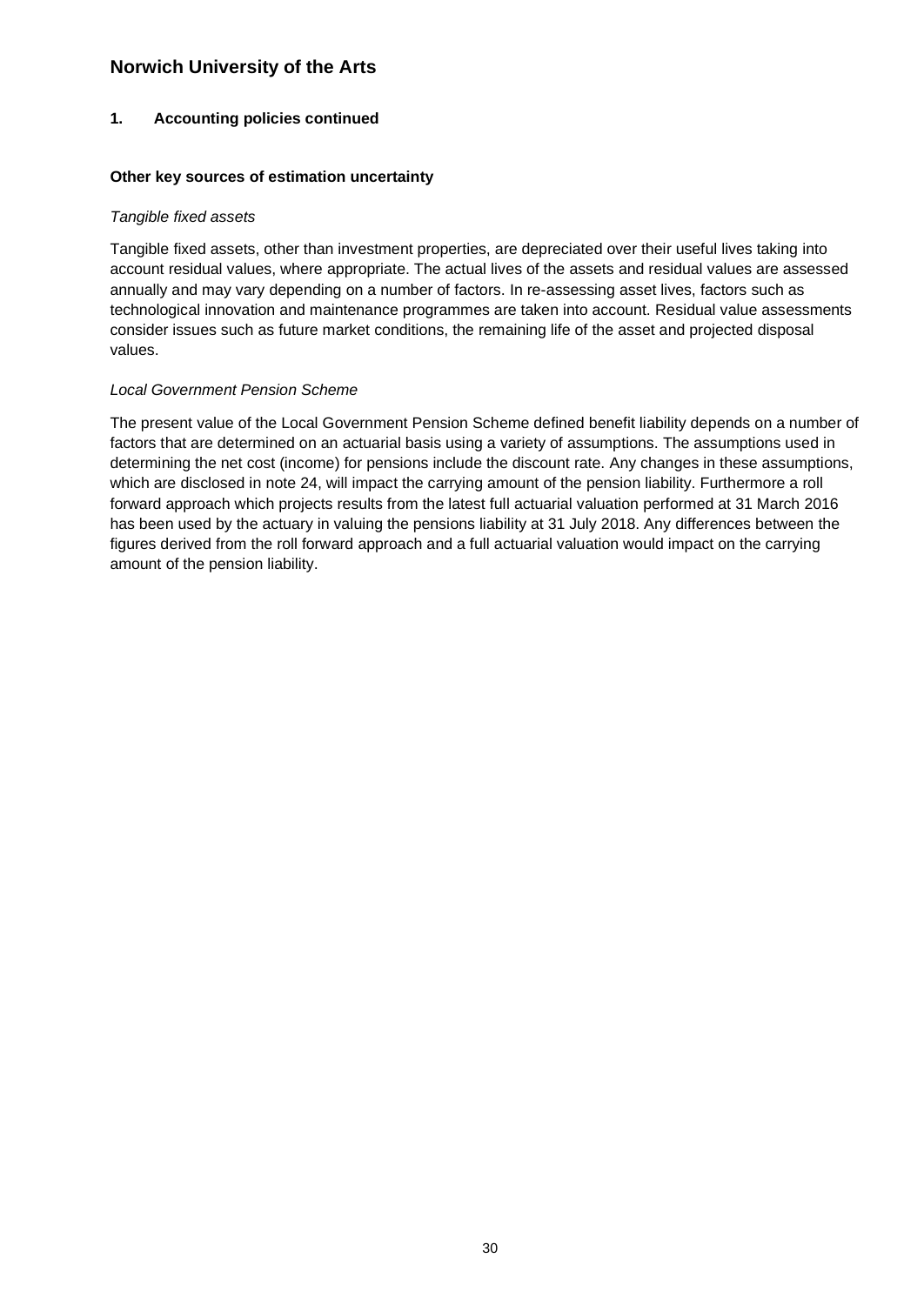### <span id="page-32-0"></span>**2. Tuition fees and education contracts**

|                                | <b>Group and University</b> |              |
|--------------------------------|-----------------------------|--------------|
|                                | Year ended                  | Year ended   |
|                                | 31 July 2018                | 31 July 2017 |
|                                | £'000                       | £'000        |
| Undergraduate fees (Home & EU) | 17,766                      | 17,292       |
| Undergraduate fees (Overseas)  | 1,201                       | 971          |
| Postgraduate fees (Home & EU)  | 502                         | 502          |
| Postgraduate fees (Overseas)   | 39                          | 76           |
|                                | 19,508                      | 18,841       |

### <span id="page-32-1"></span>**3. Funding Body grants**

|                                              | <b>Group and University</b> |              |
|----------------------------------------------|-----------------------------|--------------|
|                                              | Year ended                  | Year ended   |
|                                              | 31 July 2018                | 31 July 2017 |
|                                              | £'000                       | £'000        |
| Recurrent grant - HEFCE/OfS/Research England | 1.444                       | 1,526        |
| Other Council grants - HEFCE/OfS             | 404                         | 76           |
| Release of HEFCE/OfS Deferred Capital Grants | 227                         | 211          |
|                                              | 2,075                       | 1,813        |

#### <span id="page-32-2"></span>**4. Research grants and contracts**

|                              |              | <b>Group and University</b> |  |
|------------------------------|--------------|-----------------------------|--|
|                              | Year ended   | Year ended                  |  |
|                              | 31 July 2018 | 31 July 2017                |  |
|                              | £'000        | £'000                       |  |
| <b>Research Charities</b>    | 6            | 24                          |  |
| Government (UK and overseas) | 71           | 38                          |  |
| Other                        | ۰            | 6                           |  |
|                              |              | 68                          |  |

### <span id="page-32-3"></span>**5. Other income**

|                                   |              | Group        |              | <b>University</b> |
|-----------------------------------|--------------|--------------|--------------|-------------------|
|                                   | Year ended   | Year ended   | Year ended   | Year ended        |
|                                   | 31 July 2018 | 31 July 2017 | 31 July 2018 | 31 July 2017      |
|                                   | £000         | £000         | £000         | £000              |
| Catering and residence operations | 549          | 725          | 549          | 725               |
| Other grant income                | 9            | 152          | 9            | 152               |
| Other student related income      | 474          | 464          | 474          | 464               |
| Other income                      | 143          | 154          | 135          | 149               |
|                                   | 1,175        | 1,495        | 1,167        | 1,490             |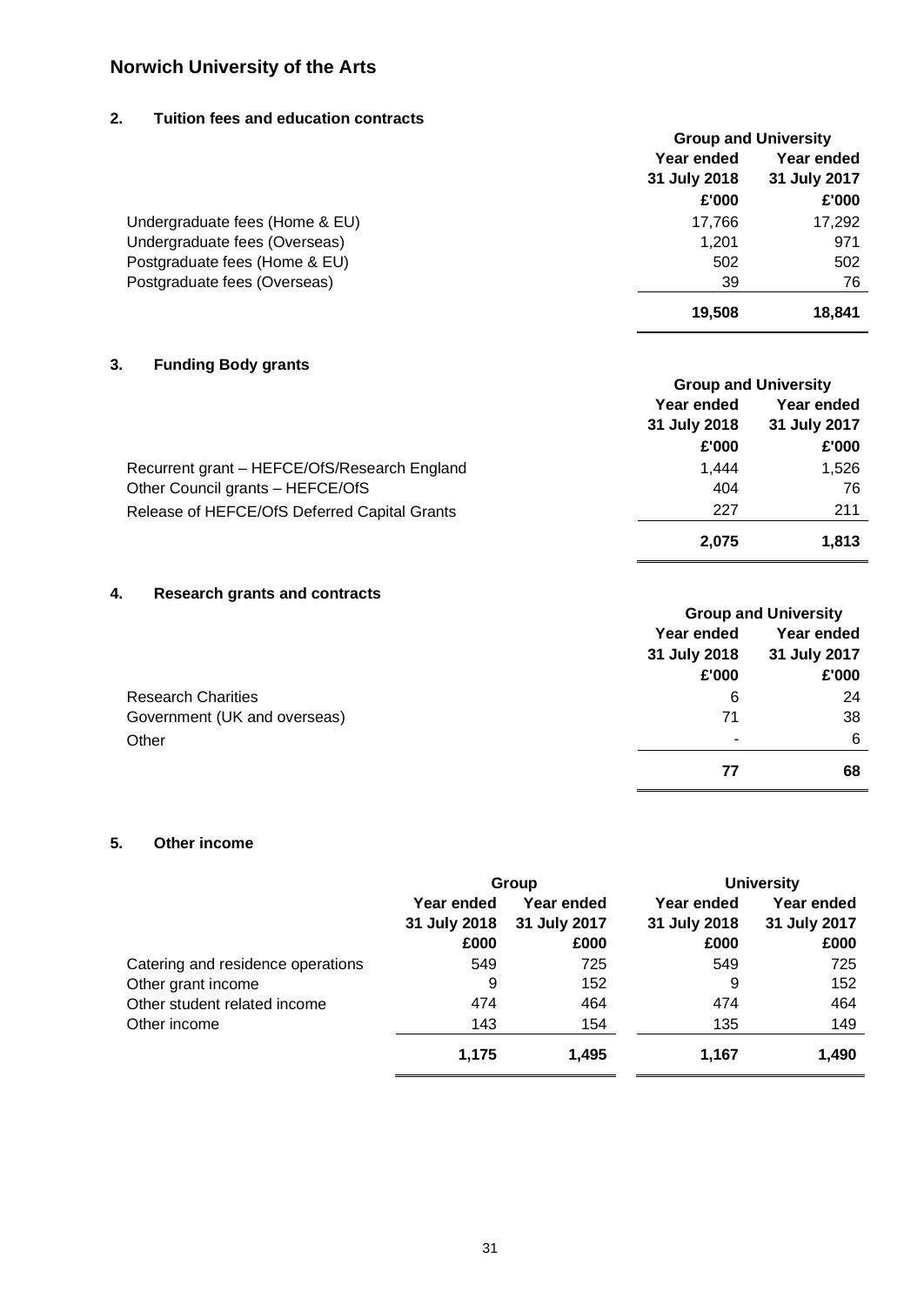#### <span id="page-33-0"></span>**6. Investment income**

|                                       |              | <b>Group and University</b> |  |
|---------------------------------------|--------------|-----------------------------|--|
|                                       | Year ended   | Year ended                  |  |
|                                       | 31 July 2018 | 31 July 2017                |  |
|                                       | £'000        | £'000                       |  |
| Bank and short term investment income | 141          | 124                         |  |
| Rental income                         | 22           | 304                         |  |
|                                       | 163          | 428                         |  |

#### <span id="page-33-1"></span>**7. Donations and endowments**

|                        | <b>Group and University</b> |              |
|------------------------|-----------------------------|--------------|
|                        | Year ended                  | Year ended   |
|                        | 31 July 2018                | 31 July 2017 |
|                        | £'000                       | £'000        |
| Unrestricted Donations | 123                         | 20           |

#### <span id="page-33-3"></span>**8. Interest payable**

|                                        |              | <b>Group and University</b> |  |
|----------------------------------------|--------------|-----------------------------|--|
|                                        | Year ended   | Year ended                  |  |
|                                        | 31 July 2018 | 31 July 2017                |  |
|                                        | £'000        | £'000                       |  |
| Net charge on pension scheme (note 24) | 214          | 170                         |  |
| Bank loan interest                     | 51           | 55                          |  |
|                                        | 265          | 225                         |  |

#### <span id="page-33-2"></span>**9. Staff costs**

The average monthly number of persons employed by the Group and the University during the year, expressed as full-time equivalents was:

|                                |               | <b>Group and University</b> |  |
|--------------------------------|---------------|-----------------------------|--|
|                                | Year ended    | Year ended                  |  |
|                                | 31 July 2018  | 31 July 2017                |  |
|                                | <b>Number</b> | <b>Number</b>               |  |
| Academic and Technical staff   | 144           | 137                         |  |
| Administrative and Other staff | 117           | 107                         |  |
|                                | 261           | 244                         |  |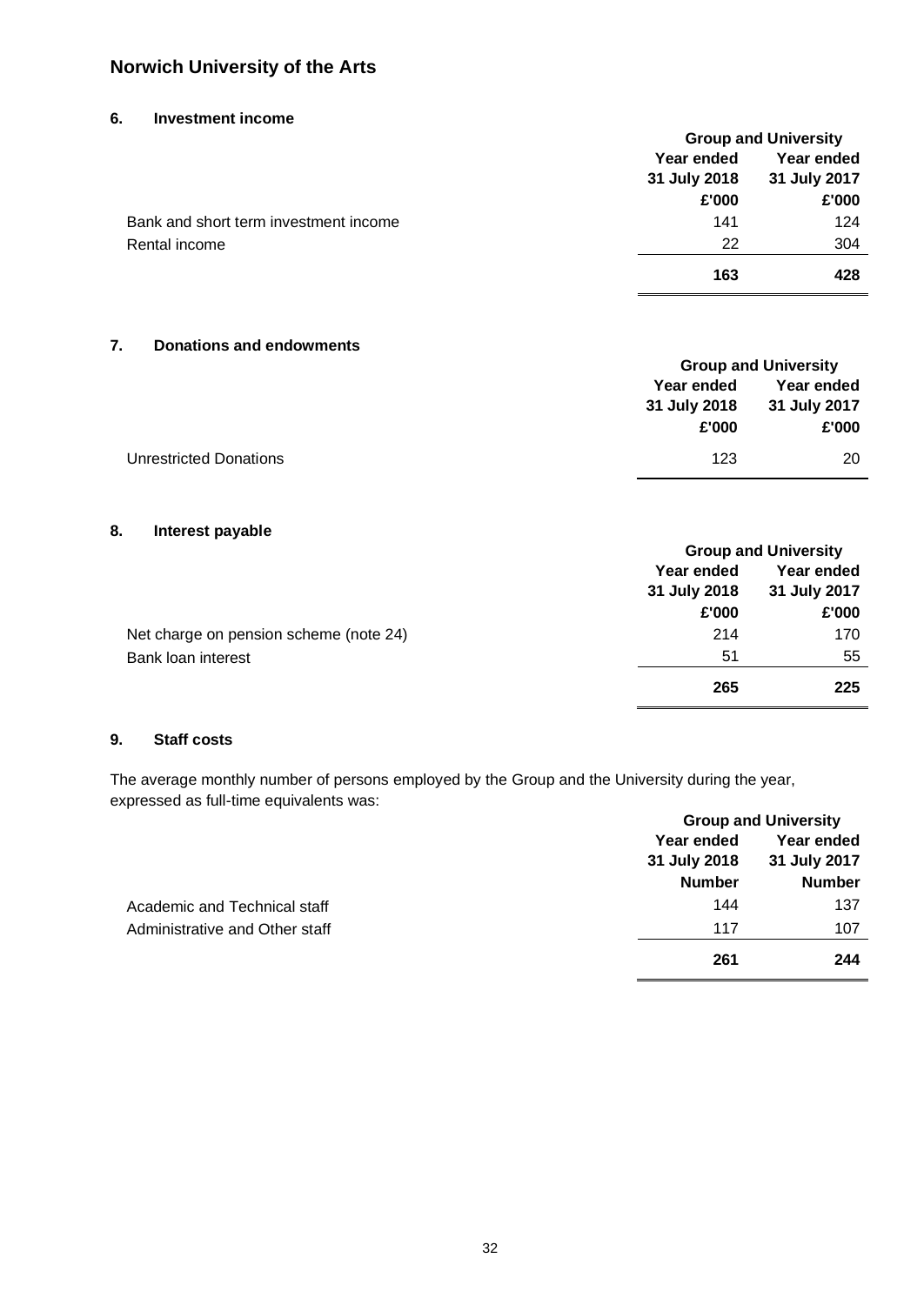#### **9. Staff costs (continued)**

Staff costs for the above persons:

|                            | <b>Group and University</b> |              |
|----------------------------|-----------------------------|--------------|
|                            | Year ended                  | Year ended   |
|                            | 31 July 2018                | 31 July 2017 |
|                            | £'000                       | £'000        |
| Wages and salaries         | 8,179                       | 7,461        |
| Social security costs      | 769                         | 699          |
| Pension costs (note 24.2)  | 2,098                       | 1,527        |
| <b>Restructuring costs</b> | 107                         | 50           |
|                            | 11,153                      | 9,737        |

#### **Key Management Personnel**

Key management personnel are those persons having authority and responsibility for planning, directing and controlling the activities of the University. Staff costs includes the total compensation paid to key management personnel, including pension contributions.

|                                       | <b>Group and University</b>       |                            |
|---------------------------------------|-----------------------------------|----------------------------|
|                                       | <b>Year ended</b><br>31 July 2018 | Year ended<br>31 July 2017 |
|                                       |                                   |                            |
|                                       |                                   |                            |
| Key Management Personnel compensation | 667,572                           | 648,780                    |

Key management personnel comprises the six members of the Strategic Management Group.

#### **Trustees**

 interest are conducted at arms' length and in accordance with the University's Financial Regulations and usual Due to the nature of the University's operations and the compositions of the Trustees, being drawn from local public and private sector organisations, it is inevitable that transactions will take place with organisations in which a trustee may have an interest. All transactions involving organisations in which a trustee may have an procurement procedures. Details of these transactions can be found in note 25.

#### **Severance payments**

The total amount of compensation for loss of office paid and the number of people to whom this was payable:

|                |      | <b>Group and University</b> |  |
|----------------|------|-----------------------------|--|
|                |      | Year ended 31 July 2018     |  |
|                | £000 | <b>Number</b>               |  |
| Loss of office | 92   |                             |  |

None of the above payments related to the head of the provider.

Remuneration of higher paid staff, other than the Vice-Chancellor, excluding employer's pension contributions:

|                     | Year ended    | Year ended    |
|---------------------|---------------|---------------|
|                     | 31 July 2018  | 31 July 2017  |
|                     | <b>Number</b> | <b>Number</b> |
| £115,000 - £119,999 |               |               |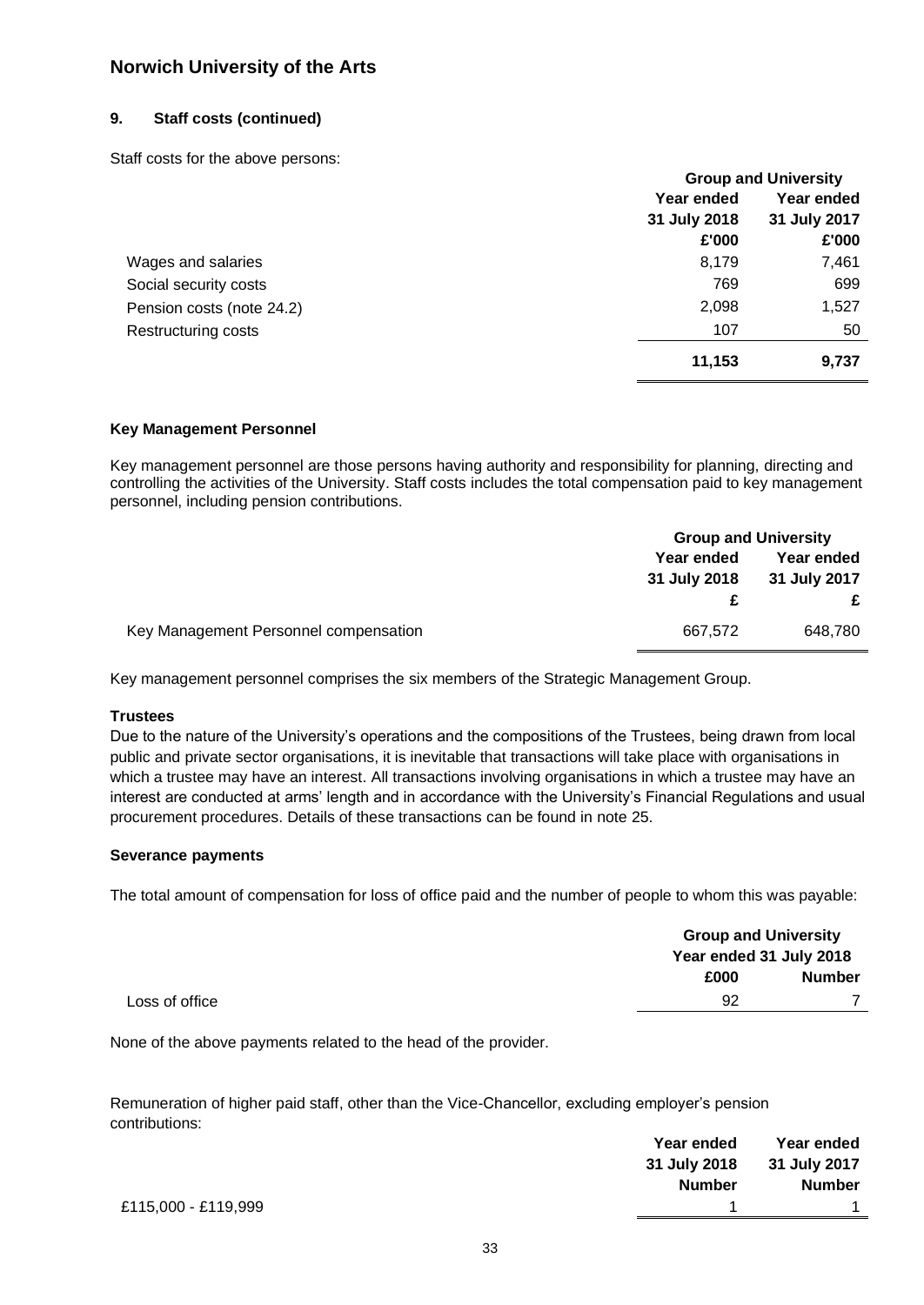#### **10. Higher paid staff**

The emoluments of the Vice-Chancellor during the year were:

|                                           | Year ended   | Year ended   |  |
|-------------------------------------------|--------------|--------------|--|
|                                           | 31 July 2018 | 31 July 2017 |  |
|                                           | £            |              |  |
| <b>Salaries</b>                           | 181,484      | 177,310      |  |
| Benefits in kind                          | 2,438        | 1,645        |  |
| Sub-total excluding pension contributions | 183,922      | 178,955      |  |
| Pension contributions                     |              |              |  |
| <b>Total emoluments</b>                   | 183,922      | 178,955      |  |

The emoluments of the Vice-Chancellor were recommended to Council for approval by the Remuneration and Personnel Committee. In determining this recommendation, the Committee took account of the context in which the University operates and performance over the year in achieving the Strategic objectives.

The Vice-Chancellor's basic salary is 7.3 times the median pay of staff employed during the year, where the median pay is calculated on a full-time equivalent basis for the salaries paid by the University to its staff.

The Vice-Chancellor's total remuneration is 6.4 times the median total remuneration of staff employed during the year, where the median total remuneration is calculated on a full-time equivalent basis for the total remuneration paid by the University to its staff.

#### <span id="page-35-0"></span>**11. Analysis of total expenditure by activity**

|                                         | Group        |              |              | <b>University</b> |  |
|-----------------------------------------|--------------|--------------|--------------|-------------------|--|
|                                         | Year ended   | Year ended   | Year ended   | Year ended        |  |
|                                         | 31 July 2018 | 31 July 2017 | 31 July 2018 | 31 July 2017      |  |
|                                         | £'000        | £'000        | £'000        | £'000             |  |
| Academic and related expenditure        | 3,413        | 3,087        | 3,413        | 3,087             |  |
| Administration and central services     | 944          | 822          | 944          | 968               |  |
| Premises                                | 1,793        | 1,028        | 1,793        | 1,028             |  |
| Residences, catering and<br>conferences | 334          | 579          | 334          | 579               |  |
| Research grants and contracts           | 48           | 29           | 48           | 29                |  |
| Other expenses                          | 67           | 99           | 59           | 95                |  |
|                                         | 6,599        | 5,644        | 6,591        | 5,786             |  |

|                                                        | Year ended<br>31 July 2018<br>£'000 | Year ended<br>31 July 2017<br>£'000 |
|--------------------------------------------------------|-------------------------------------|-------------------------------------|
| Other operating expenses include:                      |                                     |                                     |
| External auditor's remuneration - University           |                                     |                                     |
| Audit                                                  | 24                                  | 23                                  |
| Other services                                         | 2                                   | 2                                   |
| External auditor's remuneration - Subsidiary           | 1                                   |                                     |
| Internal auditor's remuneration - Group and University | 16                                  | 16                                  |
| Hire of equipment – operating leases                   | 220                                 | 215                                 |
| Hire of premises - operating leases                    | 319                                 | 573                                 |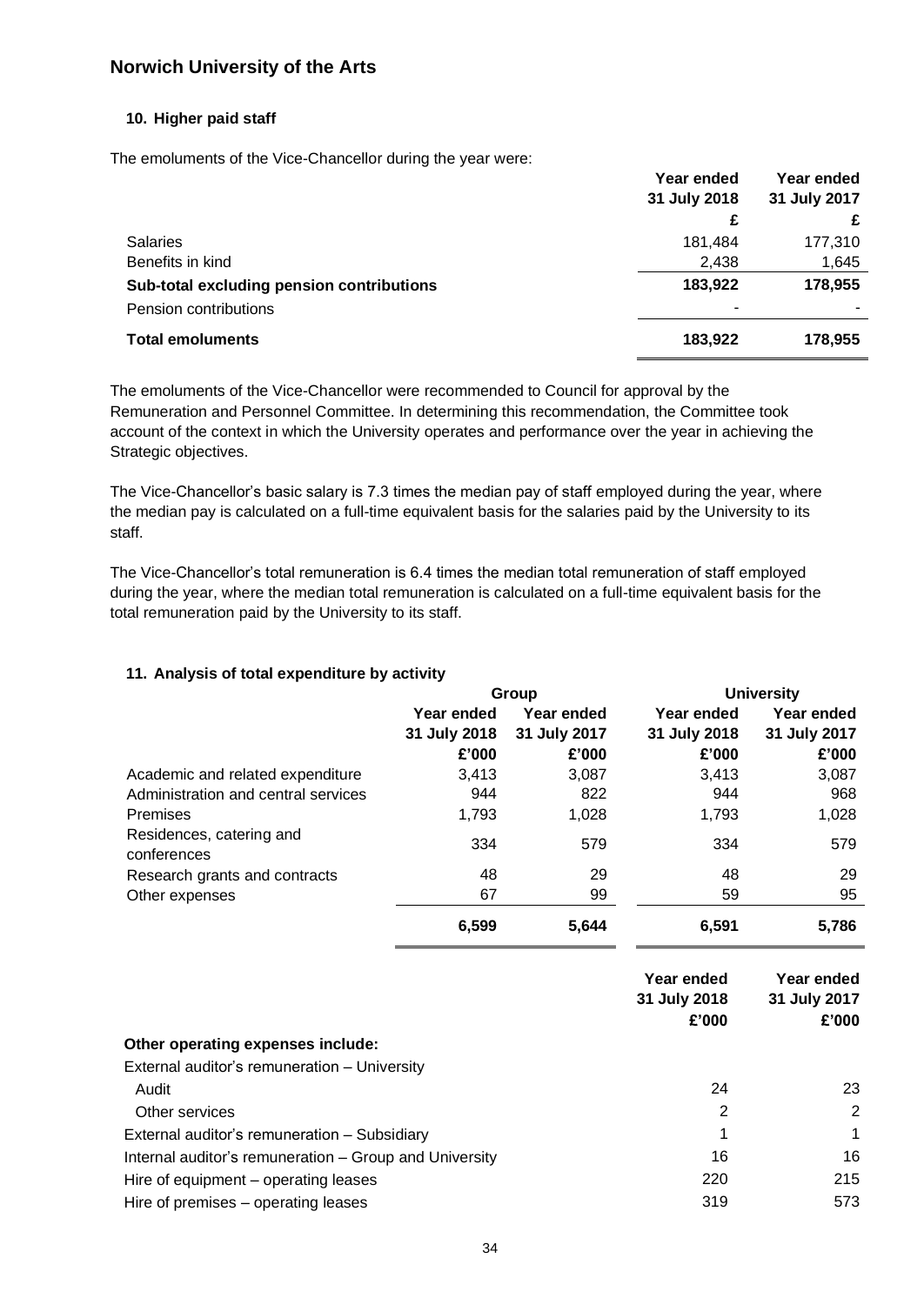#### <span id="page-36-1"></span>**12. Taxation**

As stated in note [1](#page-26-1) no corporation tax is payable by the University due to its tax status. No corporation tax is payable for the year in respect of NUA Business Ltd.

#### <span id="page-36-0"></span>**13. Tangible fixed assets**

|                                             |          | <b>Land and buildings</b> |                                                 |                                 |              |
|---------------------------------------------|----------|---------------------------|-------------------------------------------------|---------------------------------|--------------|
| Group and<br><b>University</b>              | Freehold | Long<br>Leasehold         | Fixtures,<br><b>Fittings &amp;</b><br>Equipment | <b>Motor</b><br><b>Vehicles</b> | <b>Total</b> |
|                                             | £'000    | £'000                     | £'000                                           | £'000                           | £'000        |
| <b>Cost or valuation</b>                    |          |                           |                                                 |                                 |              |
| At 1 August 2017                            | 23,325   | 1,398                     | 1,711                                           | 13                              | 26,447       |
| Additions at cost                           | 243      |                           | 91                                              |                                 | 334          |
| <b>Disposals</b>                            | (52)     |                           | (144)                                           |                                 | (196)        |
| <b>Transfer from</b><br>investment property | 2,830    |                           |                                                 |                                 | 2,830        |
| At 31 July 2018                             | 26,346   | 1,398                     | 1,658                                           | 13                              | 29,415       |
| <b>Depreciation</b>                         |          |                           |                                                 |                                 |              |
| At 1 August 2017                            | 6,081    | 441                       | 1,561                                           | 1                               | 8,084        |
| Charge for year                             | 999      | 58                        | 102                                             | 3                               | 1,162        |
| Eliminated on<br>disposals                  | (23)     |                           | (144)                                           |                                 | (167)        |
| At 31 July 2018                             | 7,057    | 499                       | 1,519                                           | 4                               | 9,079        |
| Net book amount                             |          |                           |                                                 |                                 |              |
| At 31 July 2018                             | 19,289   | 899                       | 139                                             | 9                               | 20,336       |
| At 1 August 2017                            | 17,244   | 957                       | 150                                             | 12                              | 18,363       |

Additions include assets in the course of construction of £189,651 (2017: £Nil). These additions relate to professional fees incurred prior to the purchase of a new building, which was bought in September 2018 for £3m. Such assets will be depreciated when brought into use.

| Group                                  | <b>Freehold</b> | Long<br>Leasehold | Fixtures,<br><b>Fittings &amp;</b><br><b>Equipment</b> | <b>Motor</b><br><b>Vehicles</b> | Total  |
|----------------------------------------|-----------------|-------------------|--------------------------------------------------------|---------------------------------|--------|
|                                        | £'000           | £'000             | £'000                                                  | £'000                           | £'000  |
| Cost or valuation is<br>represented by |                 |                   |                                                        |                                 |        |
| Cost                                   | 20,540          | 788               | 1,658                                                  | 13                              | 22,999 |
| Valuation in 1998                      | 5,806           | 610               | -                                                      | ۰                               | 6,416  |
|                                        | 26,346          | 1,398             | 1,658                                                  | 13                              | 29,415 |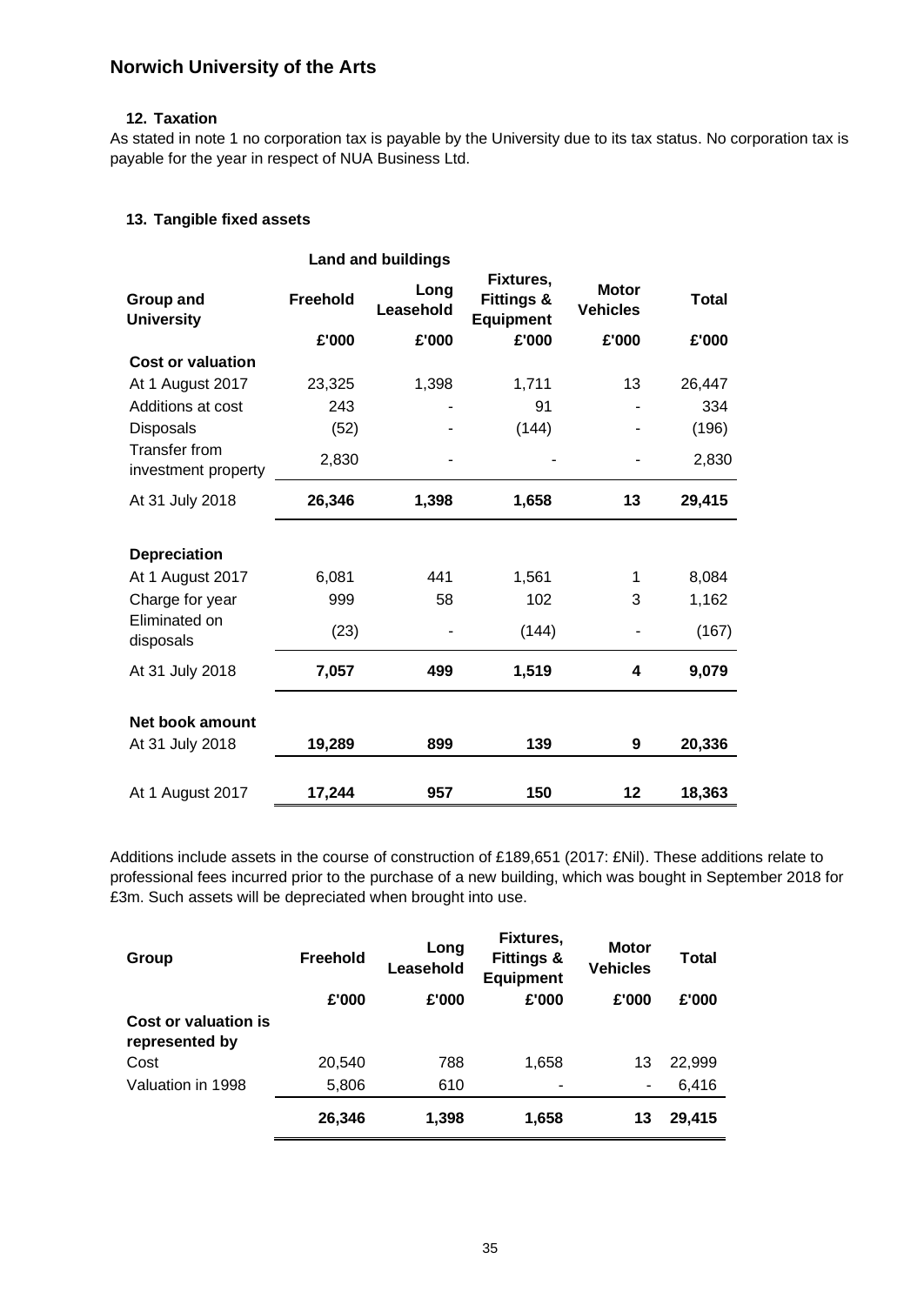#### **13. Tangible fixed assets continued**

| Group                            | <b>Freehold</b> | Long<br>Leasehold | Fixtures,<br><b>Fittings &amp;</b><br><b>Equipment</b> | <b>Motor</b><br><b>Vehicles</b> | <b>Total</b> |
|----------------------------------|-----------------|-------------------|--------------------------------------------------------|---------------------------------|--------------|
|                                  | £'000           | £'000             | £'000                                                  | £'000                           | £'000        |
| Cost<br>Aggregate                | 17,519          | 788               | 1,711                                                  | 13                              | 20,031       |
| depreciation based<br>on cost    | (4,727)         | (398)             | (1, 519)                                               | (4)                             | (6, 648)     |
| Net book amount<br>based on cost | 12,792          | 390               | 192                                                    | 9                               | 13,383       |

If tangible fixed assets had not been revalued they would have been included at the following amounts:

All land and buildings owned at 31 July 1998 were revalued at that date by a firm of independent chartered surveyors. Premises on the main Norwich site, inherited from the local education authority, are valued at depreciated replacement cost. Other premises acquired before 31 July 1998 were valued at open market value. Any buildings purchased after that date have been included at cost.

Tangible fixed assets have been acquired with the assistance of capital grants from HEFCE/OfS which are deemed to be financed from Exchequer funds. Were these assets to be sold, the University, under the terms of the Memorandum of Assurance & Accountability with HEFCE, may be required to surrender the balance of these funds from the sales proceeds.

The East and West Garth buildings in Norwich are the long leasehold premises in the 1998 valuation shown above. The University has user rights in perpetuity as long as the buildings are used for educational purposes. The buildings are being depreciated according to recommendations by a firm of independent chartered surveyors.

#### <span id="page-37-0"></span>**14. Investments**

### **Investment Property Group and University**

|                                   | £'000   |
|-----------------------------------|---------|
| At 1 August 2017                  | 2.830   |
| Transfer to tangible fixed assets | (2,830) |
| At 31 July 2018                   |         |
|                                   |         |

The investment represented the fair value of a building purchased in 2013. The fair value is based on purchase price and is considered appropriate given the timeframe and particular circumstances. At the end of August 2017, the tenant surrendered the lease and the University has brought the building into its estate for the delivery of education.

| Investment in subsidiary                 | 2018 | 2017 |
|------------------------------------------|------|------|
| University                               |      |      |
| Investment in Subsidiary Company at cost |      |      |

The University owns 100% of the issued share capital of 2 £1 ordinary shares of NUA Business Limited, a company registered in England and Wales. The principal business of NUA Business Limited is the provision of educational services and associated facilities, and other sundry commercial activities. Its result for the year was a profit of £37 with net liabilities of £108,223.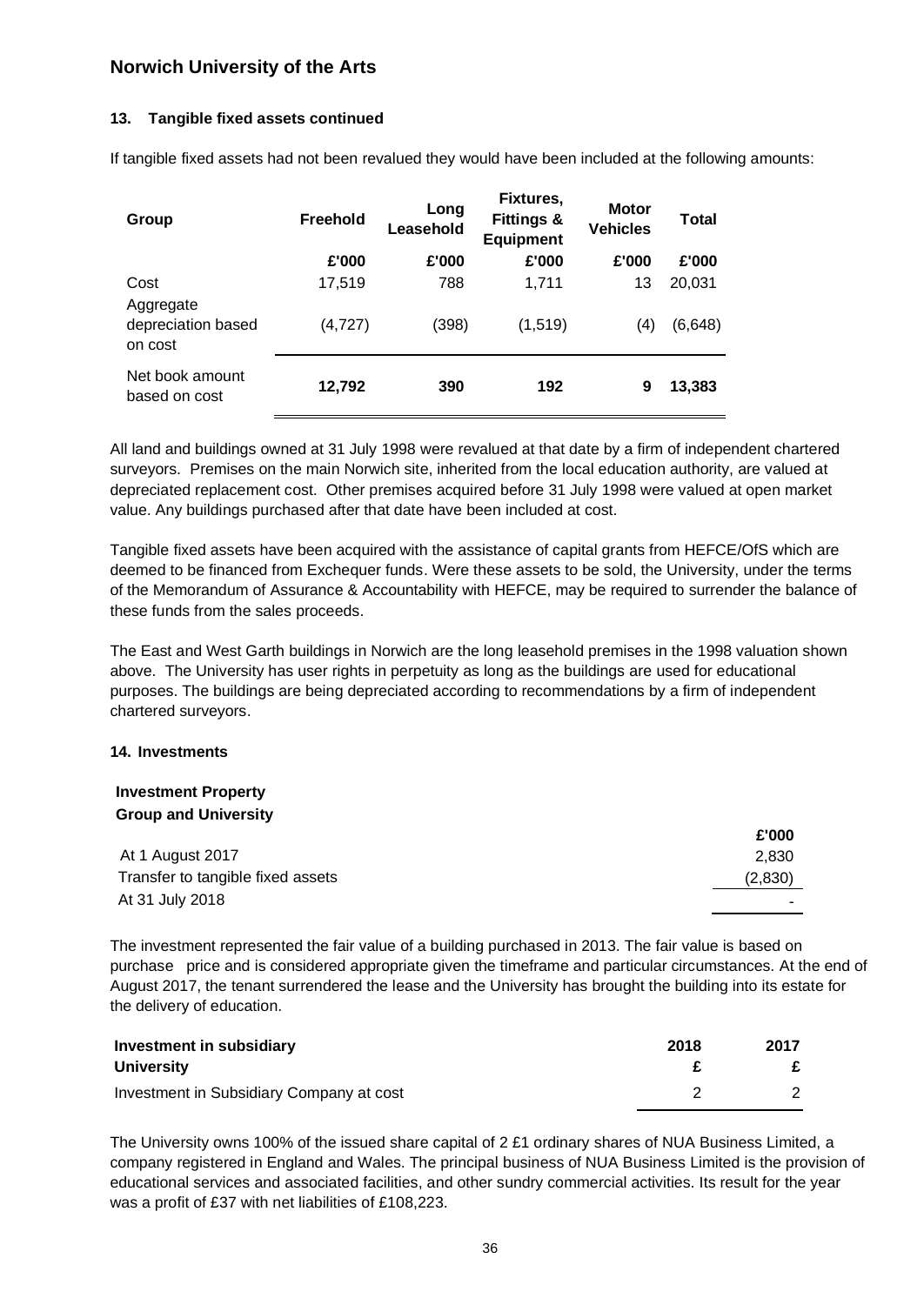#### <span id="page-38-0"></span>**15. Trade and other receivables**

|                                | Group         |               |               | <b>University</b> |
|--------------------------------|---------------|---------------|---------------|-------------------|
|                                | 2018<br>£'000 | 2017<br>£'000 | 2018<br>£'000 | 2017<br>£'000     |
| Trade and other receivables    | 171           | 63            | 171           | 56                |
| Amounts due from subsidiary    |               |               |               | 13                |
| Other receivables              | 5             | 20            | 4             | 20                |
| Prepayments and accrued income | 527           | 484           | 527           | 484               |
|                                | 703           | 567           | 709           | 573               |

All the amounts above fall due within one year (Group and University).

#### <span id="page-38-1"></span>**16. Short term investments**

|                     | Group         |               |               | <b>University</b> |  |
|---------------------|---------------|---------------|---------------|-------------------|--|
|                     | 2018<br>£'000 | 2017<br>£'000 | 2018<br>£'000 | 2017<br>£'000     |  |
| Short term deposits | 18.026        | 13.010        | 18.026        | 13.010            |  |

Deposits are held with banks and building societies operating in the London market and licensed by the Financial Services Authority with between one and ten months maturity at the balance sheet date. The interest rates for these deposits are fixed for the duration of the deposit at time of placement.

At 31 July 2018 the weighted average interest rate of these fixed rate deposits was 0.92% per annum and the remaining weighted average period for which the interest rate is fixed on these deposits was 237 days. The fair value of these deposits was not materially different from the book value.

#### <span id="page-38-2"></span>**17. Creditors: amounts falling due within one year**

|                                 | Group         |               | <b>University</b> |               |
|---------------------------------|---------------|---------------|-------------------|---------------|
|                                 | 2018<br>£'000 | 2017<br>£'000 | 2018<br>£'000     | 2017<br>£'000 |
| Bank loan                       | 74            | 71            | 74                | 71            |
| Payments received in advance    | 46            | 42            | 46                | 42            |
| Trade payables                  | 587           | 529           | 586               | 528           |
| Other taxes and social security |               | 18            |                   | 17            |
| Deferred capital grants         | 234           | 228           | 234               | 228           |
| Accruals and deferred income    | 500           | 393           | 497               | 391           |
|                                 | 1,448         | 1,281         | 1,444             | 1.277         |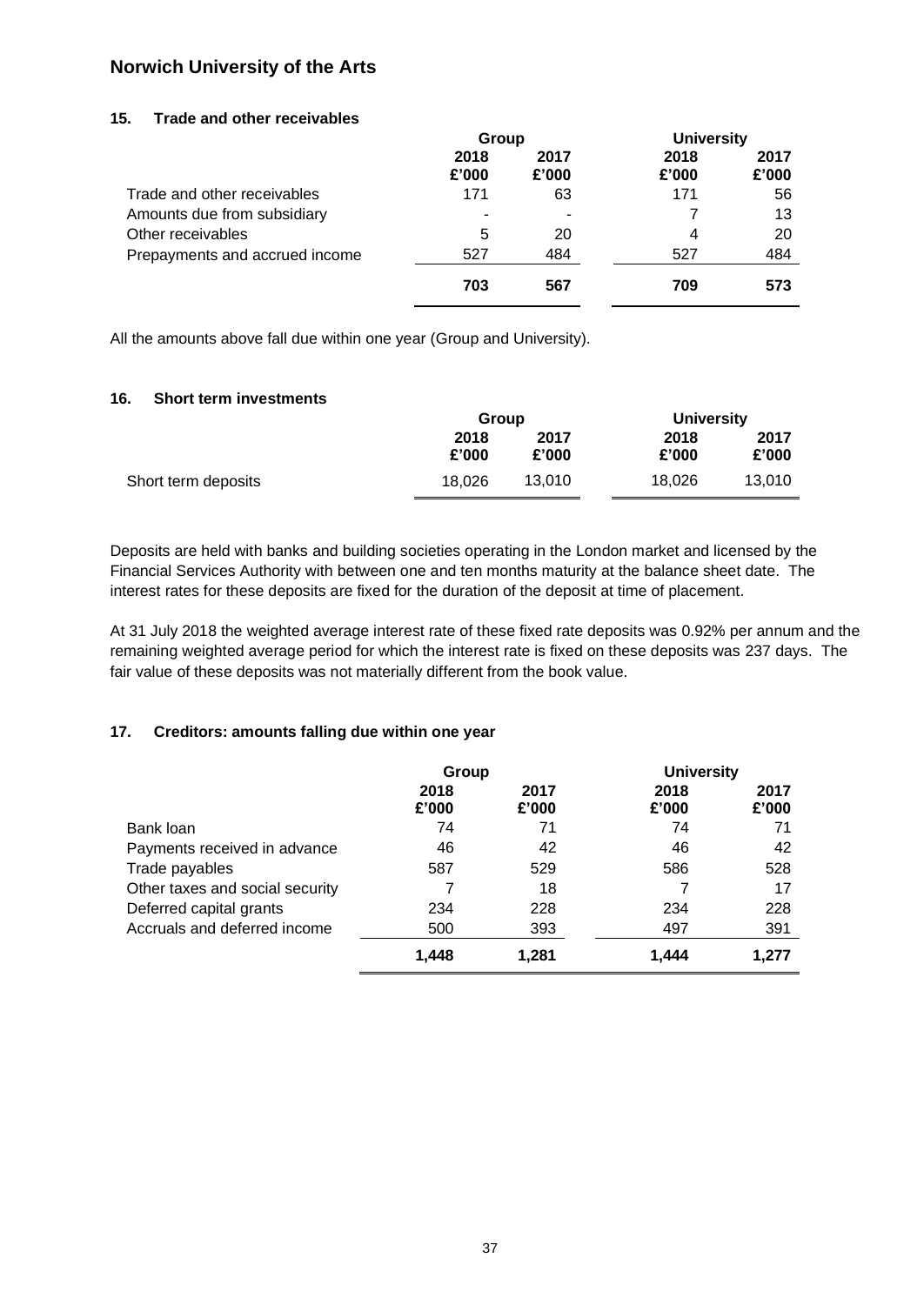#### <span id="page-39-0"></span>**18. Creditors: amounts falling due after more than one year**

|                             | 2018  | 2017  |
|-----------------------------|-------|-------|
| <b>Group and University</b> | £'000 | £'000 |
| Bank loan                   | 852   | 925   |
| Deferred capital grants     | 3.169 | 3.129 |
| <b>Balance at 31 July</b>   | 4.021 | 4.054 |

Analysis of the bank loan:

|                                   | Group         |               | <b>University</b> |               |
|-----------------------------------|---------------|---------------|-------------------|---------------|
|                                   | 2018<br>£'000 | 2017<br>£'000 | 2018<br>£'000     | 2017<br>£'000 |
| Falling due within 1 year         | 74            | 71            | 74                | 71            |
| Falling due between 1 and 2 years | 79            | 74            | 79                | 74            |
| Falling due between 2 and 5 years | 263           | 249           | 263               | 249           |
| Falling due outside 5 years       | 510           | 602           | 510               | 602           |
|                                   | 926           | 996           | 926               | 996           |

The unsecured bank loan with Lloyds Bank is repayable in quarterly instalments over 20 years until March 2028, at a fixed rate of 5.33%.

#### <span id="page-39-1"></span>**19. Other provisions**

| Group and University - Restructuring | £'000 |
|--------------------------------------|-------|
| As at 1 August 2017                  | 107   |
| Increase in the year                 | 11    |
| Utilised during the year             | (9)   |
| At 31 July 2018                      | 109   |

The restructuring provision relates to an enhanced pension payable to a former Head of the Institution.

#### <span id="page-39-2"></span>**20. Income and expenditure Reserve - Endowments**

| <b>Group and University</b>                                                       | <b>Restricted</b><br>£'000 | <b>Restricted</b><br>Permanent Expendable<br>£'000 | <b>Total</b><br>£'000 |
|-----------------------------------------------------------------------------------|----------------------------|----------------------------------------------------|-----------------------|
| Balance at 1 August 2017 and 31 July 2018                                         | 9                          | 11                                                 | 20                    |
| <b>Represented by:</b><br>Nic Hughes Memorial Award<br>Noel Spencer Fund<br>Other |                            |                                                    | £'000<br>10<br>5<br>5 |
| Balance at 31 July 2018                                                           |                            |                                                    | 20                    |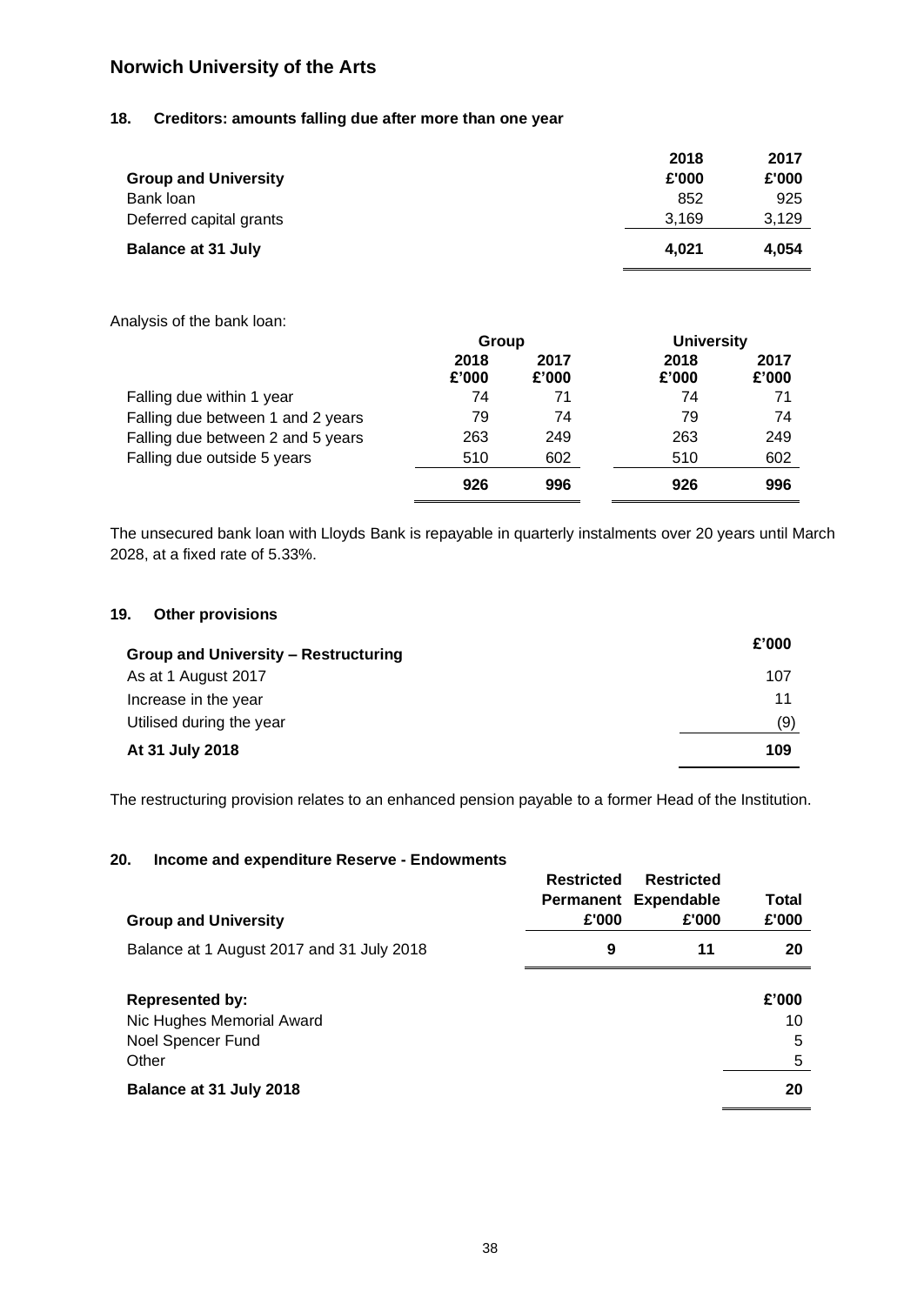#### **21. Financial commitments**

Annual commitments under non-cancellable operating leases are as follows:

|                                              | Land and<br><b>Buildings</b><br>2018<br>£'000 | Other<br>2018<br>£'000 | <b>Total</b><br>2018<br>£'000 | Total<br>2017<br>£'000 |
|----------------------------------------------|-----------------------------------------------|------------------------|-------------------------------|------------------------|
| <b>Group and University</b>                  |                                               |                        |                               |                        |
| Payable during the year                      | 336                                           | 244                    | 580                           | 576                    |
| Future minimum lease payments due            |                                               |                        |                               |                        |
| Not later than 1 year                        | 336                                           | 198                    | 534                           | 577                    |
| Later than 1 year and not later than 5 years | 904                                           | 38                     | 942                           | 1,231                  |
| Later than 5 years                           | 1,357                                         | ۰                      | 1,357                         | 1,583                  |
|                                              | 2,597                                         | 236                    | 2,833                         | 3,391                  |

#### **22. Capital commitments**

At 31 July 2018 the Group had no authorised and contracted commitments for capital expenditure (2017: £nil).

#### <span id="page-40-0"></span>**23. Cash at bank and in hand**

|                          | At            |                   |              |  | At |
|--------------------------|---------------|-------------------|--------------|--|----|
|                          | 1 August 2017 | <b>Cash Flows</b> | 31 July 2018 |  |    |
| Group                    | £'000         | £'000             | £'000        |  |    |
| Cash at bank and in hand | 8.743         | 681               | 9.424        |  |    |
|                          | 8.743         | 681               | 9.424        |  |    |

#### <span id="page-40-1"></span>**24. Pension commitments**

The University's employees belong to two principal pension schemes, the Local Government Pension Scheme (LGPS) and the Teachers' Pension Scheme England and Wales (TPS). Both schemes are defined benefit schemes. NUA Business Limited has no employees.

#### <span id="page-40-2"></span>**24.1 Teachers' Pension Scheme**

#### **Introduction**

The Teachers' Pension Scheme (TPS) is a statutory, unfunded, defined benefit scheme, governed by the Teachers' Pensions Regulations 2010, and the Teachers' Pension Scheme Regulations 2014. These regulations apply to teachers in schools and other educational establishments, including academies, in England and Wales that are maintained by local authorities. In addition, teachers in many independent and voluntary-aided schools and teachers and lecturers in some establishments of further and higher education may be eligible for membership. Membership is automatic for full-time teachers and lecturers and, from 1 January 2007, automatic too for teachers and lecturers in part-time employment following appointment or a change of contract. Teachers and lecturers are able to opt out of the TPS.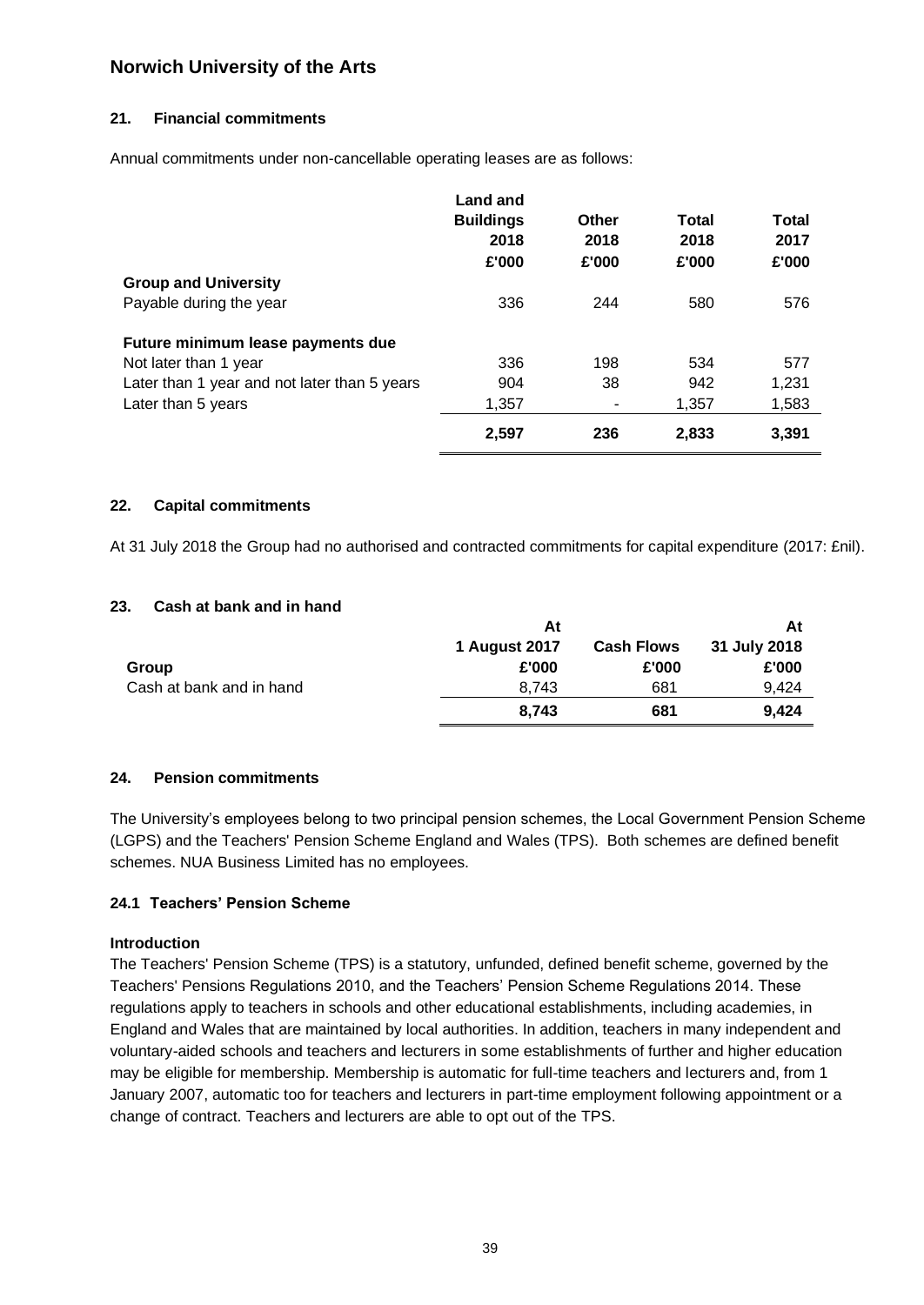#### **[24.1](#page-40-2) Teachers' Pension Scheme continued**

#### **The Teachers' Pensions budgeting and valuation account**

Although members may be employed by various bodies, their retirement and other pension benefits are set out in regulations made under the Superannuation Act (1972) and Public Service Pensions Act (2013) and are paid by public funds provided by Parliament. The TPS is an unfunded scheme and members contribute on a 'pay as you go' basis – these contributions, along with those made by employers, are credited to the Exchequer under arrangements governed by the above Act.

The Teachers' Pensions Regulations 2010 require an annual account, the Teachers' Pension Budgeting and Valuation Account, to be kept of receipts and expenditure (including the cost of pension increases). From 1 April 2001, the Account has been credited with a real rate of return, which is equivalent to assuming that the balance in the Account is invested in notional investments that produce that real rate of return.

#### **Valuation of the Teachers' Pension Scheme**

The latest actuarial review of the TPS was carried out as at 31 March 2012 and in accordance with The Public Service Pensions (Valuations and Employer Cost Cap) Directions 2014.

The valuation report was published by the Department on 9 June 2014. The key results of the valuation are:

- employer contribution rates were set at 16.4% of pensionable pay; in line with current regulations, not including the additional 0.08% employers pay for the cost of Scheme administration;
- total scheme liabilities for service to the effective date of £191.5 billion, and notional assets of £176.6 billion, giving a notional past service deficit of £15.0 billion;
- a total fund long term employer cost cap of 10.9% of pensionable pay;
- Actuarial assessments are undertaken in intervening years between formal valuations for financial reporting purposes, using updated membership data.

The new employer contribution rate and administration levy for the TPS were implemented in September 2015. A full copy of the valuation report and supporting documentation can be found on the Teachers' Pension Scheme website at the following location:

<https://www.teacherspensions.co.uk/news/employers/2014/06/publication-of-the-valuation-report.aspx>

#### **Scheme changes**

Lord Hutton, who chaired the Independent Public Service Pensions Commission, published his final report in March 2011 and made recommendations about how pensions can be made sustainable and affordable, whilst remaining fair to the workforce and the taxpayer. The Government accepted Lord Hutton's recommendations as the basis for consultation and Ministers engaged in extensive discussions with trade unions and other representative bodies on reform of the TPS. Those discussions concluded on 9 March 2012, and the Department published a Proposed Final Agreement, setting out the design for a reformed TPS to be implemented from 1 April 2015.

The key provisions of the reformed scheme include: a pension based on career average earnings; an accrual rate of 1/57th; and a Normal Pension Age equal to State Pension Age, but with options to enable members to retire earlier or later than their Normal Pension Age. Importantly, pension benefits built up before 1 April 2015 will be fully protected.

In addition, the Proposed Final Agreement includes a Government commitment that those within 10 years of Normal Pension Age on 1 April 2012 will see no change to the age at which they can retire, and no decrease in the amount of pension they receive when they retire. There will also be further transitional protection, tapered over a three and a half year period, for people who would fall up to three and a half years outside of the 10 year protection.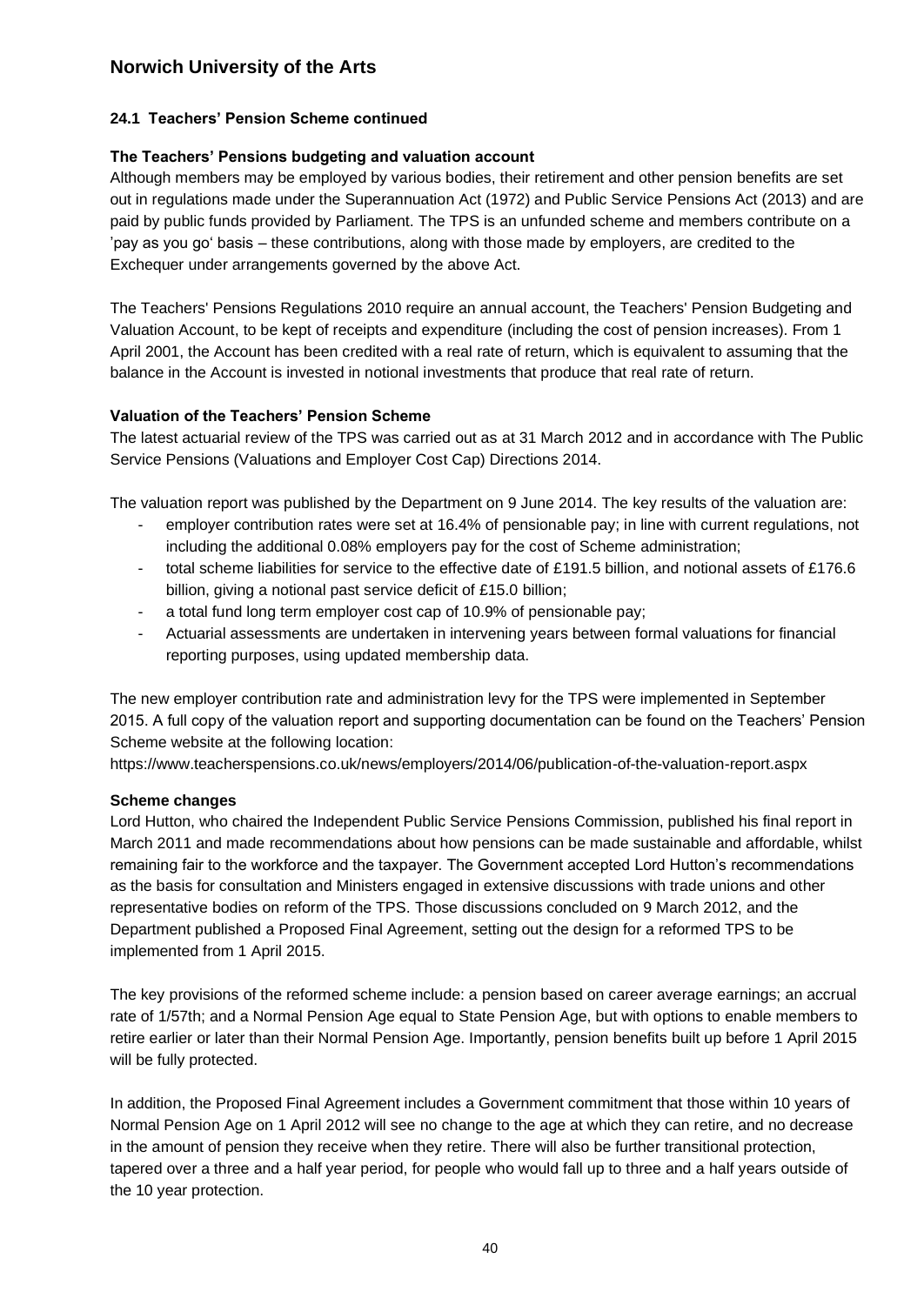#### **[24.1](#page-40-2) Teachers' Pension Scheme continued**

In his interim report of October 2010, Lord Hutton recommended that short-term savings were also required, and that the only realistic way of achieving these was to increase member contributions. At the Spending Review 2010 the Government announced an average increase of 3.2 percentage points on the contribution rates by 2014-15. The increases have been phased in since April 2012.

The arrangements for a reformed Teachers' Pension Scheme, in line with the remainder of the recommendations made by Lord Hutton, have now been implemented. The Career Average Revalued Earnings (CARE) scheme was implemented from 1 April 2015, whereby benefits will accrue on a career average basis and there is a normal pension age aligned to the state pension age.

The pension costs paid to TPS in the year amounted to £485,461 (2017: £453,964).

#### <span id="page-42-0"></span>**24.2 LGPS**

The LGPS is a funded scheme, with the assets held in separate trustee administered funds.

The pension cost is assessed every three years in accordance with the advice of an independent qualified actuary using the projected unit method, the last valuation having been in March 2016. The financial assumptions used by the actuary for the purposes of the calculations as required by reporting standard [FRS102.28](https://FRS102.28) are as follows.

| <b>Assumptions as at</b>                                    | 31 July 2018 | 31 July 2017 |
|-------------------------------------------------------------|--------------|--------------|
|                                                             | % per annum  | % per annum  |
| Rate of increase in salaries                                | 27           | 2.8          |
| Rate of increases in pensions in payment (in line with CPI) | 2.4          | 2.5          |
| Discount rate                                               | 2 8          | 27           |

An allowance is included for future retirements to elect to take 50% of the maximum additional tax-free cash up to HMRC limits for pre-April 2008 service and 75% for post-April 2008 service.

The assumed life expectations on retirement age 65 are:

|                            | 31 July 2018 | 31 July 2017 |
|----------------------------|--------------|--------------|
| <b>Current pensioners:</b> |              |              |
| Males                      | 22.1 years   | 22.1 years   |
| Females                    | 24.4 years   | 24.1 years   |
| <b>Future pensioners:</b>  |              |              |
| Males                      | 24.1 years   | 24.4 years   |
| Females                    | 26.4 years   | 26.4 years   |
|                            |              |              |

The assets and liabilities in the scheme were:

| <b>Employer Assets</b>              | 31 July 2018 | 31 July 2017 | 31 July 2016 |
|-------------------------------------|--------------|--------------|--------------|
|                                     | £'000        | £'000        | £'000        |
| Equities                            | 9,553        | 9,958        | 8,609        |
| <b>Bonds</b>                        | 5.948        | 4,015        | 3,940        |
| Property                            | 2,163        | 1,767        | 1,751        |
| Cash                                | 360          | 321          | 292          |
| Total fair value of assets          | 18,024       | 16,061       | 14,592       |
| Present value of scheme liabilities |              |              |              |
| - Funded                            | (24, 461)    | (23, 510)    | (21, 426)    |
| - Unfunded                          | (96)         | (100)        | (103)        |
| Deficit in the scheme               | (6, 533)     | (7, 549)     | (6,937)      |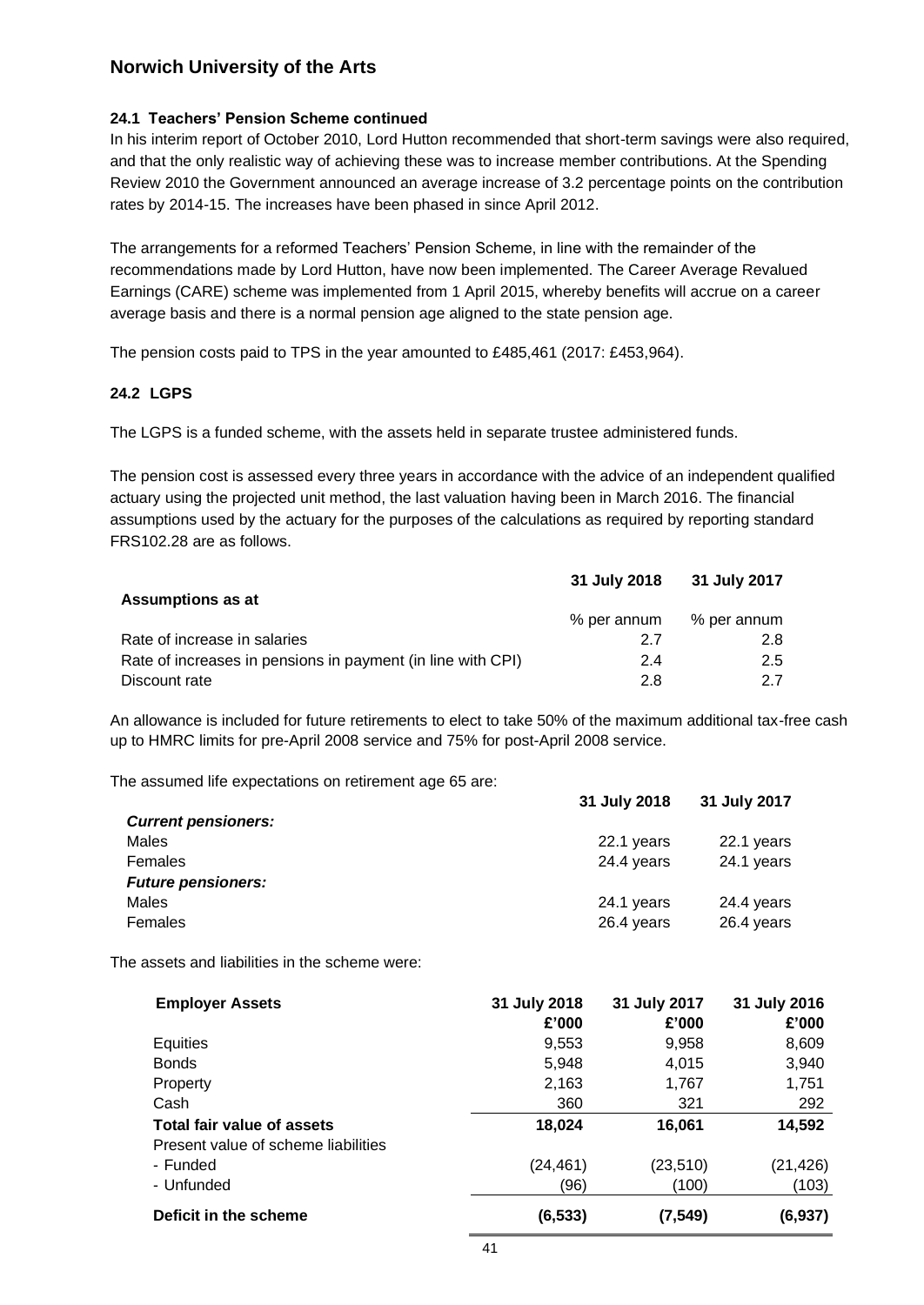#### **[24.2](#page-42-0) LGPS continued**

|                                   |      | 31 July 2018 31 July 2017 31 July 2016 |      |
|-----------------------------------|------|----------------------------------------|------|
| The expected rates of return were | 2.8% | $2.7\%$                                | 2.4% |

The Actuarial Valuation Report states that:

- (i) There is a range of actuarial assumptions which are acceptable under the requirements of [FRS102.28](https://FRS102.28), particularly in respect of the expected return on equities. The Actuary considers that these assumptions are within the acceptable range and are thus consistent with the requirements of [FRS102.28](https://FRS102.28). The assumed returns are net of administration and investment expenses. No allowance has been included in the cost of accruing benefits for expenses.
- (ii) The Actuary is satisfied that the rolling forward of previous valuation data to 31 July 2018 does not introduce any material distortion in the results provided that the actual experience of the Fund has been broadly in line with the actuarial assumptions.

The following amounts were measured in accordance with the requirements of [FRS102.28](https://FRS102.28):

|                                                    | Year ended<br>31 July 2018<br>£'000 | Year ended<br>31 July 2017<br>£'000 |
|----------------------------------------------------|-------------------------------------|-------------------------------------|
| Analysis of the amount shown in the Balance Sheet  |                                     |                                     |
| Scheme assets                                      | 18,024                              | 16,061                              |
| Scheme liabilities                                 | (24, 557)                           | (23,610)                            |
| Deficit in the scheme                              | (6, 533)                            | (7, 549)                            |
| <b>Operating charge</b>                            |                                     |                                     |
| Current service cost                               | 1,619                               | 1,079                               |
| Past service cost                                  |                                     |                                     |
| Total operating charge                             | 1,619                               | 1,079                               |
| Analysis of the amount charged to interest payable |                                     |                                     |
| Interest cost                                      | 657                                 | 527                                 |
| Expected return on assets                          | (443)                               | (357)                               |
| Net charge                                         | 214                                 | 170                                 |
| <b>Analysis of Other Comprehensive income</b>      |                                     |                                     |
| Gain on assets                                     | 768                                 | 516                                 |
| Experience (loss)/gain on liabilities              | (1)                                 | 135                                 |
| Gain/(loss) on liabilities                         | 1,172                               | (763)                               |
|                                                    | 1,939                               | (112)                               |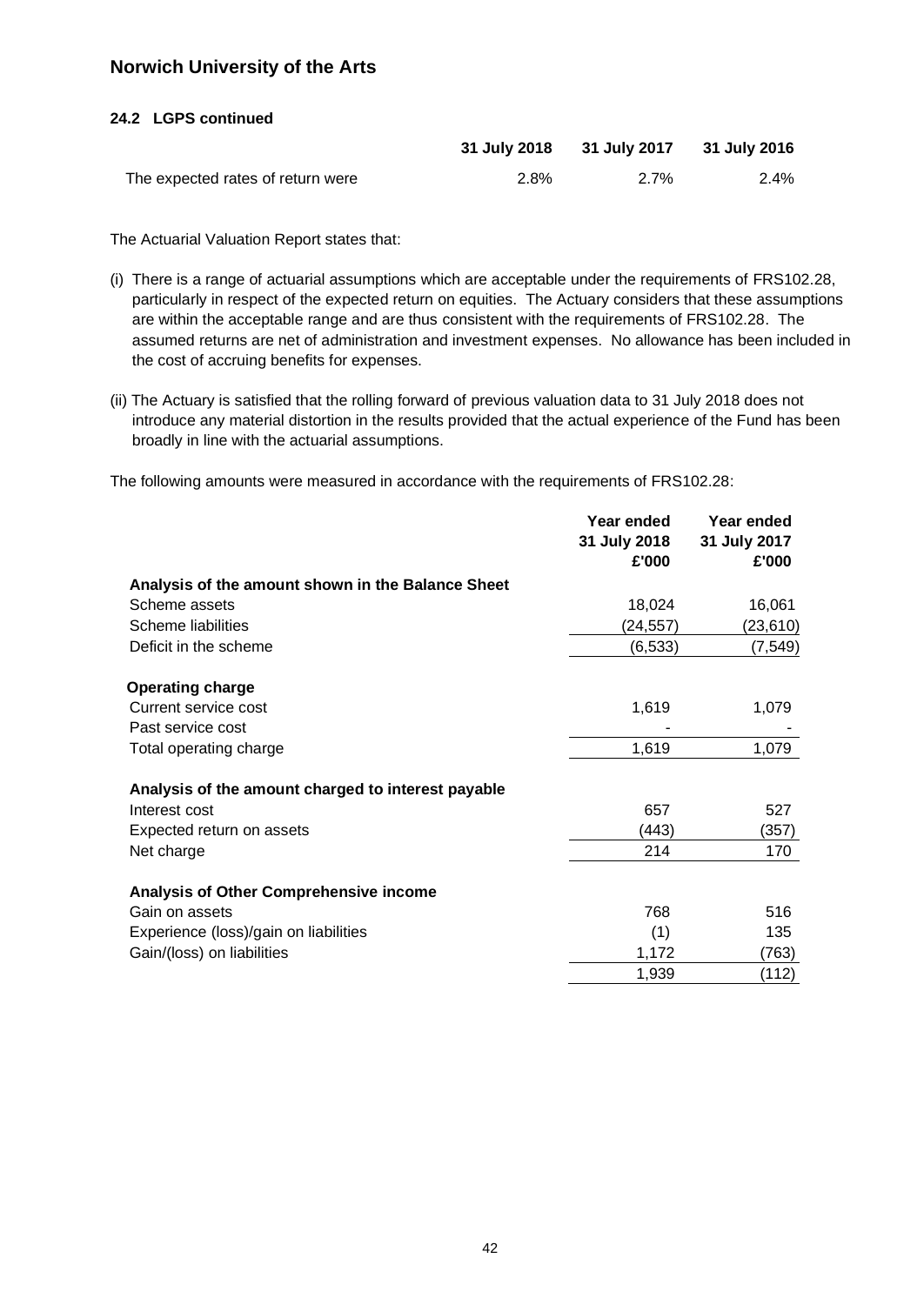### **[24.2](#page-42-0) LGPS continued**

## **Movement in the University's share of the Scheme's deficit during the year**

|                                               | 31 July 2018<br>£'000 | 31 July 2017<br>£'000 |
|-----------------------------------------------|-----------------------|-----------------------|
| Deficit at 1 August                           | (7, 549)              | (6,937)               |
| Current service cost                          | (1,619)               | (1,079)               |
| <b>Employer Contributions</b>                 | 904                   | 743                   |
| Other finance costs                           | (214)                 | (170)                 |
| Contributions in respect of unfunded benefits | 6                     | 6                     |
| Actuarial gains/(losses)                      | 1,939                 | (112)                 |
| Deficit at end of year                        | (6, 533)              | (7,549)               |

#### **Reconciliation of liabilities**

|                                  | 31 July 2018<br>£'000 | 31 July 2017<br>£'000 |
|----------------------------------|-----------------------|-----------------------|
| Liabilities at start of year     | 23.610                | 21,529                |
| Current service cost             | 1,619                 | 1,079                 |
| Interest cost                    | 657                   | 527                   |
| Contributions by members         | 286                   | 248                   |
| Actuarial (gains)/losses         | (1, 171)              | 628                   |
| Estimated unfunded benefits paid | (6)                   | (6)                   |
| Estimated benefits paid          | (438)                 | (395)                 |
| Liabilities at end of year       | 24,557                | 23,610                |

#### **Reconciliation of assets**

|                                               | 31 July 2018 | 31 July 2017 |
|-----------------------------------------------|--------------|--------------|
|                                               | £'000        | £'000        |
| Assets at start of year                       | 16,061       | 14,592       |
| Expected return on assets                     | 443          | 357          |
| Contributions by members                      | 286          | 248          |
| Contributions by the employer                 | 904          | 743          |
| Contributions in respect of unfunded benefits | 6            | 6            |
| Actuarial gains                               | 768          | 516          |
| Estimated unfunded benefits paid              | (6)          | (6)          |
| Estimated benefits paid                       | (438)        | (395)        |
| Assets at end of year                         | 18.024       | 16,061       |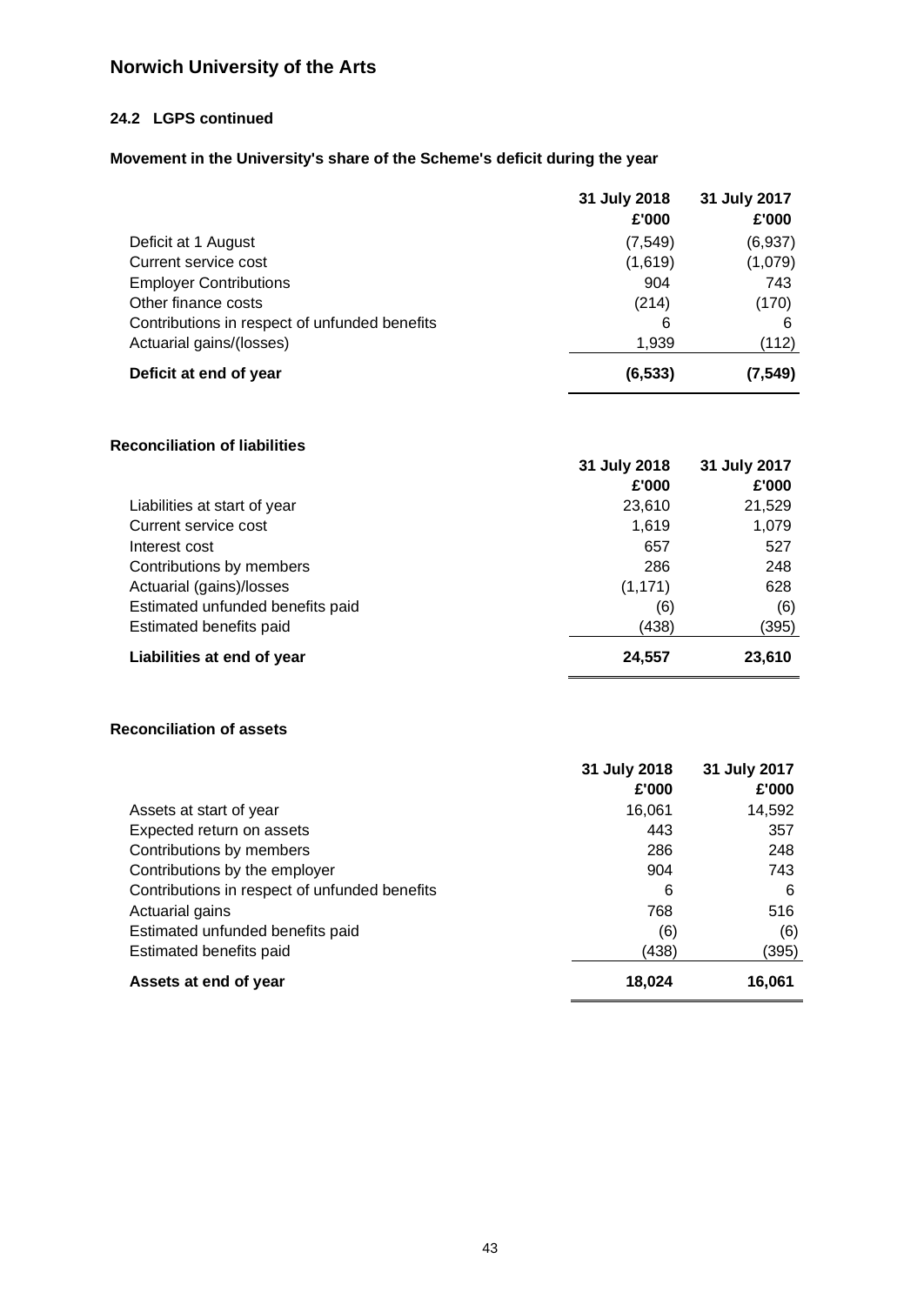#### **[24.2](#page-42-0) LGPS continued**

#### **History of Experience gains and losses**

|                                                                | 2018<br>£'000 | 2017<br>£'000 | 2016<br>£'000 | 2015<br>£'000 | 2014<br>£'000 |
|----------------------------------------------------------------|---------------|---------------|---------------|---------------|---------------|
| Difference between the expected<br>and actual return on assets |               |               |               |               |               |
| £'000                                                          | (1,940)       | 247           | 1,239         | 655           | 427           |
| % of assets at end of the year                                 | (10.8)%       | 1.5%          | 8.2%          | 5.2%          | 3.8%          |
| Experience gains and losses                                    |               |               |               |               |               |
| on scheme liabilities                                          |               |               |               |               |               |
| £'000                                                          | (1)           | 135           | 220           | 111           | (1,430)       |
| % of liabilities at end of the year                            | (0.0)%        | 0.6%          | 1.0%          | 0.6%          | $(9.0)\%$     |

#### **Sensitivity Analysis**

| Change in assumptions at year ended 31 July 2018 | Approximate %<br>increase to<br><b>Employer liability</b> | Approximate<br>monetary<br>amount $(E'000)$ |
|--------------------------------------------------|-----------------------------------------------------------|---------------------------------------------|
| 0.5% decrease in Real Discount Rate              | 12%                                                       | 3.034                                       |
| 0.5% increase in the Salary Increase Rate        | 2%                                                        | 458                                         |
| 0.5% increase in the Pension Increase Rate       | 10%                                                       | 2,539                                       |

The pension cost of £904,757 (2017: £742,953) is assessed in accordance with the advice of an independent qualified actuary, and is based on a current contribution rate of 19.5% (from April 2017) and a deficit contribution rate of £96,667 per annum. Such actuarial advice indicates that the employer contributions for the year ended 31 July 2019 are expected to be around £940,000.

The total pension cost for the University in the year was:

| Total pension cost (Note 9)                               | 2.098 | 1.527 |
|-----------------------------------------------------------|-------|-------|
| LGPS FRS102.28 charge to the Income & Expenditure account | 709   | 330   |
| Contributions to LGPS                                     | 904   | 743   |
| Contributions to TPS                                      | 485   | 454   |
|                                                           | £'000 | £'000 |
|                                                           | 2018  | 2017  |

On 26 October, the High Court handed down a judgment involving the Lloyds Banking Group's defined benefit pension schemes. The judgment concluded the schemes should be amended to equalise pension benefits for men and women in relation to guaranteed minimum pension benefits, "GMP". The Government will need to consider this outcome in conjunction with the Government's recent consultation on GMP indexation in public sector schemes before concluding on any changes required to LGPS schemes.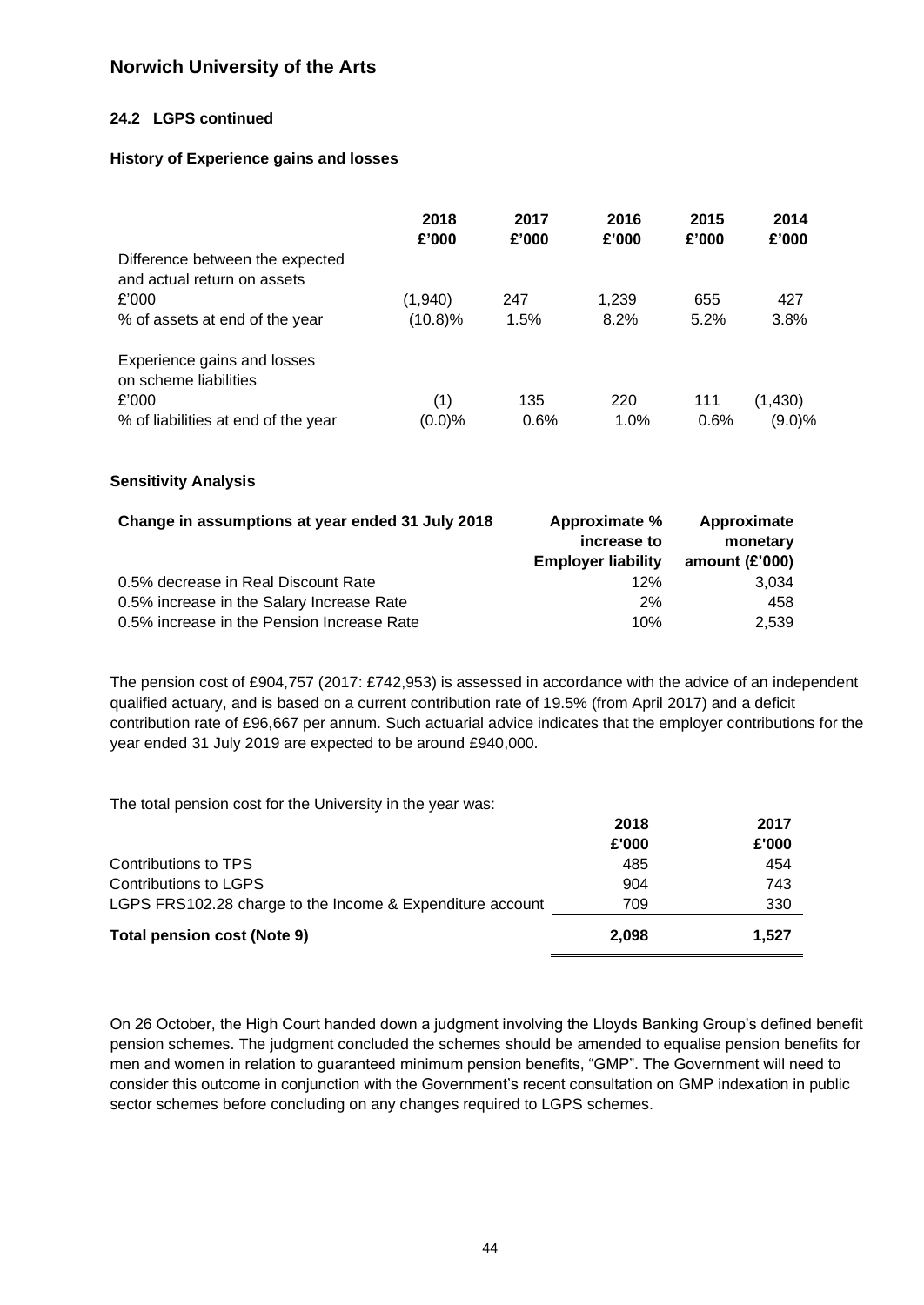#### **25. Related party transactions**

#### **Subsidiary undertaking**

| Company              | <b>Principal Activity</b>                       | <b>Status</b> |
|----------------------|-------------------------------------------------|---------------|
| NUA Business Limited | Education services and other related commercial | 100% owned    |
|                      | activities                                      |               |

#### **Connected Charitable Institutions**

There are no connected charitable institutions requiring disclosure.

#### **Transactions with related parties**

The following arms' length transactions took place during the year:

| <b>Related Party</b>                                | Relationship                                                           | <b>Description of</b><br>transactions                                                                                | <b>Income</b> | <b>Expenditure</b> |
|-----------------------------------------------------|------------------------------------------------------------------------|----------------------------------------------------------------------------------------------------------------------|---------------|--------------------|
| The Forum Trust<br>Ltd                              | Professor Last is a<br>trustee                                         | Room hire, exhibition<br>space and event<br>advertising                                                              |               | £11,632            |
| <b>Higher Education</b><br><b>Statistics Agency</b> | Professor Last is a<br>trustee                                         | Reimbursement of travel<br>expenses (£1,139)<br>Institutional subscription<br>and staff training events<br>(E7, 191) | £1,139        | £7,191             |
| <b>HESA Services</b><br>Limited                     | Professor Last is a<br>trustee                                         | Staff training events                                                                                                |               | £2,100             |
| GuildHE                                             | Professor Last is a<br>trustee/director                                | Institutional subscription<br>and conference fee                                                                     |               | £25,055            |
| Norfolk Wildlife<br>Trust                           | Mr P Norton is a<br>trustee                                            | <b>Educational visit</b>                                                                                             |               | £32                |
| <b>Assembly House</b><br><b>Trust</b>               | Mr P Norton is a<br>trustee                                            | Room hire                                                                                                            |               | £813               |
| <b>NUA Students'</b><br>Union                       | Ms X Levantis / Ms H<br>Linsdell - Students'<br><b>Union President</b> | Annual grant                                                                                                         |               | £43,919            |
| Norwich School                                      | Professor Last is a<br>trustee                                         | Room Hire and<br>refreshments                                                                                        |               | £119               |
| East Anglia Art<br>Fund                             | Professor Last is a<br>trustee                                         | <b>Exhibition grant</b>                                                                                              | £1,000        |                    |
| Leeway Patron                                       | Ms N Nanner is a<br>trustee                                            | Staff training event                                                                                                 |               | £280               |
| Advance HE                                          | Ms A Johns is Chief<br>Executive                                       | Institutional subscriptions                                                                                          |               | £25,726            |